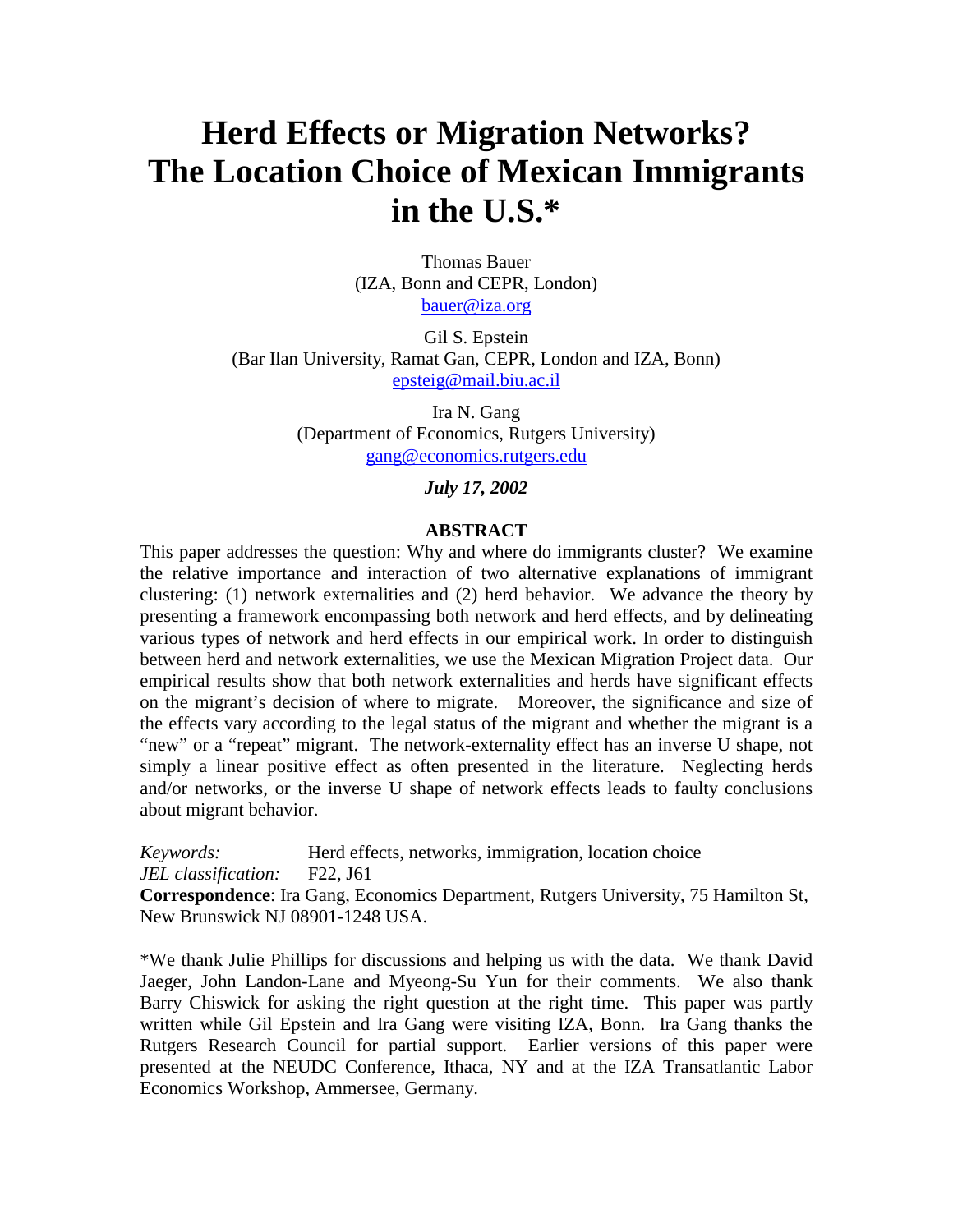### **1. INTRODUCTION**

A striking characteristic of international migration is the clustering of immigrants in ethnic communities. Among others, prominent examples of the clustering of migrants are the concentrations of Turks in Germany, Tamils in Switzerland, Moroccans in the Netherlands and Belgium, Italians in Argentina, Greeks in Australia, and Ukrainians in Canada. While clustering can reflect language proficiency due to former colonial relations, often knowledge of the host language is not a characteristic of the clustered immigrants. Clustering can be very narrow, such as when immigrants from a town or region are concentrated in a specific foreign town or region. For example, Macedonians from Skopje have come to make up a notable part of the population of Gothenburg, Sweden. In the United States, noticeable clusters of Mexican immigrants exist in California, Texas, Florida and Chicago. 58% of migrants from Guanajuato, the Mexican state with the highest emigration rate to the U.S., go to California and another 23% to Texas.

The prevailing explanation for immigrant clustering is the existence of beneficial network externalities. These externalities arise when previous immigrants provide shelter and work, assistance in obtaining credit, and/or generally reduce the stress of relocation to a foreign culture. Network externalities imply "I will go to where my people are, since it will help me." Thus, the stock of migrants in a certain location directly affects the utility a migrant will receive by joining the ethnic community. An alternative explanation for the clustering of immigrants in a specific location is "herd behavior." The argument of the herd behavior hypothesis is quite different from the hypothesis of network externalities. Herd behavior implies: "I will go to where I have observed others go, because all these others who went before most probably have information that I do not have, even though I would have chosen independently to go elsewhere." Herd behavior thus encourages migrants to discount private information. Following the hypothesis of herd behavior, emigrants will follow the flow of other migrants.

There is a substantial literature on network externalities in migration (see Gottlieb (1987), Grossman (1989), Marks (1989), Stark (1991), Church and King (1993), Carrington, Detragiache, and Vishwanath (1996), Chiswick and Miller (1996), Zahniser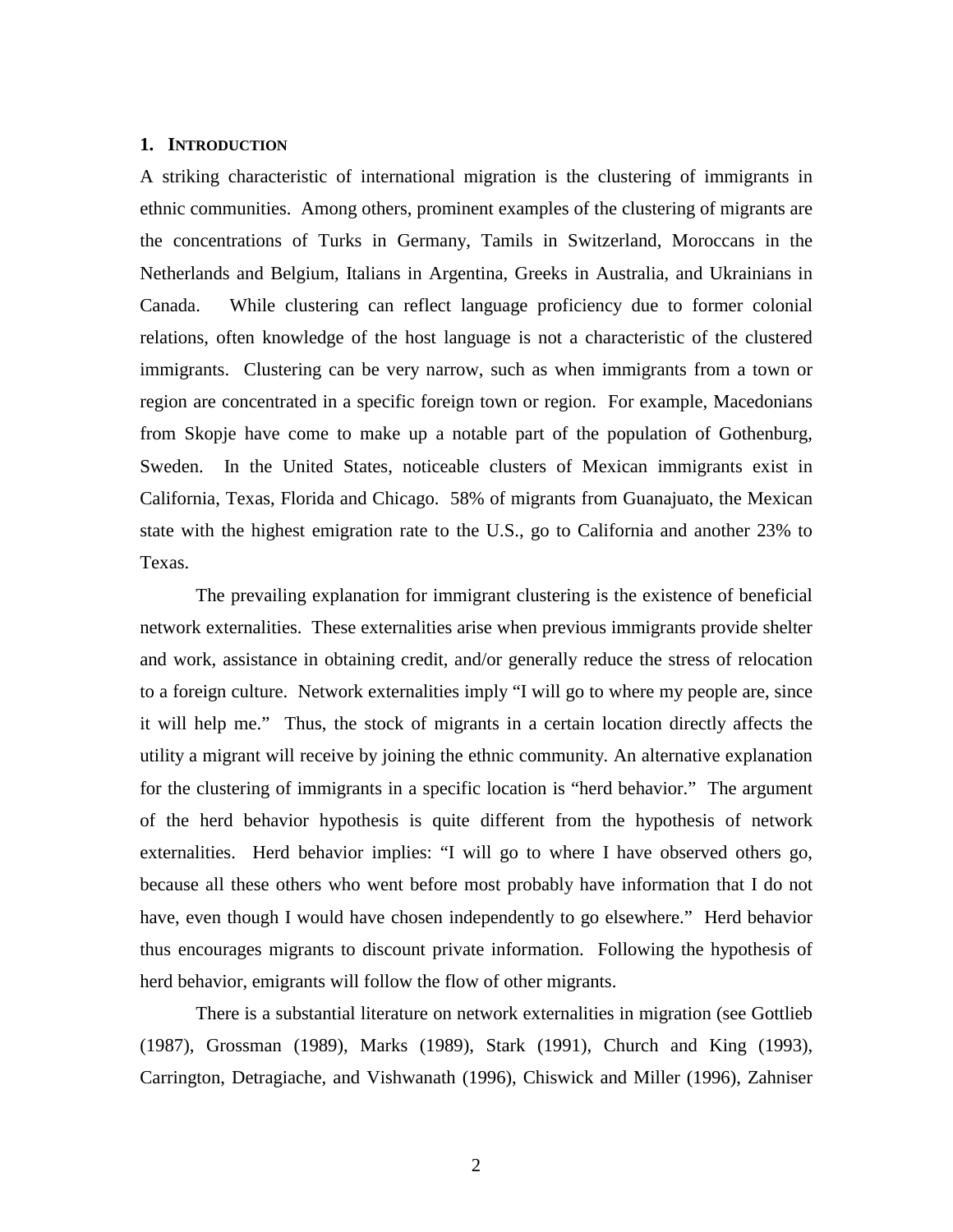(1999), and Munshi (2001)). Ethnic networks, however, might also be associated with negative externalities. Disadvantageous network externalities may arise if immigration is subject to adverse selection (high productivity immigrants do not want low-productive people to immigrate (Stark (1991), (1995)), or if increases in the number of foreigners increase competition for jobs and lower immigrants' wages. Negative network externalities limit the number of immigrants who can benefit from network externalities. Bauer and Gang (1999) have examined network effects in a model of return migration.

Several empirical studies investigate the determinants of the location choice of immigrants in the United States. Bartel (1989) finds that post-1964 U.S. immigrants tend to locate in cities with a high concentration of immigrants of similar ethnicity. She further shows that more highly skilled migrants are less geographically concentrated and rely less on the location of fellow countrymen. Dunlevy (1991), focusing on Caribbean and Latin immigrants to the U.S., and Jaeger (2000), who differentiates between immigrants of different admission status, find that immigrants tend to locate where former immigrants of the same ethnicity are concentrated.

Although a number of studies have underscored the importance of networks in migration, the argument that immigrant clustering could be explained by herd behavior has only recently been introduced to the migration literature. Following Epstein (2002), potential migrants may have some private information but are imperfectly informed about the attributes of alternative foreign locations. Potential migrants, however, observe previous emigrants' decisions, but not the information signal that was driving the decision of previous emigrants. Behavior is rational on the supposition by new emigrants that previous emigrants had information that they do not have. The outcome is that emigrants discount private information and duplicate a location that previous emigrants have been observed to choose. Thus, they are following the flow of immigrants. In engaging in such herd behavior, people may come to realize that they have made a mistake, and may be seen to change their minds about to where to locate. Herd behavior might result in inefficiencies, since it is possible that migrants would have received a higher utility if they had relied on their private information when making the location decision rather than following the herd.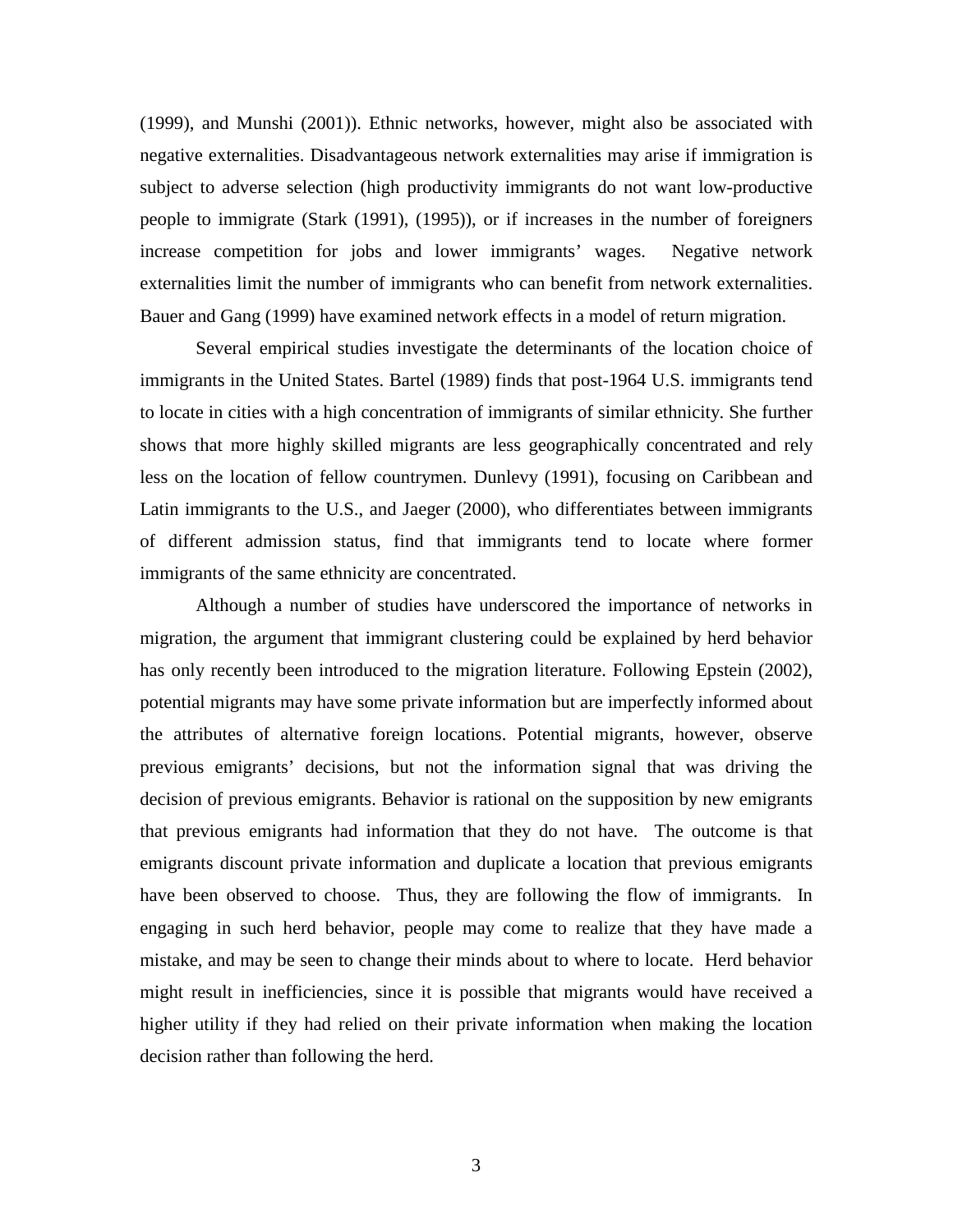Unlike network externalities, the information-based theory of herd behavior requires no prior concentration of one's own co-patriots in a foreign location. There is, however, no reason why network externalities should not coexist with the information structure that underlies herd behavior. Beneficial network externalities may be available in the different alternative locations from which an immigrant can choose, and still information aspects can give rise to herd behavior. Since herd behavior and network externalities can clearly coexist, we account for the presence of both and consider their interaction.

This paper contributes to the existing literature on migrants' location decisions in two major respects. First, we examine the relative importance and interaction of two alternative explanations of immigrant clustering on a theoretical as well as empirical basis: (1) network externalities (stock of migrants) and (2) herd behavior (flow of migrants). Second, by using an extensive Mexican data set, we contribute to the existing literature on migration between Mexico and the US. In absolute numbers, the U.S. is the world's largest country of immigration; Mexico is the world's major country of emigration. Migration from Mexico to the United States is the largest sustained flow of migration in the world. Empirical evidence suggests that there exist strong network effects in Mexican migration (Bustamante (1998), Munshi (2001), and Winters, de Janvry and Sadoulet (2001)).

In the next section we develop the theory of herd effects and migration networks. We describe our data, and define and characterize the variables we employ in Section 3. Section 4 presents our statistical analysis, while Section 5 offers some concluding comments.

### **2. THE THEORY OF HERD EFFECTS AND MIGRATION NETWORKS**

Based on Epstein (2002), this section provides a theoretical framework for the analysis of the relative importance and interaction of herd behavior and network externalities in determining migration behavior. Both of these motivations give rise to immigrant clustering, a phenomenon observed in a wide variety of migration destinations.

Among different alternative foreign locations for immigration, one location objectively offers better conditions than others. The framework that is the basis for herd

4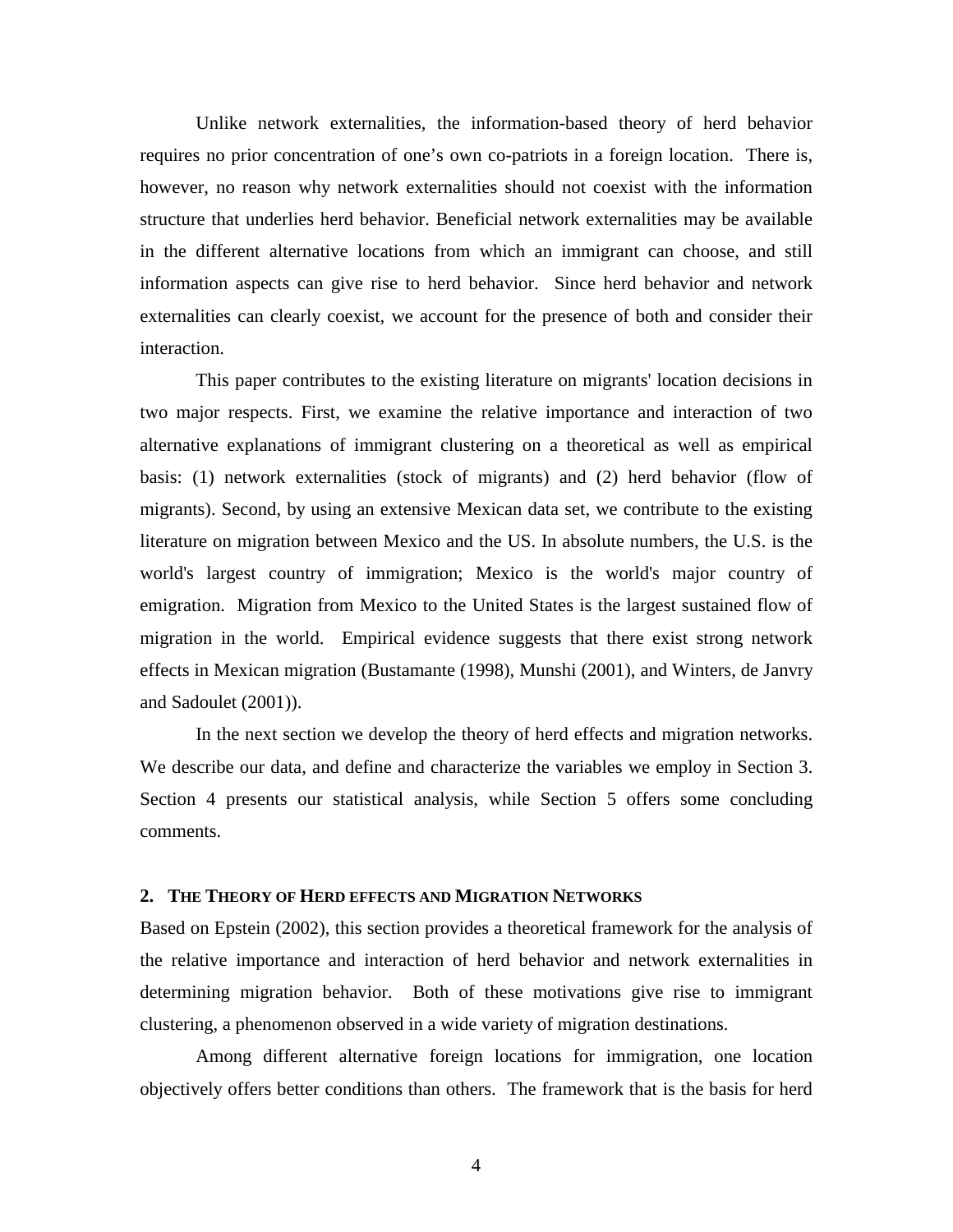behavior assumes that the identity of this best foreign location is unknown to potential migrants. They have a uniform prior over foreign locations. Emigrants have some private information but are imperfectly informed about the attributes of alternative foreign locations. They further observe previous emigrants' decisions. Emigration decisions are made sequentially, with people contemplating emigration at a given age or stage in their lives. In the sequential decision process, people at different stages make decisions regarding emigration at different times. An individual may receive a signal about the quality of a particular foreign region and can observe the behavior of previous migrants. Potential emigrants cannot, however, observe the information signal that was the basis for previous migrants' decisions. Given the information available, each individual chooses a country to which to immigrate.

Network externalities include the role of social and informational networks. Ties of kinship, friendship, and village, link migrants, former migrants, and non-migrants in the home and host country. In an uncertain environment, migration networks provide information about the labor market in the host country and thus may increase the expected wage and decrease uncertainty by enabling the migrant to obtain better-paid and more stable jobs.

Based on the hypothesis of positive network externalities, relocation costs decrease with the stock of immigrants, which encourages more emigration, and leads to immigrant clustering -- but some immigrant clustering must already have been present to provide the externalities. Herd behavior, which addresses information issues, can be under way before migrants reduce the moving costs of others.

### *2.1. Network Behavior*

Consider individual *j's* utility from migrating to a certain country,  $U_i$  (.), which is a function of two variables: the wage that the migrant will receive by migrating to the new location,  $w_i$ , and the stock of immigrants from the same origin who previously migrated to the new location, *N*. From the above discussion, a migrant's utility increases with his wage and with network externalities, i.e. the stock of previous migrants. Thus,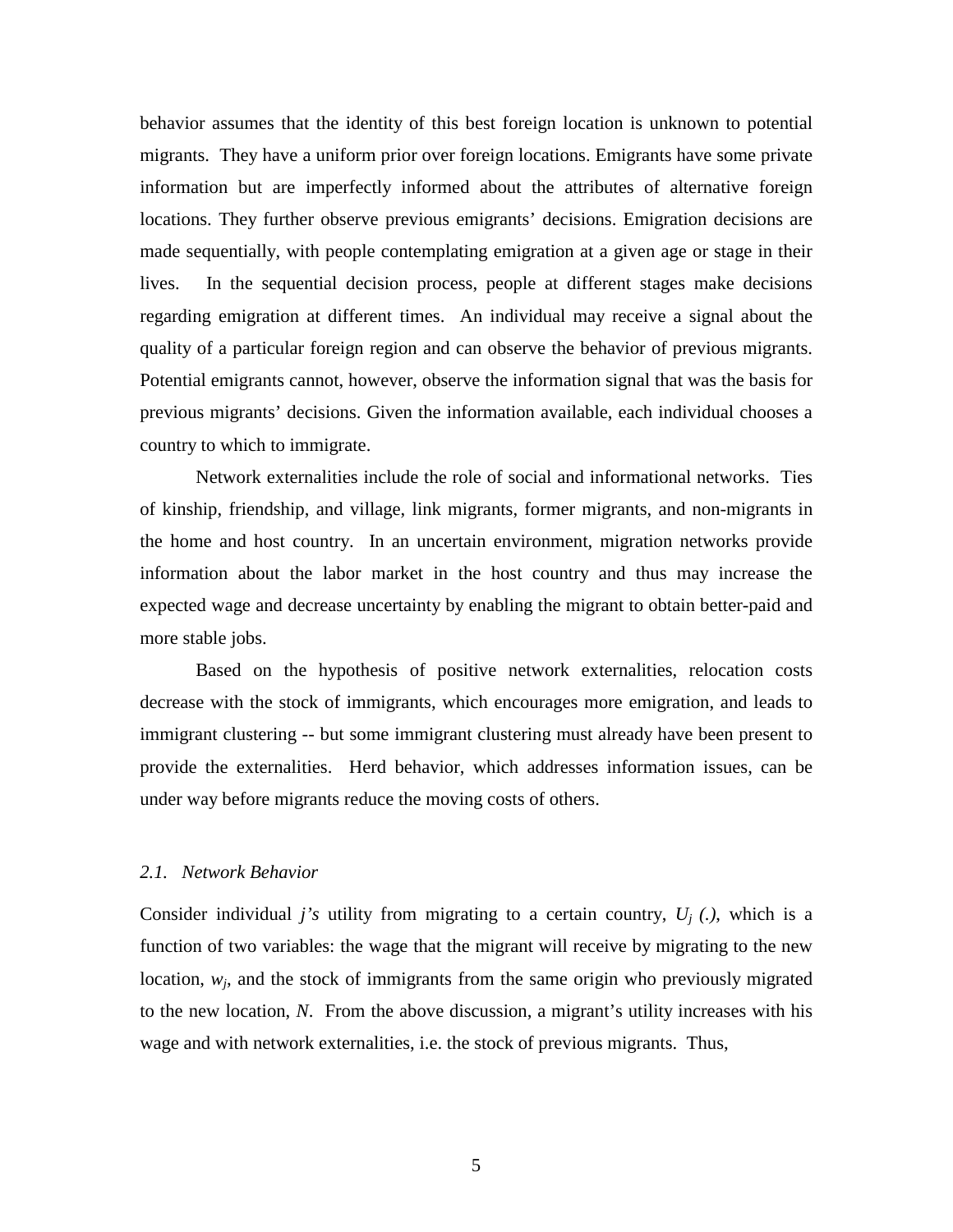$$
\frac{\partial U_j(w_j, N)}{\partial w_j} > 0 \quad \text{and} \quad \frac{\partial U_j(w_j, N)}{\partial N} > 0 \quad . \tag{1}
$$

For a given utility level, an iso-utility locus (indifference curve) is described by:

$$
dU_j(w_j, N) = \frac{\partial U_j(w_j, N)}{\partial w_j} d w_j + \frac{\partial U_j(w_j, N)}{\partial N} d N = 0.
$$
 (2)

Since there is a trade-off between the wage level in the host country and the stock of previous immigrants, the iso-utility locus is downward sloping, i.e.:

$$
\frac{d w_j}{d N} = -\frac{\frac{\partial U_j(w_j, N)}{\partial N}}{\frac{\partial U_j(w_j, N)}{\partial w_j}} < 0.
$$
\n(3)

Moreover, as we increase the wage and the stock of previous migrants from the same origin, the utility of the new migrant increases.

 Assume a normal downward sloping demand function for workers in the host country,  $q^d(w_f)$ , such that  $\frac{\partial q^d(w_f)}{\partial w_f} < 0$ ∂ ∂ *f f d w q w* , and an upward sloping supply function of workers  $q^{s}(N_{L}, N)$ , where  $N_{L}$  is the size of the local population such that  $\frac{(N_L, N)}{N} > 0$ ∂ ∂ *N*  $q^{s}(N_{L}, N) > 0$ . In equilibrium  $q^{d}(w_{f}) = q^{s}(N_{L}, N)$ . Equilibrium wages are given by  $w_f^*(N)$ . Hence, the equilibrium wage is a function of the stock of immigrants in the

country. It can be easily show that the equilibrium wage decreases with the stock of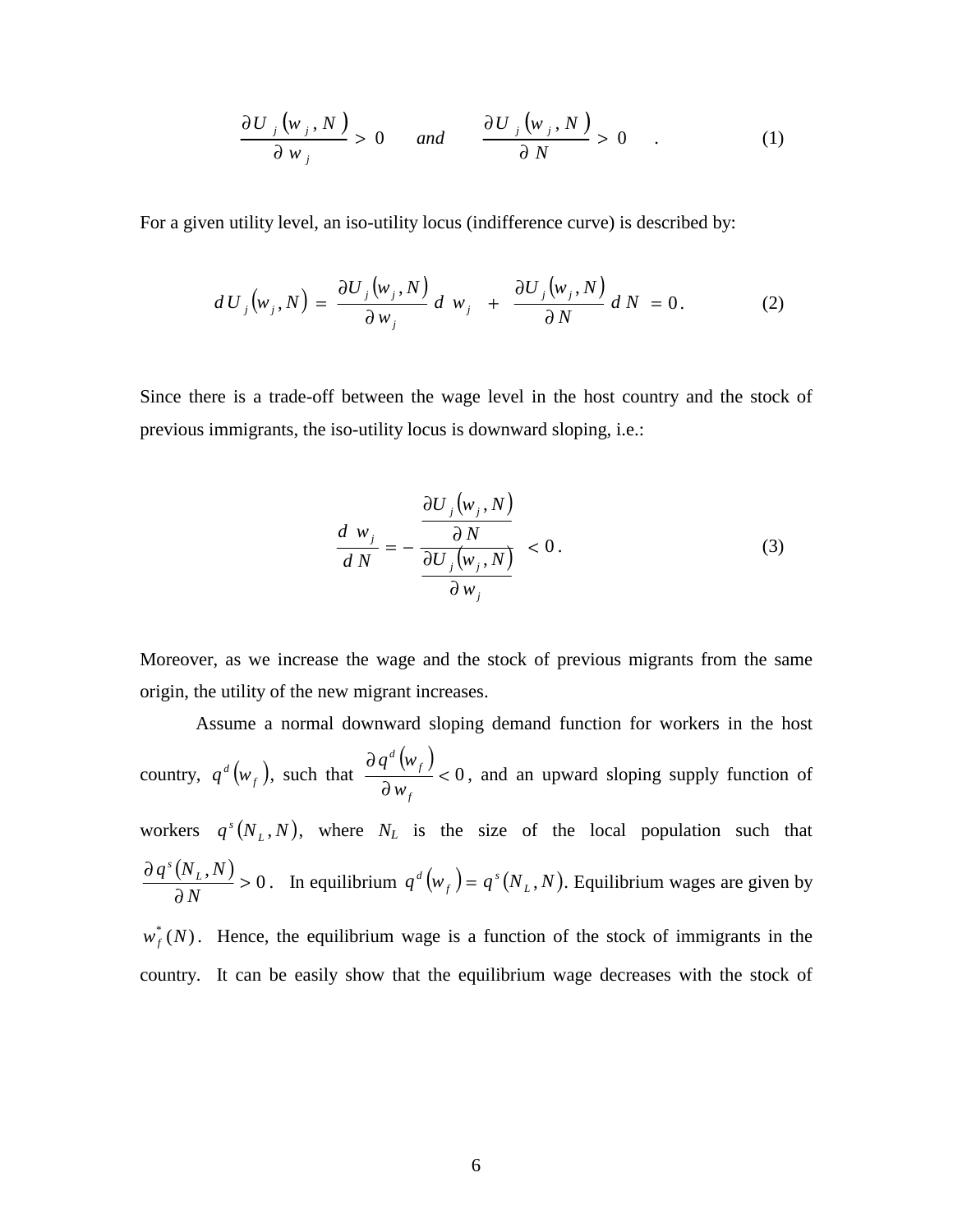immigrants, i.e.  $\frac{\partial w^*_{f}(N)}{\partial x^*} < 0$  $\lt$ ∂ ∂ *N*  $\frac{w^* f(N)}{2M}$  < 0.<sup>1</sup> Of course, the wages of immigrants are also a function of the local population size. In the following, we assume that the local population size is constant.

Let us now consider the total effect of an increase in the stock of immigrants on the migrants' utility level. The full derivative of a change in the size of the stock of immigrants on the migrant's utility is given by:

$$
\frac{dU_j(w_f^*,N)}{dN} = \frac{\partial U_j(w_f^*,N)}{\partial N} + \frac{\partial U_j(w_f^*,N)}{\partial w_f^*} \frac{\partial w_f^*}{\partial N}
$$
(4)

Equation (4) shows that the stock of migrants (the network effect) affects utility in two ways: directly via positive externalities and indirectly via negative effects on the wage. The first component on the RHS of (4) is positive while the second component is negative. The "old" migrants (the stock of immigrants), who are already in the host country, prefer that the maximum number of migrants coming to this country will be such that (4) equals zero.<sup>2</sup> That is, the marginal increase in the migrants' utility from externalities equals the marginal effect of the decrease in wages resulting from an additional migrant:

$$
\frac{\partial U_j(w_f^*, N)}{\partial N} = - \frac{\partial U_j(w_f^*, N)}{\partial w_f^*} \frac{\partial w_f^*}{\partial N} .
$$
 (5)

Equations (4) and (5) together with the second order condition gives us the optimal stock of immigrants in the sense that this is the stock preferred by migrants already living in the host country. Denote this stock by  $N_1$ . For a migrant stock below  $N_1$  an additional immigrant to the location increases the utility of the migrants already living in the

 $\frac{1}{1}$  See, for example, Gang and Rivera-Batiz (1994) as one of several articles that examine the relationship between immigrants and the wages of previous immigrants as well as the native-born.

2 The second order condition must satisfy:  $\frac{d^2U_j(w_f^*,N)}{dN^2}<0$  $2 \mathbf{I}^{\dagger}$   $\left( \ldots \right)$  $\lt$ *d N*  $\frac{d^2U_j(w_f^*,N)}{dz^2}$  < 0.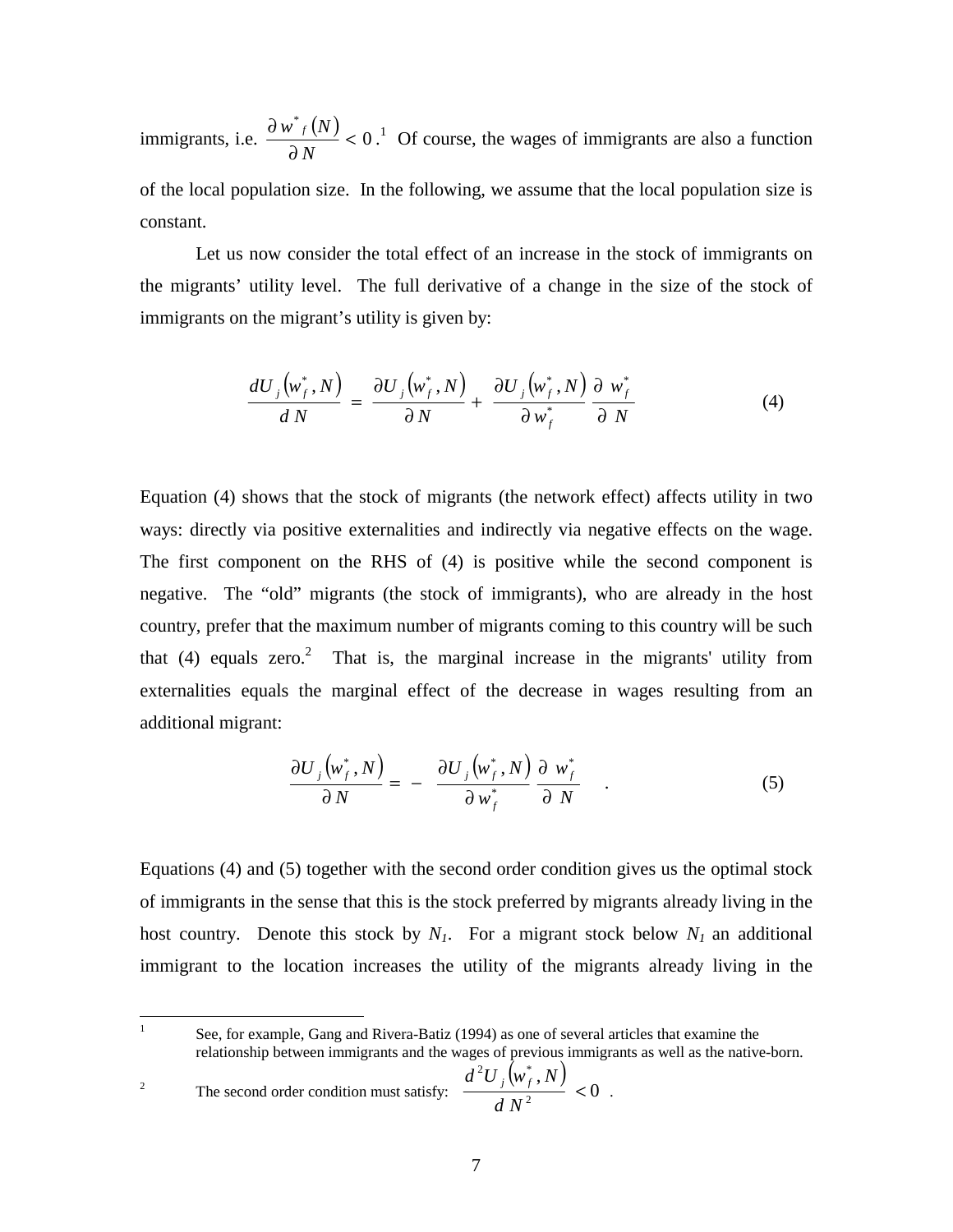location, since the effect of the positive externalities is stronger than the decrease in wages. Beyond  $N_l$ , an additional immigrant will cause the utility of the migrants already present at the host country to decline, as the effect of the decrease in wages on the utility of previous migrants is stronger than the respective increase in network externalities. Hence, migrants who have already immigrated to the new country want the stock of immigrants not to exceed *N<sub>1</sub>*. (See Figure 1)

 A new migrant who is considering migrating to this host country takes into account the stock of immigrants already in the host country, *N*, *plus* the *expected* number of migrants who will decide to go to this host country after he has migrated, *E(N)*. The migrant compares his expected utility from going to this country with the expected utility from migrating to a different region.

 As argued above, given that the immigrant is already in the host country, he prefers the stock of immigrants to equal  $N_l$ . However, when this individual makes his decision whether or not to migrate to this county, he compares the expected utility from different countries and chooses the one with the highest value. We therefore may see migrants deciding to migrate to a country in which the stock of migrants has already exceeded  $N_I$ . Thus, the probability that an individual chooses to migrate to a country where the stock of immigrants already exceeds  $N_l$  is positive. This probability, however, decreases as the stock of immigrants already in the host country increases. We conclude,

*Given network externalities, the probability an individual migrates to a certain country has an inverse U shape relationship with regard to the stock of immigrants already in the host country*. (See Figure 2.)

# *2.2. Herd Behavior*

Following Epstein (2002) migration decisions are made sequentially, with people contemplating emigration at a given stage in their lives. In herd behavior, individuals respond (or not) to signals or information packets about host country possibilities. An individual receives a signal with probability *p*. With probability *q* this signal is true. The individual further observes the behavior of previous migrants. Potential migrants cannot, however, observe the information signal that was the basis for previous migrants'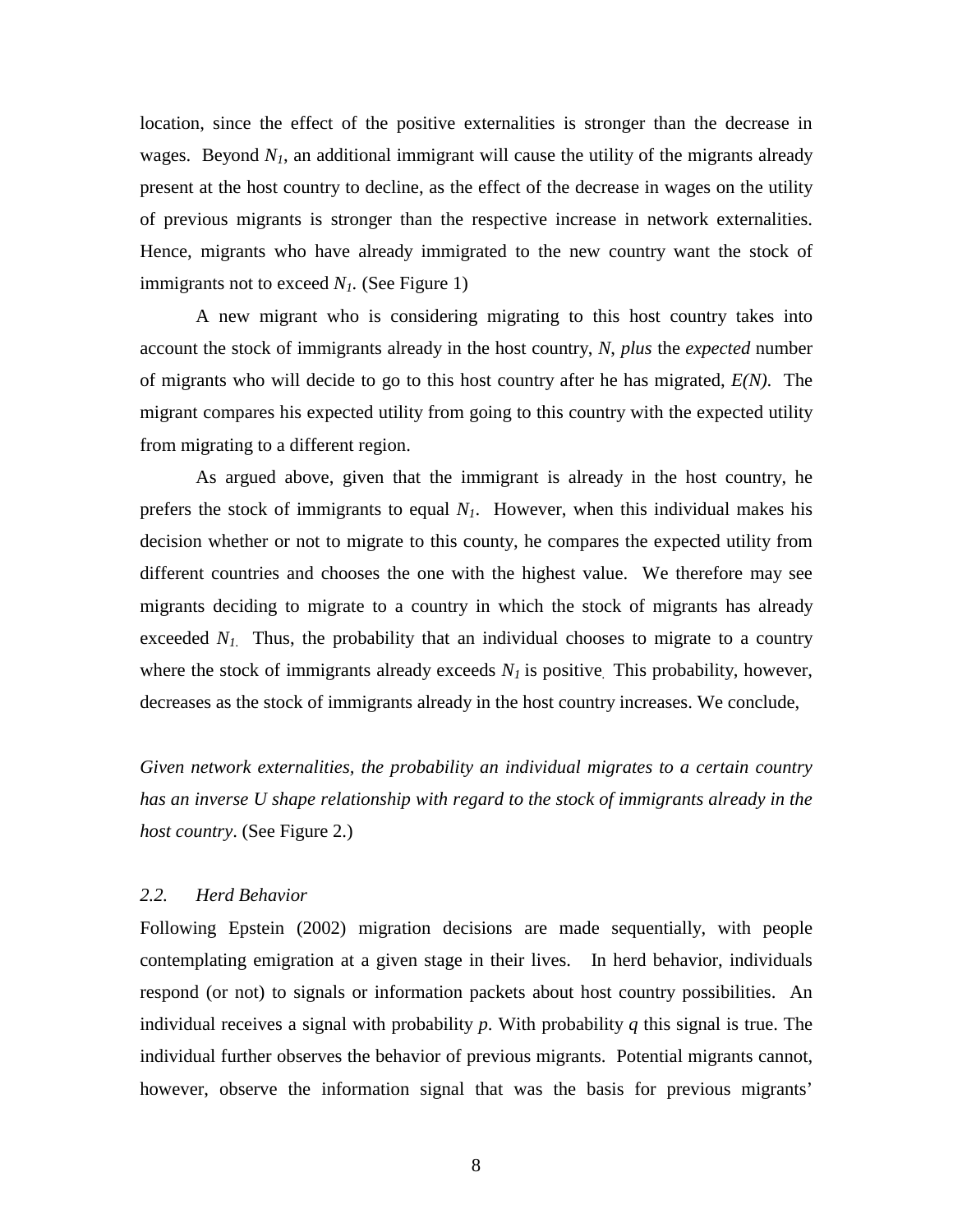decisions. Given the information available, each individual chooses a country to which to migrate. The structure of the game and Bayesian rationality are common knowledge.

Three assumptions govern individuals' actions (these assumptions *minimize the likelihood* of herd behavior): (a) an individual, who does not receive a signal and observes that everybody else has chosen to stay home, will also choose not to migrate. (b) An individual, who is indifferent between following his or her own signal and copying someone else's choice, will follow his or her own signal. (c) An individual, who is indifferent between following more than one of the previous migrants' decisions, will choose to randomize his or her decision with equal probabilities assigned to the different alternatives.

Consider three potential migrants. If neither of the first two individuals chose to emigrate, this means that neither received a signal. Individual 3 will copy them if and only if he does not receive a signal. Otherwise he will follow the signal he receives. If one of the first two individuals chose not to migrate and the other chose to migrate, individual 1 did not receive a signal and individual 2 did receive a signal. If individual 3 then receives a signal that indicates migration to the country to which the second individual has migrated, individual 3 will join the second migrant. Otherwise, if a signal different from that of individual 2 is received, individual 3 will follow his/her own signal. If individuals 1 and 2 have chosen to migrate to the same country, and individual 3 receives a signal to migrate to a different country, he will still migrate to the same country as individuals 1 and 2. In the following we will formalize this decision pattern.

 Assume that individuals 1 and 2 emigrated to country *j* and individual 3 receives a signal to migrate to country *k*. Using the Bayesian rule, individual 3 can calculate the probability that the true signal is  $j$  out of  $m$  possible countries:<sup>3</sup>

$$
Pr(j|j, j, k) = \frac{p^{3}q^{2}(1-q)1/m + p^{2}(1-p)q(1-q)1/m}{Pr(j, j, k)}.
$$
 (6)

Similarly, individual 3 can calculate the probability that the true signal is *k*: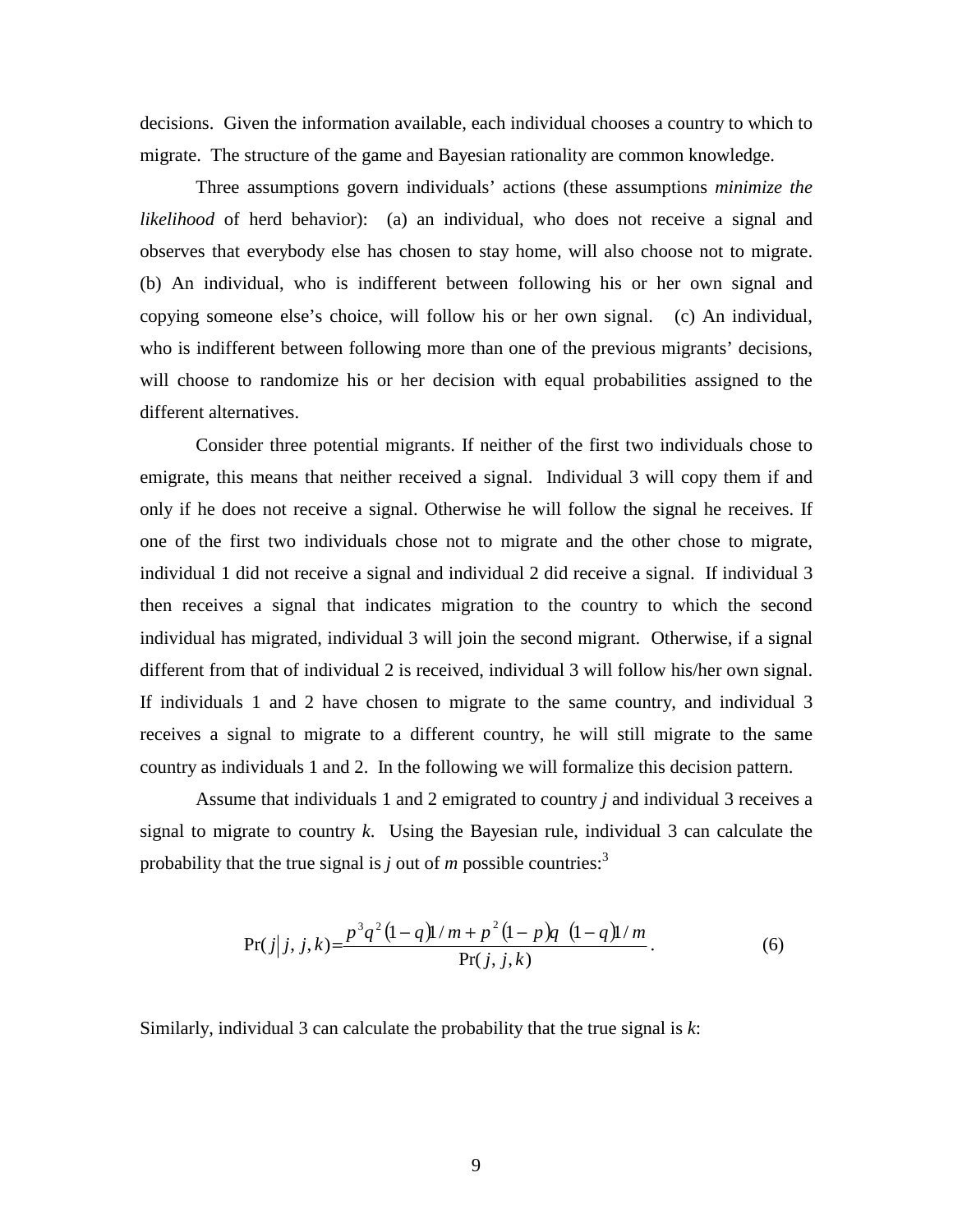$$
Pr(k|j, j, k) = \frac{p^{3}q(1-q)^{2}1/m + p^{2}(1-p)q(1-q)1/m}{Pr(j, j, k)}
$$
 (7)

For  $q > 0.5$ ,  $^{4}$ 

$$
Pr(j|j, j, k) > Pr(k|j, j, k)
$$
\n(8)

Hence, individual 3 will migrate to country *j* even though he received a signal to emigrate to country k. This is the basis of herd behavior.

*Individuals will migrate following the herd (flow) while disregarding their own private information.5,6* 

### *2.3. Herd and Network effects*

Herd and network effects may work together. Consider the case when one individual has chosen to migrate to a country. A second individual receives a positive signal indicating emigration to a different country. If the latter chooses to follow the first migrant, then she knows that all successors will follow for informational and payoff reasons (herd behavior and positive externalities). If she chooses the other country, there is a positive probability that she will end up alone. So, while she may think that the basic payoff or utility from moving to the alternative country is as good as for the first country, the awareness of the positive network payoff will induce her to choose the same location as the first emigrant. Herd behavior is therefore more pronounced than when externalities are absent, and with a high probability the first emigrant will be followed by everyone.

In the presence of beneficial externalities, the utility from migrating to a country depends on the stock of immigrants who have previously immigrated and how many people will migrate in the future. Hence, even if the wage in a country is relatively low, positive externalities may make that country an attractive location. Suppose, for example, that *n* people have migrated to country *j* and one individual to country *k*. In that

 $\frac{1}{3}$ By definition, the probability *q* is normalized in regard to the two different locations.

In the case of comparing two possibilities  $q > 0.5$  otherwise it will be always better to chose randomly then to use the information.<br>
See the general age are Enstein (2002)

For the general case see Epstein (2002).

<sup>6</sup> It may be the case that there is more than one herd going to alternative locations.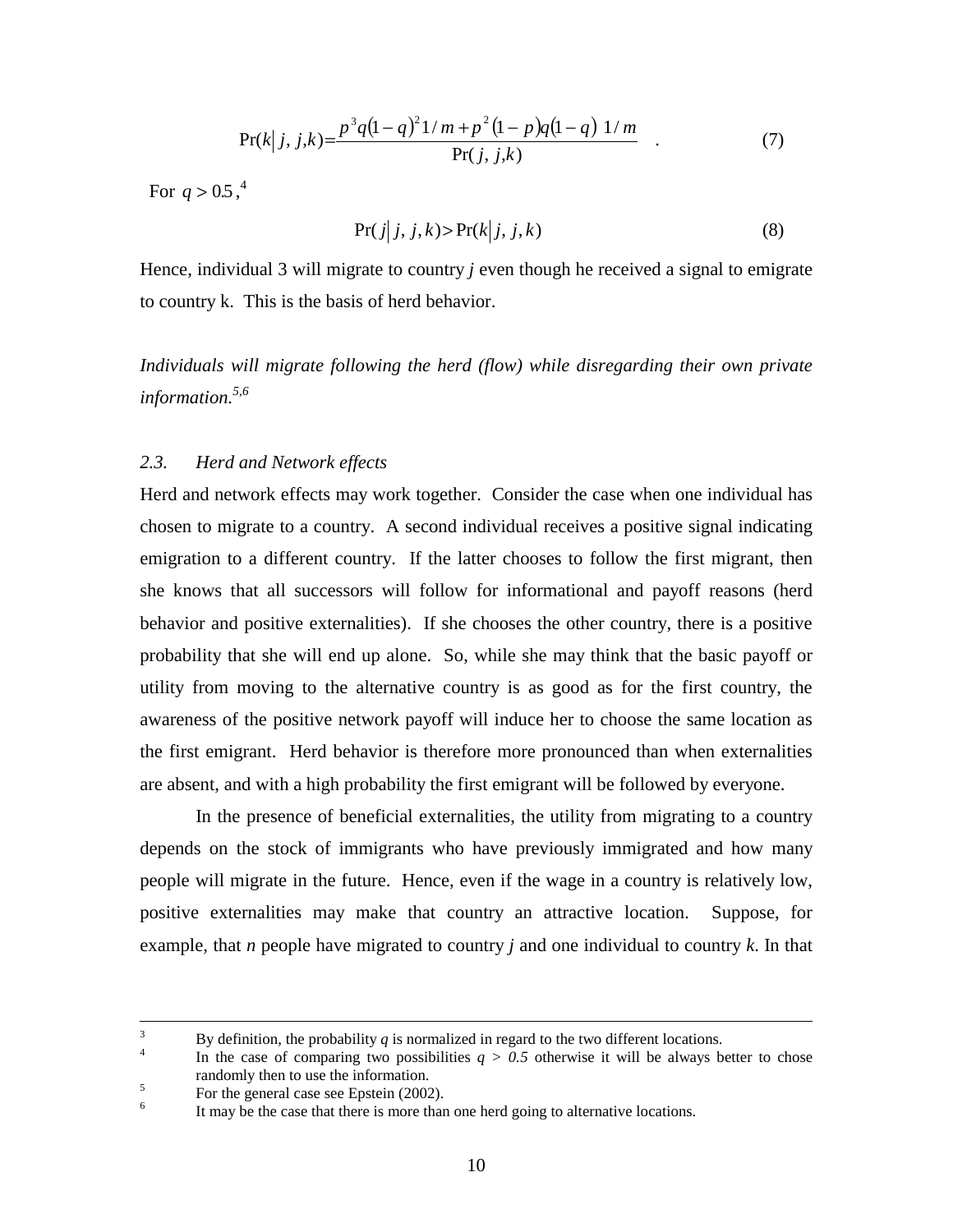case a potential migrant might still choose to go to country *j*, even if the wages in *j* are lower than in country *k*.

With herd behavior, the probability that a signal received by an individual is true is a function of both the number of previous migrants that have migrated to the same country and the stock of immigrants who have chosen other locations. Suppose an individual has received a signal indicating that country  $j$  is best, and has to choose between country *j* and country *k.* The benefits from network externalities influences the probability that a signal is true via the relative number of migrants who previously immigrated to other countries. If there are positive network externalities, herd effects are more pronounced. If disadvantageous or negative externalities are present, $\frac{7}{1}$  incentives arise to move to new locations, in the course of which individuals tend to reveal private information -- as they will only migrate to another location if warranted by private information. Informational herd effects are therefore less pronounced in the case of negative externalities.

On the other hand, due to herd behavior a migrant may move to a country where the marginal positive effect of the externalities is smaller than the marginal negative effect of the wage. In other words, a migrant might choose a specific location even if the stock of immigrants who have already migrated to this host country exceeds  $N<sub>1</sub>$  in Figure 3. A migrant, who is living in this host country, will now send negative signals to potential migrants in his home country. The local population in the home country, who receive these negative signals, however, observe that a lot of individuals have already migrated to this host country and may even receive other general information (such as news paper articles, television shows, etc.) that this place is the right place to migrate.

An individual who has to make a decision will weigh the information he receives: the stock of previous individuals who have migrated to that country (and to other countries), the general information he received, his observation on the flow of migrants and the negative information he received from the migrants who have already migrated to

<sup>—&</sup>lt;br>7 Gang, Rivera-Batiz and Yun (2002) provide a statistical analysis of the determinants of attitudes towards foreigners displayed by European sampled in the Eurobarometer surveys in 1988 and 1997. In general they show that those who compete against migrants in the labor market have more negative attitudes toward foreigners and, as the concentration of immigrants in the local population increases, the likelihood of negative attitude increases (a negative network externality effect). See also Bauer, Lofstrom and Zimmermann (2000).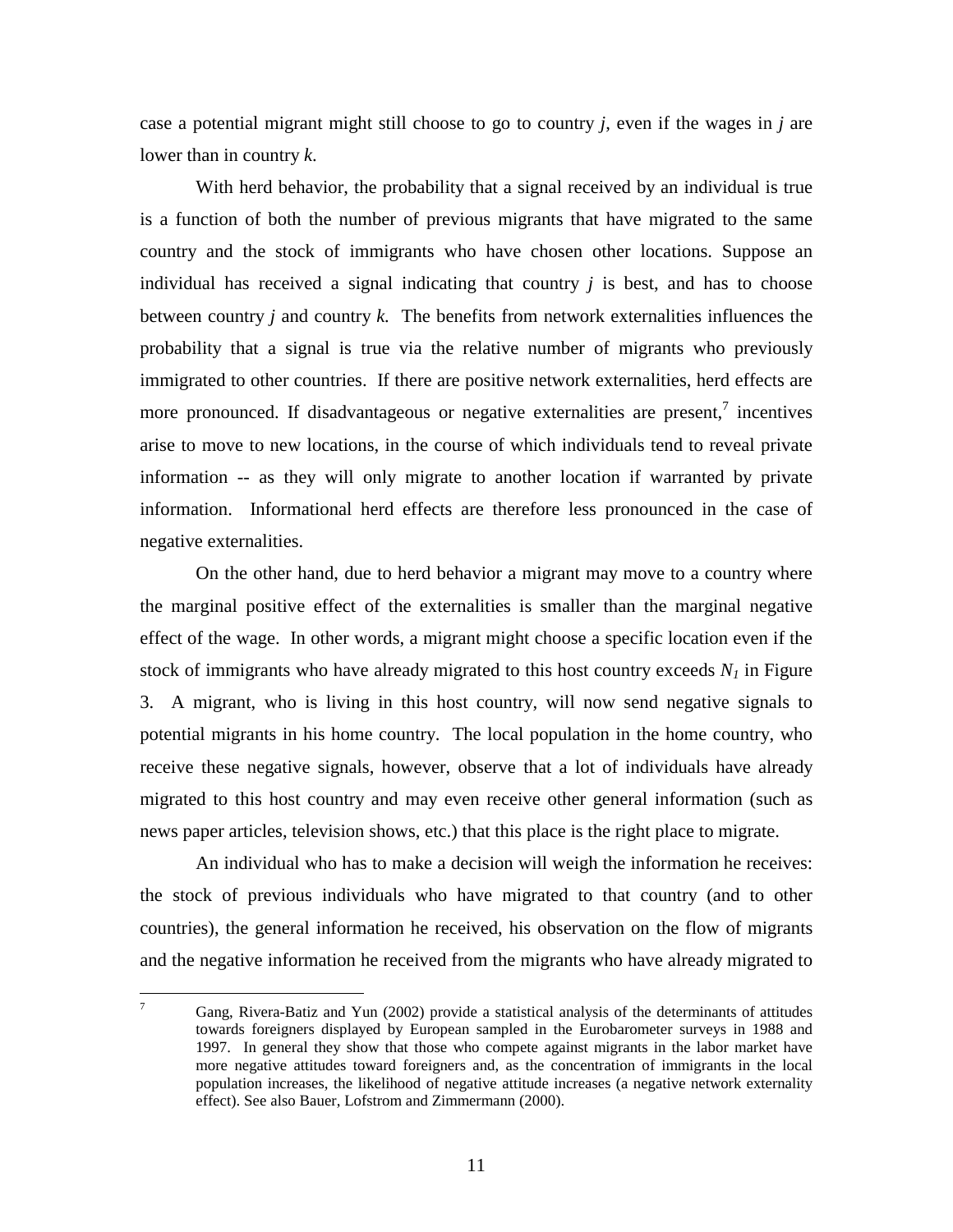that country. The individual knows that there is a positive probability that the information he received from the migrants in the host country is true for *them* as they do not want other migrants to join them (as this will decrease their utility when the stock migrants in the host country increases to  $N_2$  in Figure 3). However, it may be optimal for the migrant to join them even if there are negative signals. Epstein (2002) shows that under such conditions, in order for the individual to follow the flow (herd), the proportion of negative signals relative to the stock of migrants must fall. In our case, if  $N_2$  in Figure 3 is sufficiently high, migrants will continue to choose that host country. Thus the probability that a migrant will immigrate to that country will be  $Pr_1$  and not  $Pr_2$  (in Figure 3). *Pr2* is the probably of migrating to that country if the migrant considered only network externality and not the flow of immigrants migrating to that country.

Let us try to explain how we can distinguish between the stock-network and flowherd effects. Assume we have two potential receiving countries, country A and B (see Table 1). Table 1, Example 1, shows a situation in which there is the same stock of migrants living in both countries. The herd (which is included in the stock), however, differs between the two countries. 100 individuals migrated to country A in the last year, while country B received 300 individuals. In terms of network-externalities the level of externalities in both countries are identical (both have a stock of 1,000 individuals) while the flows to both countries differ. If the migrant decides to go to country B it is clear that the decision is independent of the network-externality effect, since it is identical in both countries. In Example 2, the flow of migrants is identical for both countries while the stock differs. In this situation we would be able to identify network externalities. Both examples together show us how we can distinguish between herd effects and network externalities: Holding constant the stock of migrants enables us to identify the herd-flow effect, while holding fixed the flow of migrants helps us identify the stock-network effect.

# **3. THE GEOGRAPHIC DISTRIBUTION OF MEXICAN MIGRANTS IN THE US**

<u>.</u>

We explore the herd and network effects of migration using individual level data on Mexican-U.S. migration collected by the Mexican Migration Project, a collaborative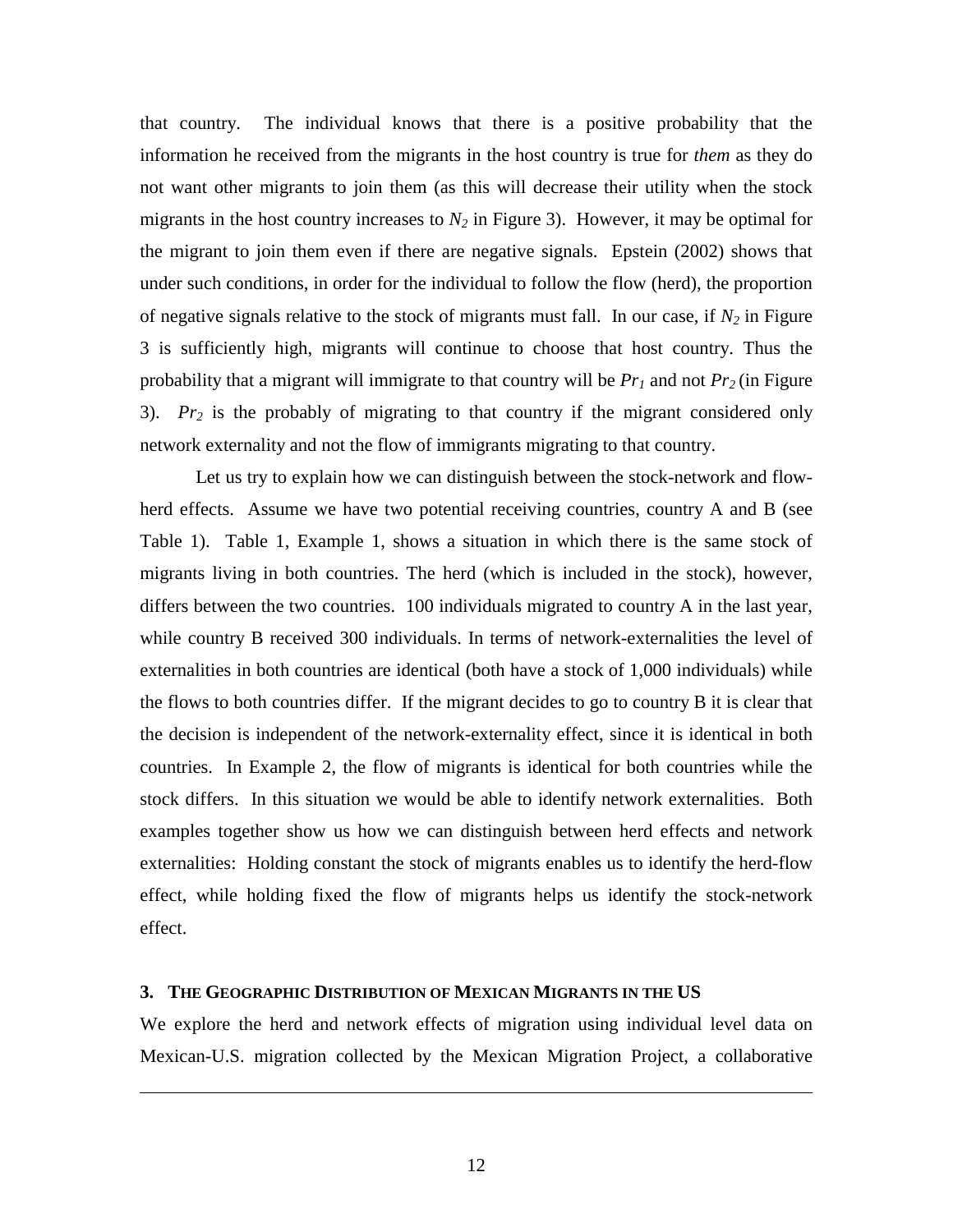research project based at the University of Pennsylvania and the University of Guadalajara.<sup>8</sup> An ethno-survey approach, combining techniques of ethnographic fieldwork and representative survey sampling, is used for data collection. Interviews are generally conducted in December-January when sojourner U.S. migrants often return to Mexico. These are supplemented with surveys of out-migrants located in the United States. Massey and Zeteno (1999) show that the Mexican Migration Project data are a good source of reasonably representative retrospective data on documented and undocumented migration to the United States.

The data comprise more than 7,000 households in 52 communities. The communities are located in the states of Colima, Guanajuato, Guerrero, Jalisco, Michoacán, Nayarit, San Luis Potosí, and Zacatecas and have been selected based on their diversity in size, ethnic composition and economic development, not because they were known to contain U.S. migrants. Each year since 1987, two to five communities in these states are surveyed. Each community is surveyed only once. In general, 200 households in each community are selected through random sampling. If the community is small, fewer households are chosen. The data includes information on the socioeconomic characteristics of the household head, such as age, education and marital status, their migration histories including information on year of migration, costs of border crossing, documentation and location in the United States.

The key variables in our analysis are measures of migration networks (stock) and herds (flows). To calculate these variables we make use of an event-history file provided by the Mexican Migration Project. This event-history file contains detailed labor and family histories of each household head, for each year from the birth of the household head until the year of the survey.<sup>9</sup>

Using the migration duration information from this file, we calculated for each year *t* the cumulative migration experience (in months) of each migrant *i* from the

<u>.</u>

<sup>8</sup> See Massey et. al. (1987), Massey, Goldring and Durand (1994), and Massey and Zenteno (1999) for descriptions of the data set. We use the MMP52 version of the data. The data is made available to users at www.pop.upenn.edu/mexmig/.<br>See Denate Durand and Messay (1002) for a decem-

See Donato, Durand and Massey (1992) for a description of the event-history file.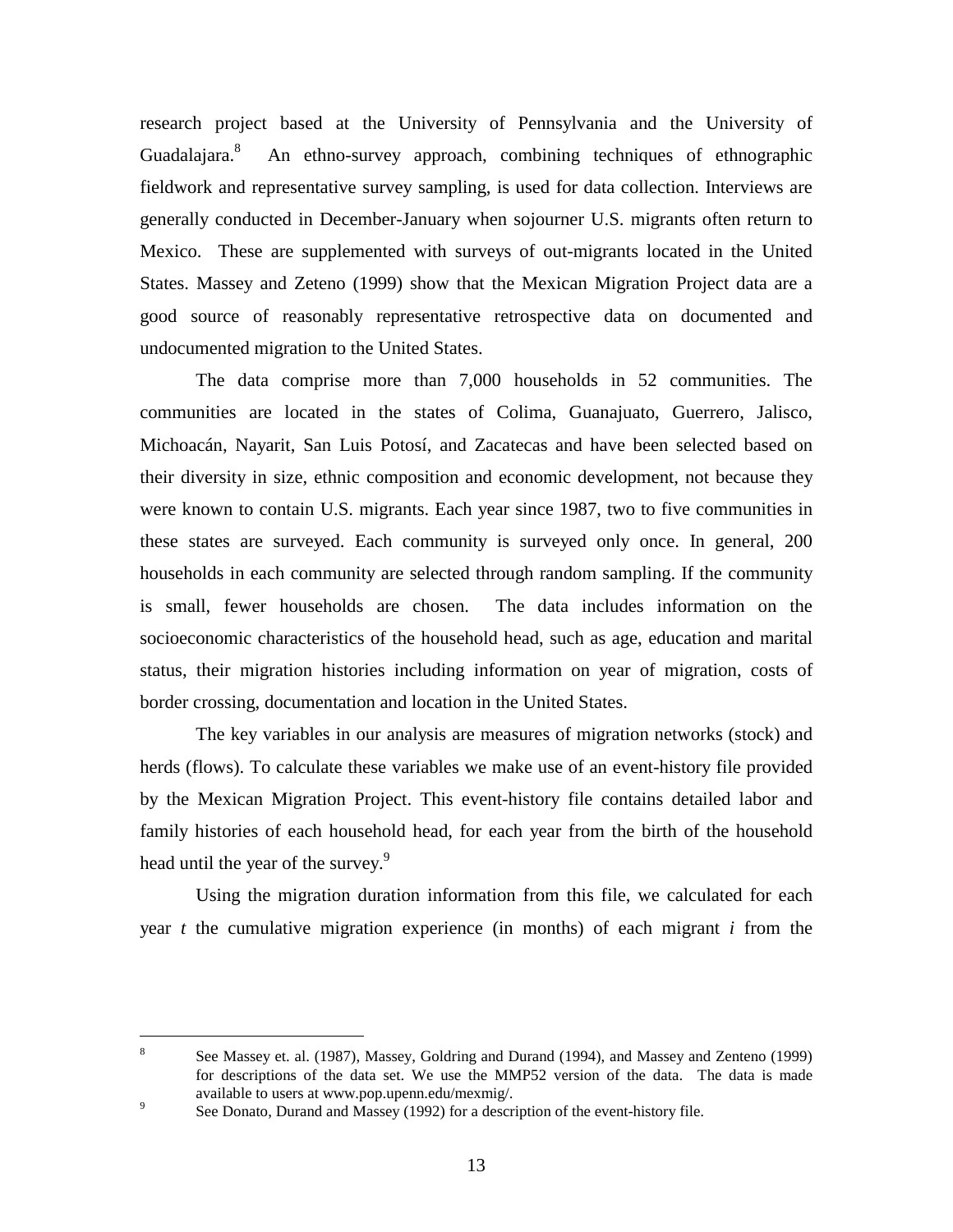Mexican community *m* in each U.S. county  $j$  ( $j=1,...,J$ ).<sup>10</sup> The cumulative migration experience of community  $m$  in U.S. county  $j$ ,  $EXP_{mit}$ , is

$$
EXP_{mjT} = \sum_{t=0}^{T} \sum_{i=1}^{N} M_{mjit} \quad , \tag{9}
$$

where  $M<sub>mit</sub>$  is a dummy variable that takes the value 1 if an individual  $i$  in the Mexican community *m* migrates to the U.S. county *j* at time *t*.

Our primary measure of network effects, *NET<sub>mit</sub>* or *Village Migration Experience*, is defined as the migration experience of a Mexican community in a particular U.S. location relative to the total U.S. migration experience of that Mexican community, in percent. The measure captures the concentration of a Mexican village's migration experience in a U.S. location at the time a person makes his migration decision. It is calculated as

Village Migration Experience = 
$$
NET_{mjt} = \frac{EXP_{mjt}}{\sum_{j=1}^{J} EXP_{mjt}} \cdot 100
$$
. (10)

In addition to the migration experience of a particular Mexican village, we use the *Mexican share of the total population* in a certain U.S. location (see the Appendix for a description of the calculation of this variable). This second network variable disregards village network externalities, capturing the concentration of Mexican ethnic goods in a location relative to other locations. Adding this second network variable helps to distinguish a generalized network effect from the village-specific links.

Herd effects are proxied by the *flow* of migrants during the year before an individual migrates. This flow of migrants is calculated as the percentage difference in the stock of migrants in two consecutive years. An increasing flow to one location may increase the number of migrants that wish to go to that particular location. However, we are interested in the flow to a certain destination relative to other locations, since, according to our theory, herd behavior suggests that migrants should follow only the

 $10<sup>10</sup>$ We do not discount months over time, or for those who have returned to their village in Mexico. Although their knowledge of current labor market conditions may deteriorate, they provide key links and support for the network.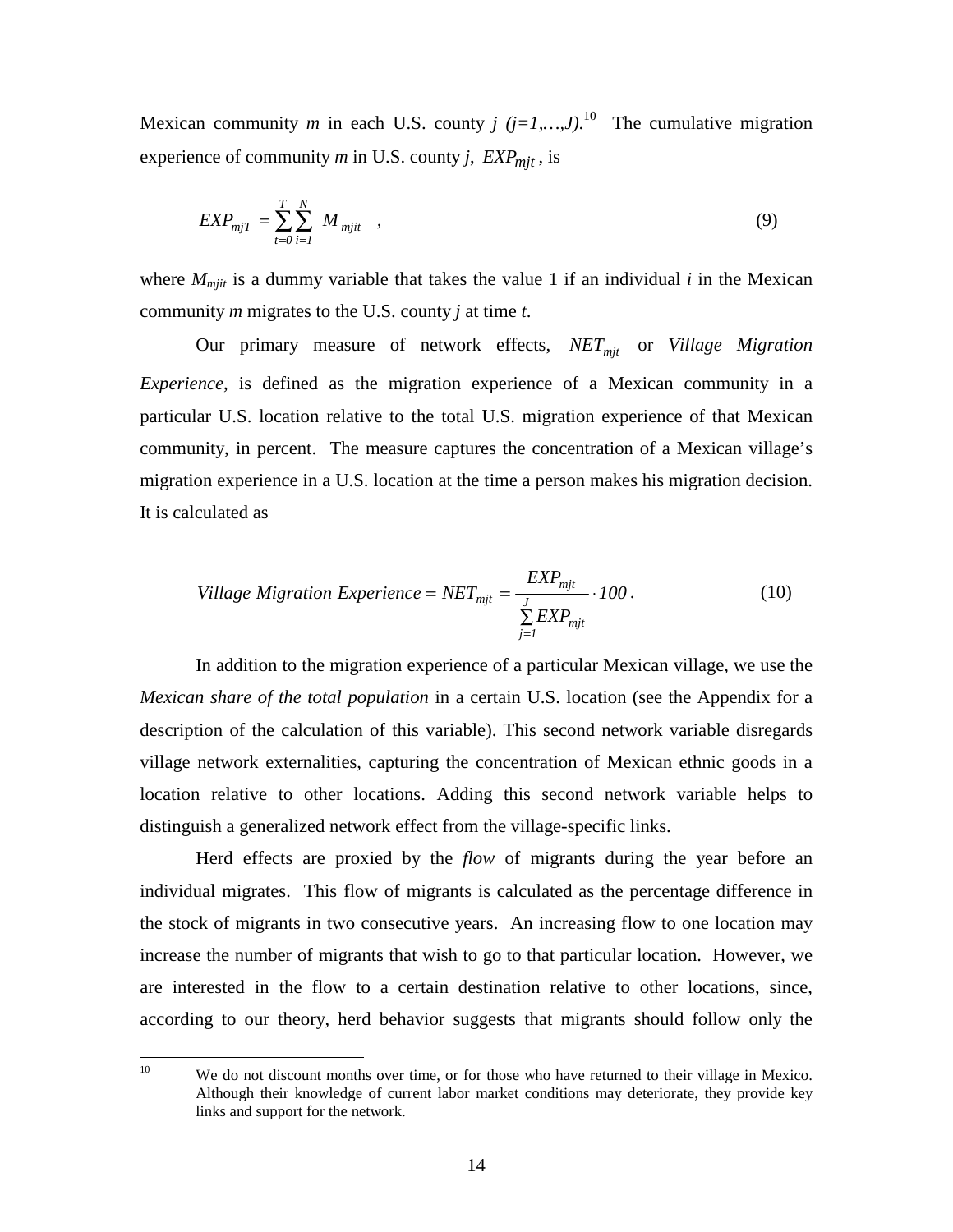largest flow. Thus, we do not present the flows as absolute numbers but in relative terms. This enables us to see the increase/decrease in flow relative to other locations. We capture herd effects by looking at the change in *Village Migration Experience*, *Hmjt*, in the year before an individual migrates,

$$
Herd = H_{mjt} = NET_{mjt} - NET_{mj(t-1)}.
$$
\n(11)

This enables us to see how the relative flow of migrants between *t-1* and *t* affects the probability of migrating to a particular location at time *t*.

In order to control for other factors that may affect the utility levels associated with a U.S. location, we include several variables capturing the economic and social characteristics of a location in the multivariate analysis.<sup>11</sup> A detailed description of these variables is given in Appendix A. To control for job opportunities and the general level of economic activity, we include total population in a U.S. area. We also include the unemployment rate in a U.S. area in order to take account of both job opportunities and potential wages. The literature often assumes that the probability of choosing a particular location decreases with the unemployment rate in this location (see the discussion in Jaeger (2000)).

Migration costs have a direct effect on the location choice. Most Mexican migrants have a very low income in their home country and the cost of migrating may be an important issue in determining the specific location to migrate. In order to control for these costs we include road mileage from the migrant's origin village in Mexico to the alternative U.S. locations.<sup>12</sup>

The independent variables just discussed are U.S. location specific, as dictated by the conditional logit formulation we discuss in the next section. In addition we utilize several individual specific variables and examine how these individual dimensions

 $11$ 11 Ideally, we would like to include wages. What we would need is average wages by U.S. locations, comparable to our data set locations, for every year in our data set. This is a rather impossible task. Hence, we employ other variables (total population, unemployment rate) as proxies for wage possibilities.<br><sup>12</sup> In addition to road mileage, we also examined hours by car and the actual migration costs

expressed by the migrant himself. All three cost variable yielded the same results in our estimations.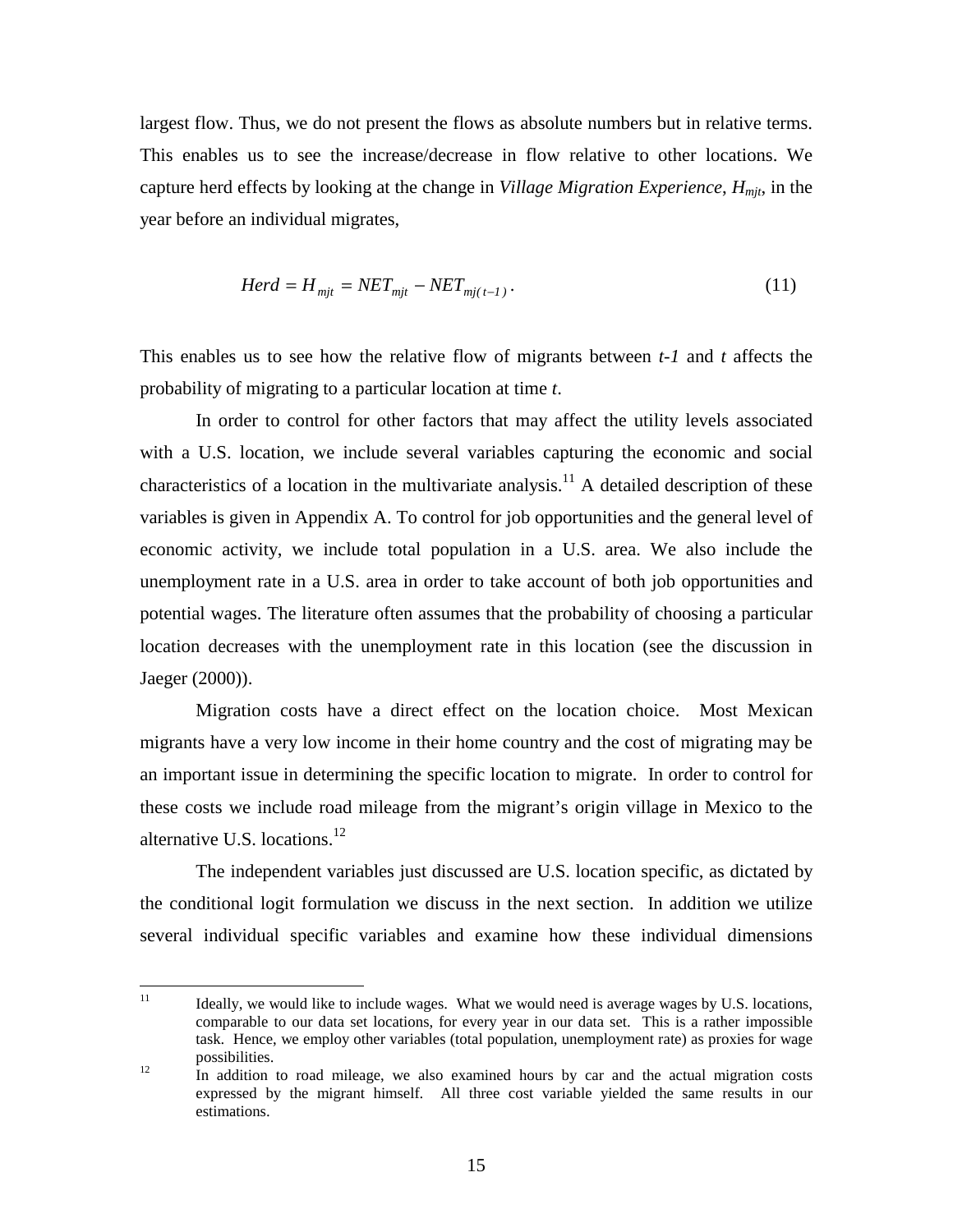interact with our network and herd effect variables. In particular, we look at the interaction of the location specific variables with skill level, legal status and whether it is someone's first trip to the U.S. or their last trip (as recorded in the data). Migrants with six or less years of schooling are assumed to be unskilled, those with more than six years are considered to be skilled. Migrants report themselves whether they migrated legally (documented) or illegally (undocumented). We expect the migrant's use of networks or inclination to follow the herd will vary depending on these factors. In particular, we expect network and herd effects to vary between the first time an individual migrates to the U.S. and consecutive moves.

Table 2 presents a description of the data we use in our analysis. For the first migration, we have information on 1739 individuals from 47 Mexican villages who migrated to 43 different locations in the US. The U.S. locations vary in geographic unit, some are cities, some are parts of a county, and some are counties (See Appendices B and C for a list of the locations). We assume that each person has the possibility of going to each of these 43 locations, but does not consider other locations. This generates 74,777 observations – each person may or may not go to each of the 43 locations. For the last migration, we have 1561 individuals from 47 Mexican villages going to 46 U.S. locations, resulting in 71,806 observations. Unskilled migrants dominate, comprising 67% of first time migrants and 74% of last time migrants. On the other hand, 88% of first time migrants are undocumented, while only 46% of repeat migrants are undocumented. It appears that Mexicans obtain U.S. residence permits over time.

Table 2 further indicates that Mexicans make up about 5.5% of the population of the U.S. locations in our sample. The highest concentration could be observed in Laredo, Texas, where 24.2% of the residents are of Mexican origin (Appendix B). Laredo has the highest unemployment rate in our sample (over 16%), a very small local population and is very close to Mexico. Even though the city is small and has a high unemployment rate many appear to migrate there, as migration costs are relatively low. Our *Village Migration Experience* variable averages 1.9%. It reaches a maximum of 29.2% in Los Angeles, followed by Chicago with 9.2% (Appendix B). The herd effect appears to be about twice as large for first time migrants than for repeat migrants. Each of our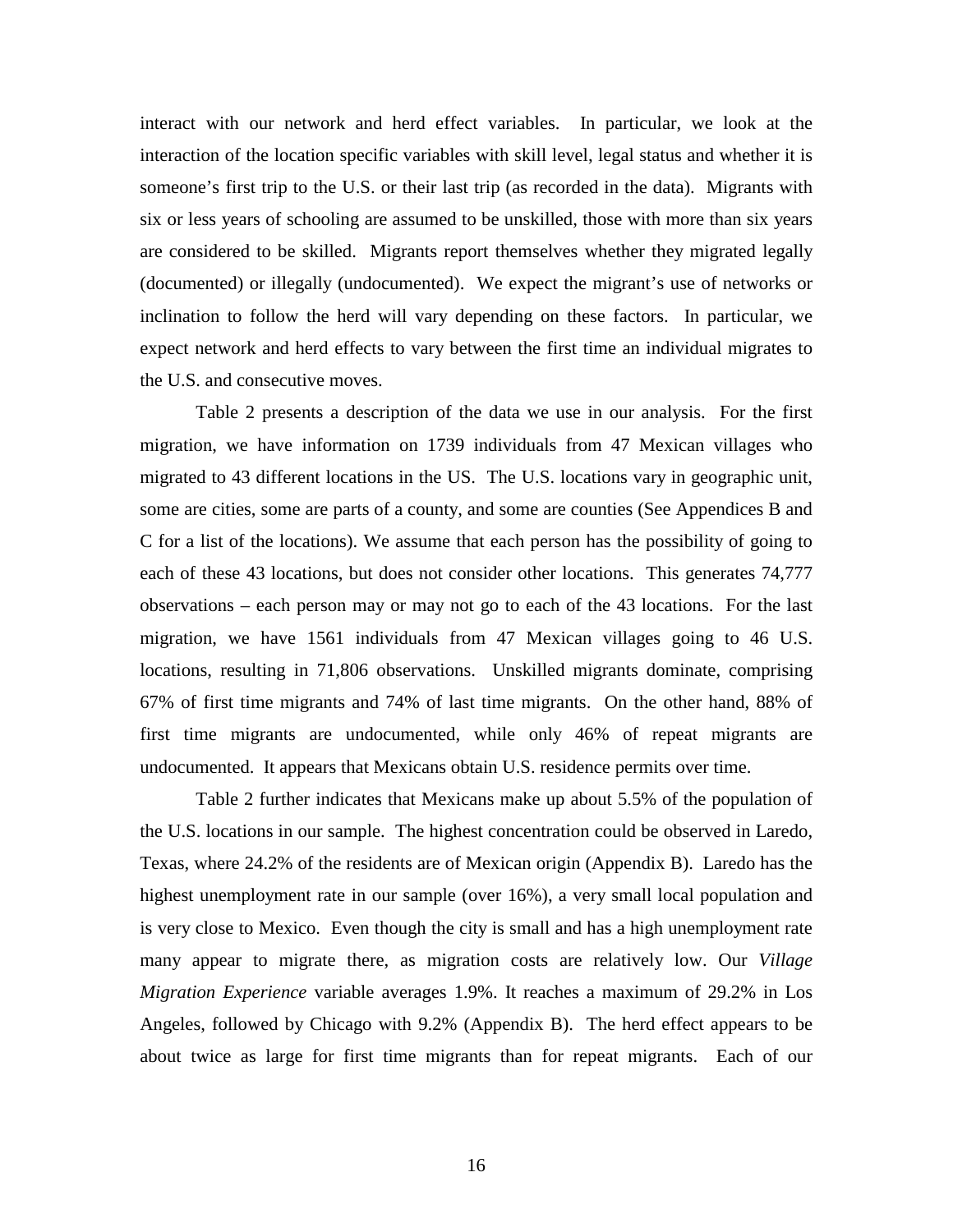locations has, on average, an unemployment rate of 7.1%, a population of 1.35 million, and is approximately 1460 miles away from the sending village in Mexico.

Figures 4 and 5 describe some typical patterns of our two network variables. In Figure 4 we plot the Herfindahl index of the concentration of the U.S. migration experience of nine typical Mexican villages for the time period covered in our sample. The index is given by

$$
HERF_{mt} = \sum_{j} \left( \frac{NET_{mit}}{100} \right)^2 \tag{12}
$$

with  $0 \leq HERF_{mt} \leq 1$ . Higher values of  $HERF_{mt}$  indicate a higher concentration of the migration experience of a Mexican village. The villages differ in their overall concentration of their migration experience. Compared to the other villages depicted in Figure 4, the concentration is relatively low in the community 36 and 38 in the Mexican State S.L.P., community 46 in the state Zacatecas, and community 33 in the state Colima.<sup>13</sup> In most of the nine villages the concentration of the migration experience is increasing over time and flattens out at the end of the sample, indicating some kind of quadratic pattern, even though most of the villages do not reach a turning point. Only in community 36 we observe a pattern, where the concentration of the migration experience is increasing at the very beginning of the sample period, reaches a maximum and then decreases again. In contrast to all other communities we observe an U-shaped pattern in community 52 in the Mexican state Oaxaca. Note that we find such a pattern only in two communities.

 Figure 5 shows the development of our second network variable, the share of the Mexican population, in six U.S. locations for the period covered in our sample. Los Angeles County is the location with the highest average value of the other network variable, the migration experience of a particular Mexican village. Imperial Valley, Chicago, Houston, and Miami are chosen for their geographical dispersion and generic interest. In all these five U.S. locations the share of the Mexican population is increasing. The sixth U.S. location is Laredo in Texas, which has the highest average share of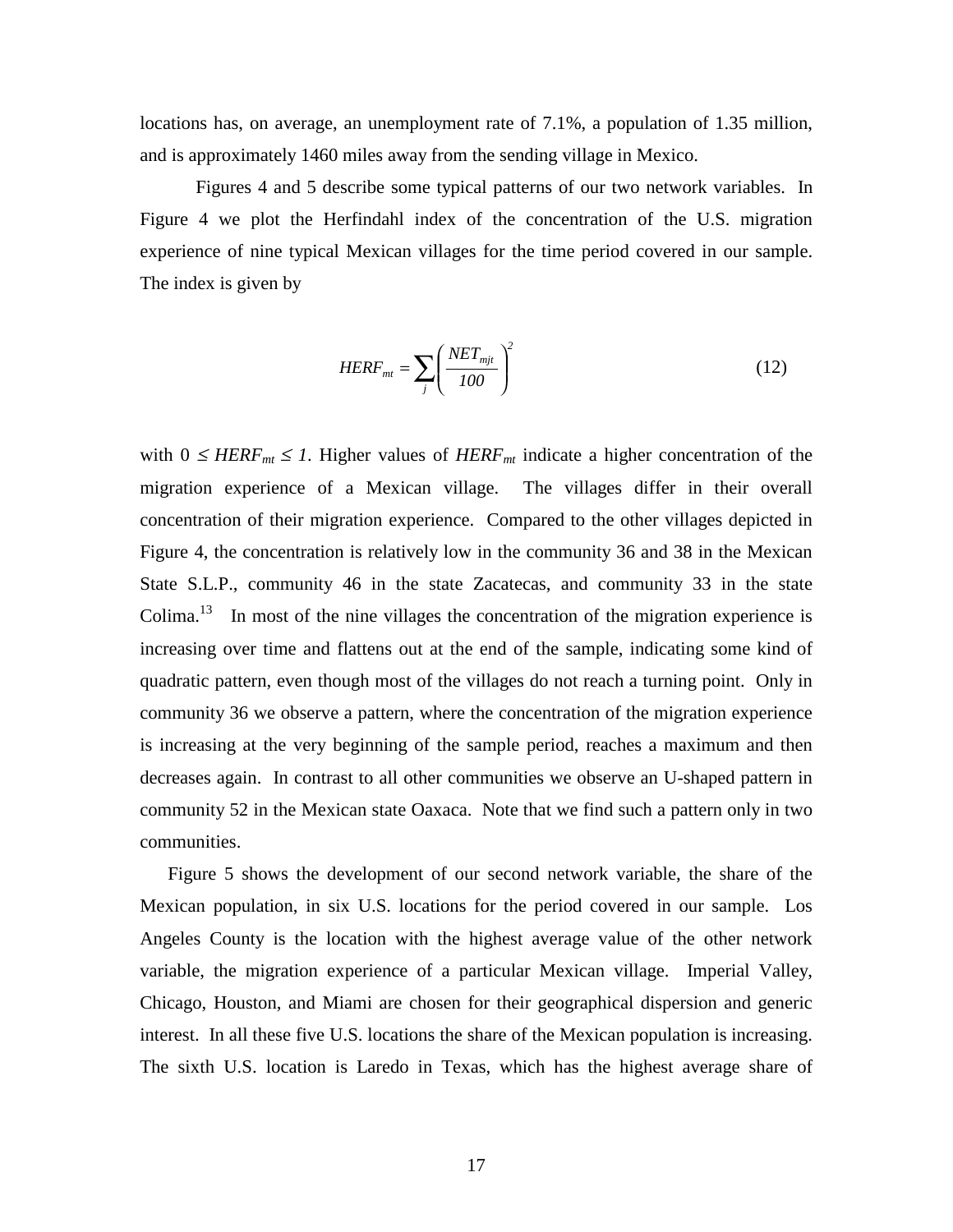Mexican population in our sample. In Laredo, the share of the Mexican population shows an U-shaped pattern over time; it is decreasing until 1982 and then increasing again.

### **4. MULTIVARIATE ANALYSIS**

#### *4.1. Econometric Approach*

In the econometric analysis we estimate a conditional logit model (McFadden, 1973, 1974).14 Each Mexican migrant *i* faces a choice among *J* alternative U.S. communities. Assume that the utility of choosing location j is given by

$$
U_{ij} = X_j \beta + \varepsilon_{ij},\tag{13}
$$

where  $X_i$  is a vector of the characteristics of the U.S. community *j*, including herd and network effects, and  $\varepsilon_{ij}$  is an error term that is assumed to be independent and identically distributed with a Weibull distribution. Individual *i* is assumed to maximize his utility. The probability that an individual *i* chooses community *j* is given by

$$
Pr(U_{ij} > U_{ik}) \qquad \text{for all } k \neq j. \tag{14}
$$

Let  $Y_i$  be a random variable that takes the values 0 and 1 indicating the location choice made by the migrant. The probability that individual *i* chooses the U.S. community *j* can then be written as

$$
Pr(Y_i = j) = \frac{exp(X_j \beta)}{\sum_{j=1}^{J} exp(X_j \beta)},
$$
\n(15)

where  $X_j$  is a vector of characteristics of the U.S. communities in our sample and  $\beta$  is a parameter vector. Equation (15) can be estimated using maximum likelihood. Note that

<sup>&</sup>lt;sup>13</sup> Unfortunately, the data set does not provide names for the different villages.<br><sup>14</sup> Partel (1080) and Jacque (2000) also use this model to study the location abo

Bartel (1989) and Jaeger (2000) also use this model to study the location choice of migrants in the United States.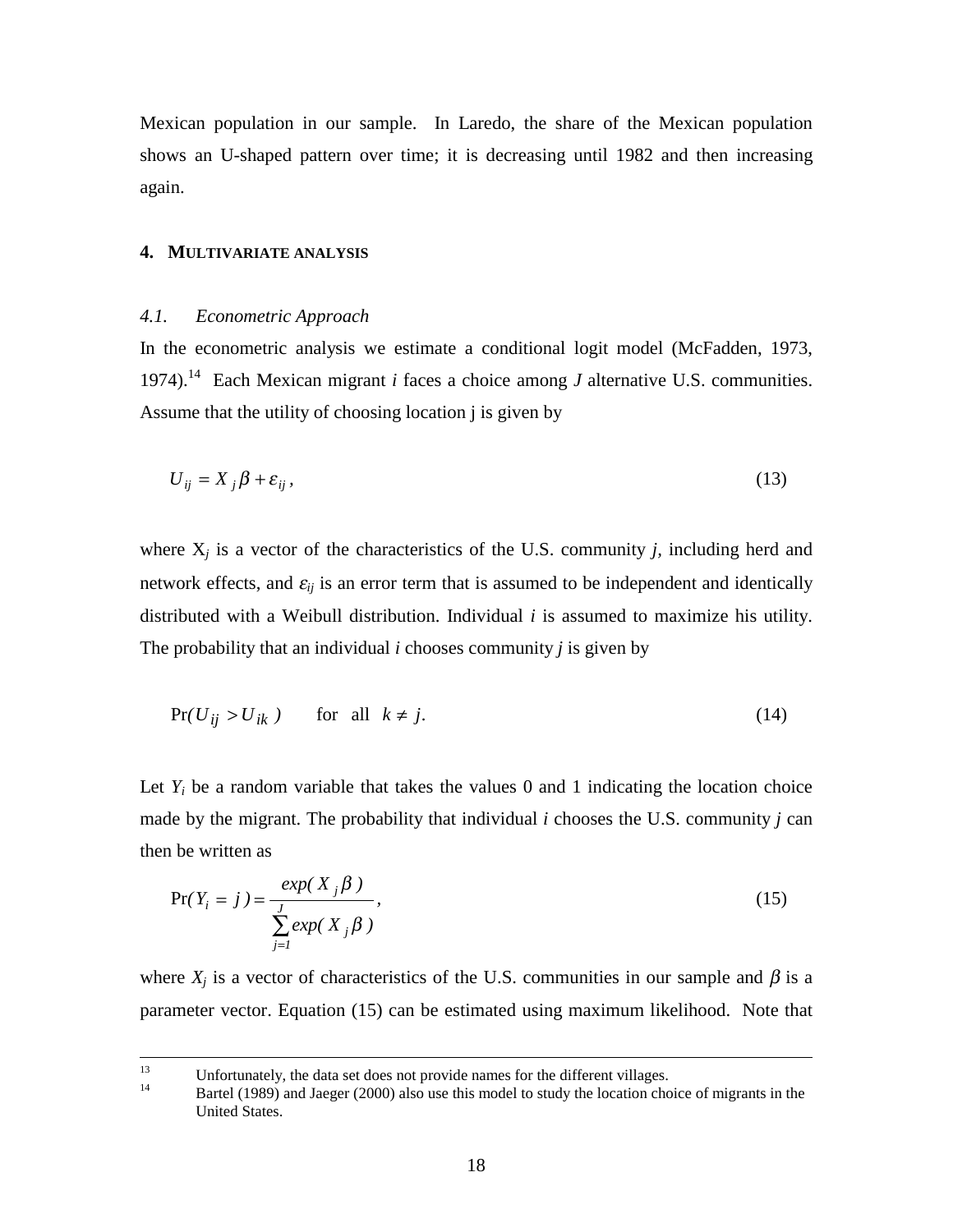our sample is restricted to individuals who actually migrated at some point in time to the U.S. The analysis does not consider migration within Mexico.

As discussed in Section III, our estimations include two measures of the effect of the stock of migrants (network externalities), i.e., the Mexican share of the total population in U.S. location *j* and the migration experience of a Mexican village *m* in the U.S. location *j*, *NET<sub>mit</sub>*, a measure of the flow of migrants which capture herd effects,  $H<sub>mit</sub>$ , the total population and unemployment rate in U.S. location *j*, and the cost of migration measured as the road mileage distance between Mexican village *m* and U.S. location *j*. All variables, with the exception of the network variables, enter linearly. The theory we developed in Section II shows us that we should expect the network variables, *Village Migration Experience* and the *Mexican share of the population*, to have an inverse U shape relationship with the probability of migrating to a certain location. Hence, our specification of equation (15) includes both a linear and a squared term of the two network variables.

In our empirical analysis we consider different specifications of equation (15). As individuals may have migrated more than once to the U.S., we divide our analysis into two parts: first and last migration. In the former we consider only the location decision made by the Mexican migrants at his/her first time migrating to the U.S. while the latter considers only the location decisions made at his/her last time migrating to the U.S., conditional that he/she migrated to the U.S. at least once before. For both specifications we estimate an overall (constrained) equation and an unconstrained equation. In the latter all variables considered in the basic specification are fully interacted with four dummy variables, one for unskilled illegal migrants, one for unskilled legal migrants, one for skilled illegal migrants, and one for skilled illegal migrants.

### *4.2. Estimation Results*

The second column of Tables 3 and 4 present the results for the constrained model and columns 3-6 the results for the unconstrained model for the first and last migration decision, respectively. Consider first the results for the constrained specification for the first migration decision. The Mexican share in the population of a U.S. location appears to have an inverted U-shaped effect on the probability of choosing a particular location.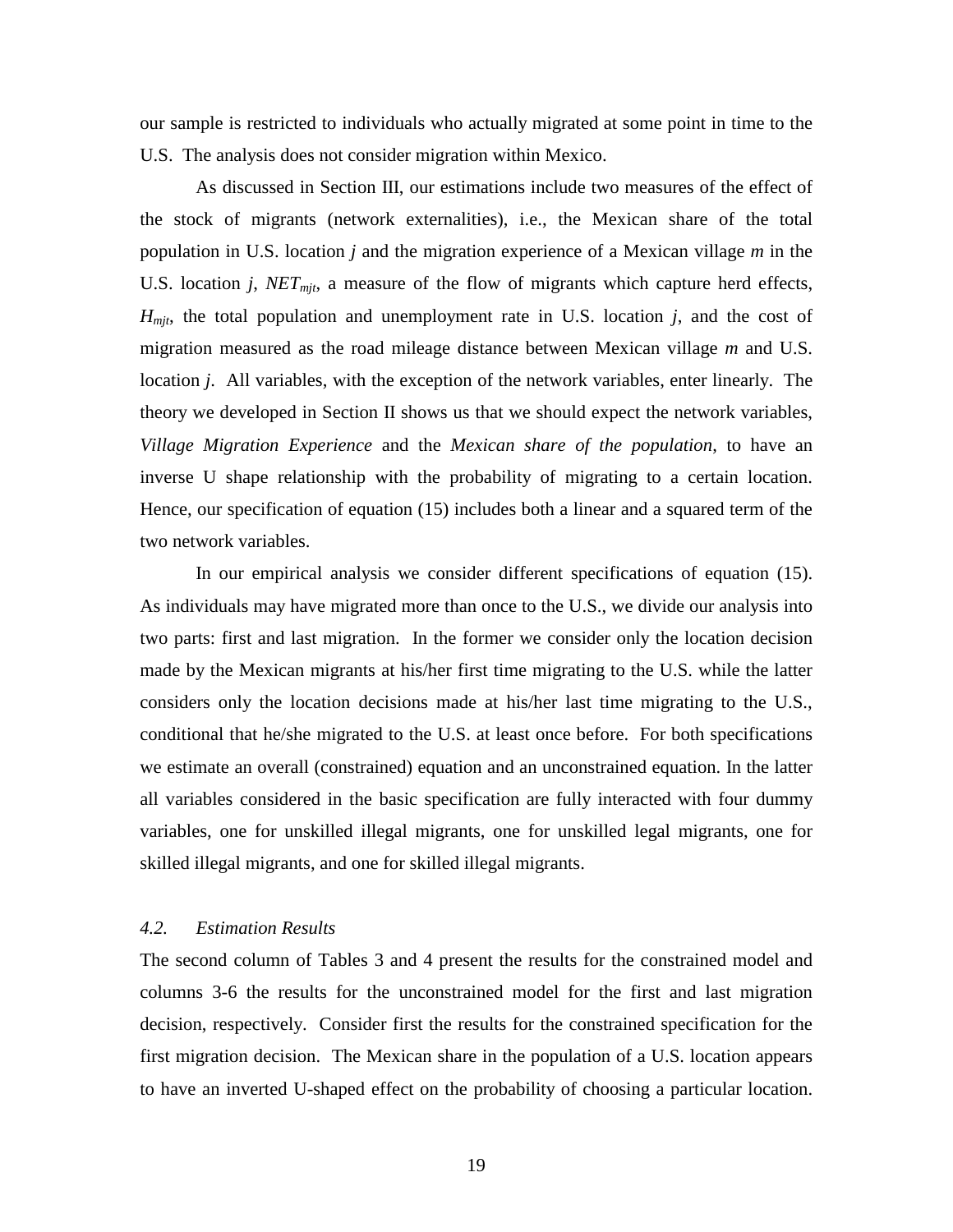Evaluated at the sample mean of a Mexican population share of 5.51%, the average marginal effect of an increase of the population share by one percent is  $0.15$ .<sup>15</sup> Figure 6(a) shows the predicted effect of the share of Mexicans in the population of an average U.S. location on the probability of choosing that location.<sup>16</sup> The effect strongly follows an inverted U-shaped pattern, reaching a peak at a population share of about 10%.

Our second network variable, the migration experience of a Mexican village, also follows an inverted U-shaped pattern. The simulation in Figure 6(b) shows that this pattern is less pronounced than for the Mexican population share. Up to a share of the migration experience of a village in a particular U.S. location to the total migration experience of about 63% the effect of this variable on the probability to choose a U.S. location is positive. In our sample we observe only four U.S. locations where the value of *NETmjt* exceeds 63%: Los Angeles County, Orange County and San Diego County in California as well as Chicago.<sup>17</sup> The coefficient on the variable capturing herd effects is significantly positive. The average marginal effect for this variable is calculated to be 0.0053, indicating that a 1% increase in the flow of migrants to a specific U.S. location in the last year increases the probability that a migrant chooses this location on average by 0.53%. The simulated effect of different values of  $H<sub>mit</sub>$  on the probability to choose a U.S. location is shown in Figure 6(c).

Similar to the constrained model, the Mexican share in the population of a U.S. location has an inverted U-shaped pattern on all four subgroups considered in the unconstrained model. It appears that the Mexican network in a U.S. location is more important for unskilled as compared to skilled workers. Whereas the probability of choosing a U.S. location peaks at a Mexican population share of about 10% for the latter,

 $15\,$ The marginal effects of a change in the characteristics  $X_i$  of a U.S. location j on the probability that a Mexican migrant will choose location  $j$  are given by the derivative of equation (15) with respect to the characteristics  $X_i$ . Note that these marginal effects will vary with the characteristics of a U.S. location j. Therefore, we follow the approach chosen by Jaeger (2000) and calculate average effects of a change in the characteristics X on  $Pr(Y_i = j)$ , i.e.  $\partial Pr(Y_i = j) / \partial X_j = [(1/J)(1 - (1/J))] \hat{\beta}$ , where J=43 for the first migration decision and J=47 for the last migration decision. Hence, to obtain average marginal effects, the coefficients reported in Table 3 have to be multiplied by 0.0227 and those in Table 4 by 0.0208.

<sup>&</sup>lt;sup>16</sup> In particular, we calculated  $Pr(Y_i = 1) = \frac{exp(\beta' X_j)}{1 + exp(\beta' X_j)}$ *Pr*( $Y_i = 1$ ) *J j*  $i - 1$ *)* –  $\frac{1}{1 + exp(\beta)}$ β  $= 1$ ) =  $\frac{1}{1 + exp(\beta' X_i)}$  using sample means for *X<sub>j</sub>* for all variables except the variable of interest and assuming that the location specific fixed effects are zero.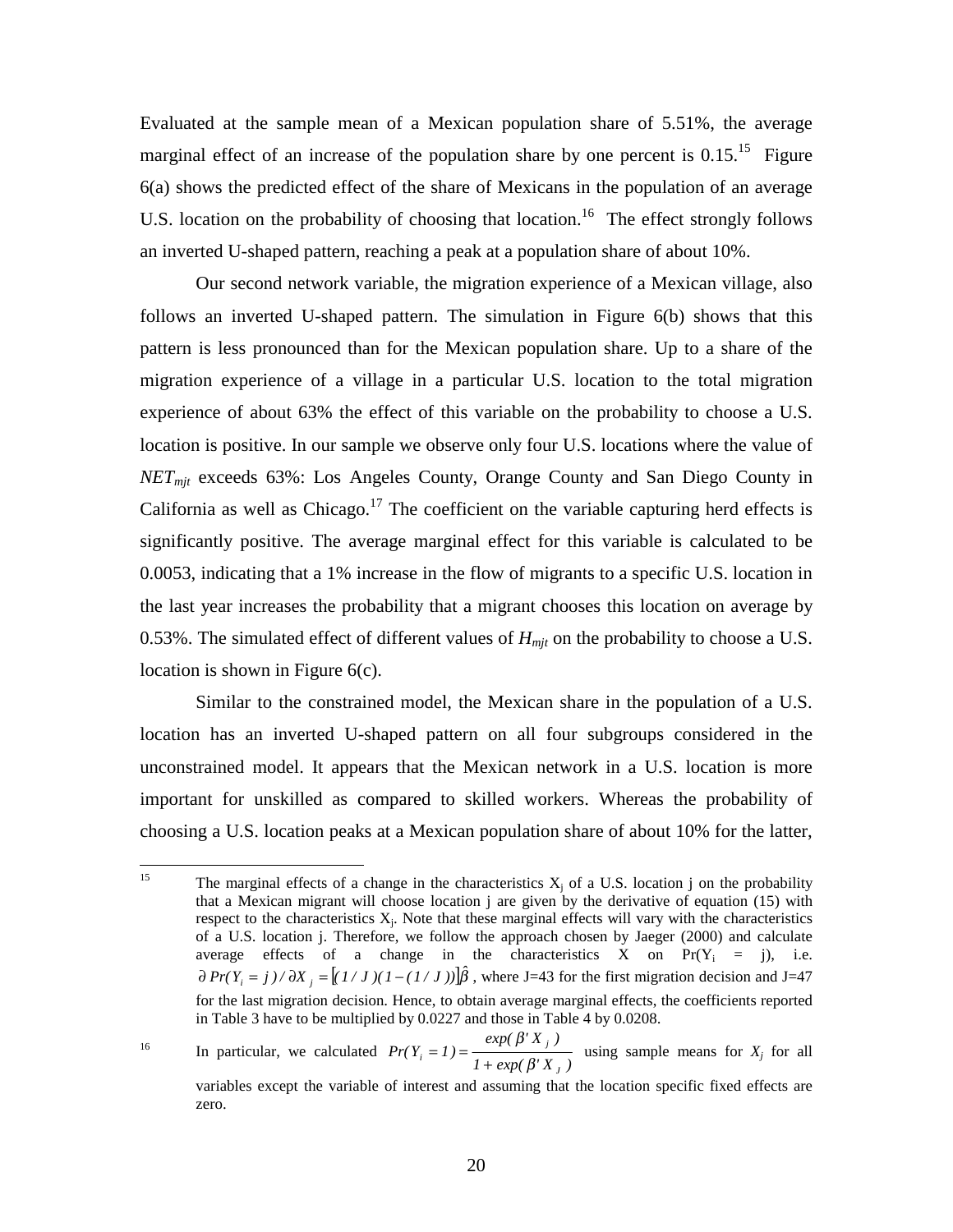it reaches a maximum for skilled workers already at a population share of 8%. Comparing legal and illegal migrants, however, no clear pattern emerges. As in the constrained model, the estimated inverted U-shaped pattern for the village experience variable is much flatter than the respective pattern for the Mexican population share. However, in contrast to the Mexican population share, important differences between legal and illegal migrants appear. For illegal migrants, the effect of village migration increases the average probability of choosing a U.S. location up to a share of 61% for unskilled, and 71% for skilled. For legal migrants this variable reaches its maximum effect at a share of 48% for unskilled and a share of 53% for skilled migrants. Herd effects have a significant effect on all sub-groups considered. It further appears that there are no significant differences of the estimated herd effect between the different groups. Finally, our results suggest that the illegal migrants response is more sensitive to changes in the migration flow prior to their migration decision than are legal migrants. However, as already noted above, these differences are not statistically significant. Overall, these results indicate that legal and skilled migrants are less dependent on network externalities when deciding on the location. The results further suggest that village-specific links, captured by the migration experience of a village, are on average relatively more important for the location choice of a migrant than ethnic goods, captured by the Mexican population share.

The estimation results for the last migration decision are reported in Table 4. The simulated effect of the network and herd variables for the average U.S. location on the probability to choose that location are shown in Figure 7 for the constrained model. Similar to the first migration decision, both network variables appear to have an inverted U-shaped pattern on the probability of choosing a U.S. location and the pattern of the effect is much flatter for the village migration experience as compared to the share of the Mexican population in a U.S. location. Comparing the different groups differentiated in the unconstrained model does not give a significantly different picture than the one obtained in Table 3. Comparing the first and last migration decision, however, it appears that both network and herd effects are slightly more important for the last migration decision. Comparing the simulated patterns in Figure 7 to those in Figure 6, the peaks are at a higher probability level and a higher share for the two network variables in the

<sup>17</sup> This only happened in certain years and does not show up in the Appendix tables.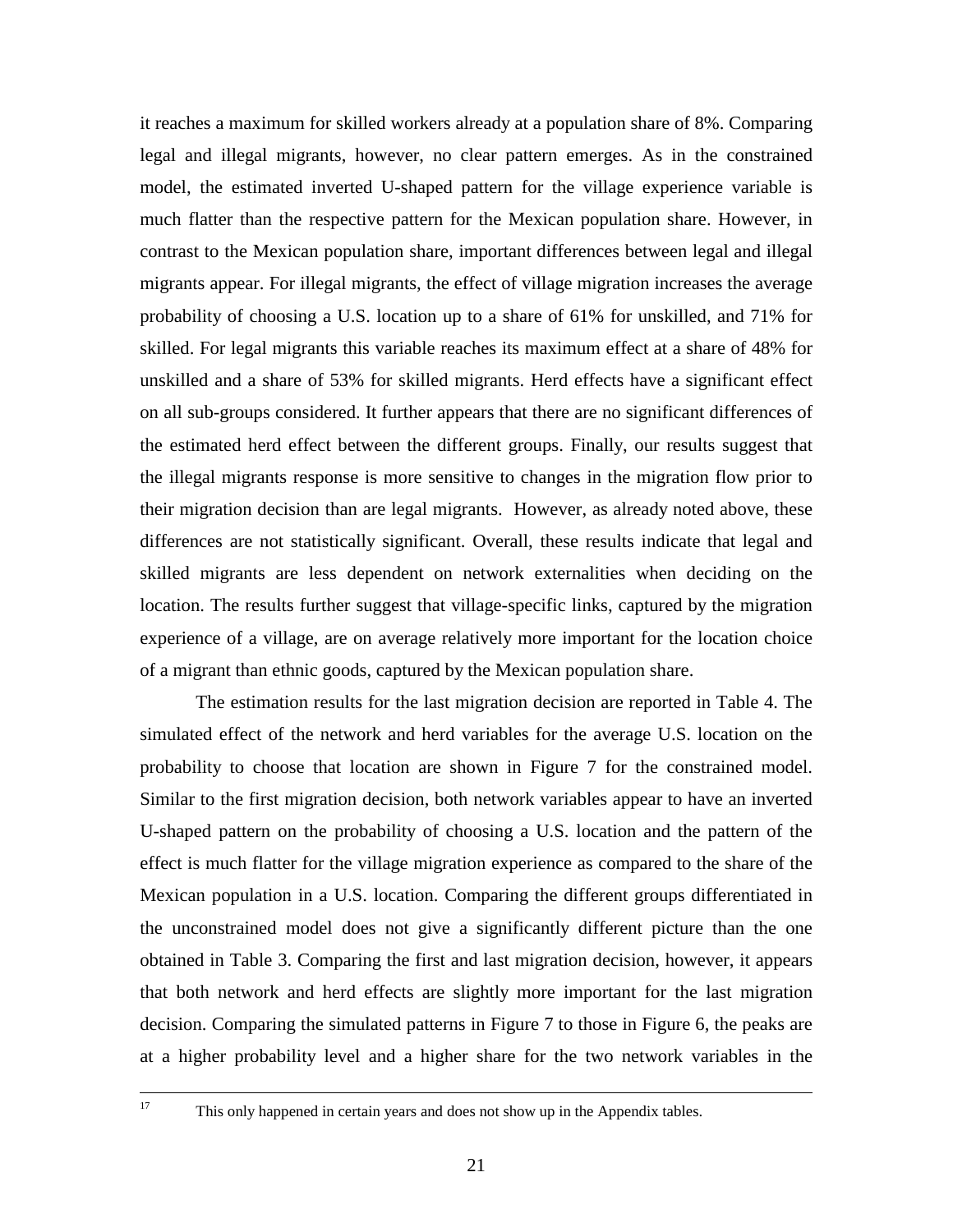former. The effect of the herd variable on the probability of choosing a U.S. location is steeper for the last as compared to the first migration decision.

Let us finally consider the results on the characteristics of the U.S. location. In the constrained model, the unemployment rate in a U.S. location has a negative effect on the probability of choosing this location. However, only for the migrants first trip is this effect statistically significant. In the unconstrained model, the effect of the unemployment rate on the location decision of a migrant is unclear for his/her first trip. According to the results reported in Table 3, the unemployment rate has a significant negative impact on the location decision of skilled illegal migrants and an unexpected significant positive impact on unskilled legal migrants. For the last trip of a migrant, the unemployment rate in the U.S. location *j* affects only the location choices of skilled migrants on a statistically significant level; an increase in the unemployment rate in a U.S. location decreases the probability that a skilled Mexican migrates there by 0.4 percent for illegal migrants and by 0.2 percent for legal migrants.

The probability that migrants choose a particular U.S. location increases with the total population in that location for the first trip. For the last trip the total population has a positive effect on the location choice of unskilled illegal and skilled migrants, and a negative effect on unskilled legal migrants. This result reflects that migrants prefer to move to regions with a relatively large labor market, which increases the probability to find a job and to receive relatively higher wages. The distance between the home community and the U.S. location has a negative impact on illegal migrants and a positive impact on documented migrants on their first trip; the estimated coefficients are, however, not statistically significant at the 5%-level. For the last migration decision the distance to the U.S. location shows an unexpected pattern. For the constrained model as well as for unskilled workers in the unconstrained model the coefficient of the distance variable is significantly positive indicating that a higher distance increases the probability of choosing a U.S. location. It might be that this variable captures some other effects of characteristics of the U.S. locations we could not control for in our specification.

Our empirical results show that, as presented in the theoretical part of the paper, both network-externalities and herds have significant effects on the migrant's decision on where to migrate. We should and cannot neglect both effects when making our analysis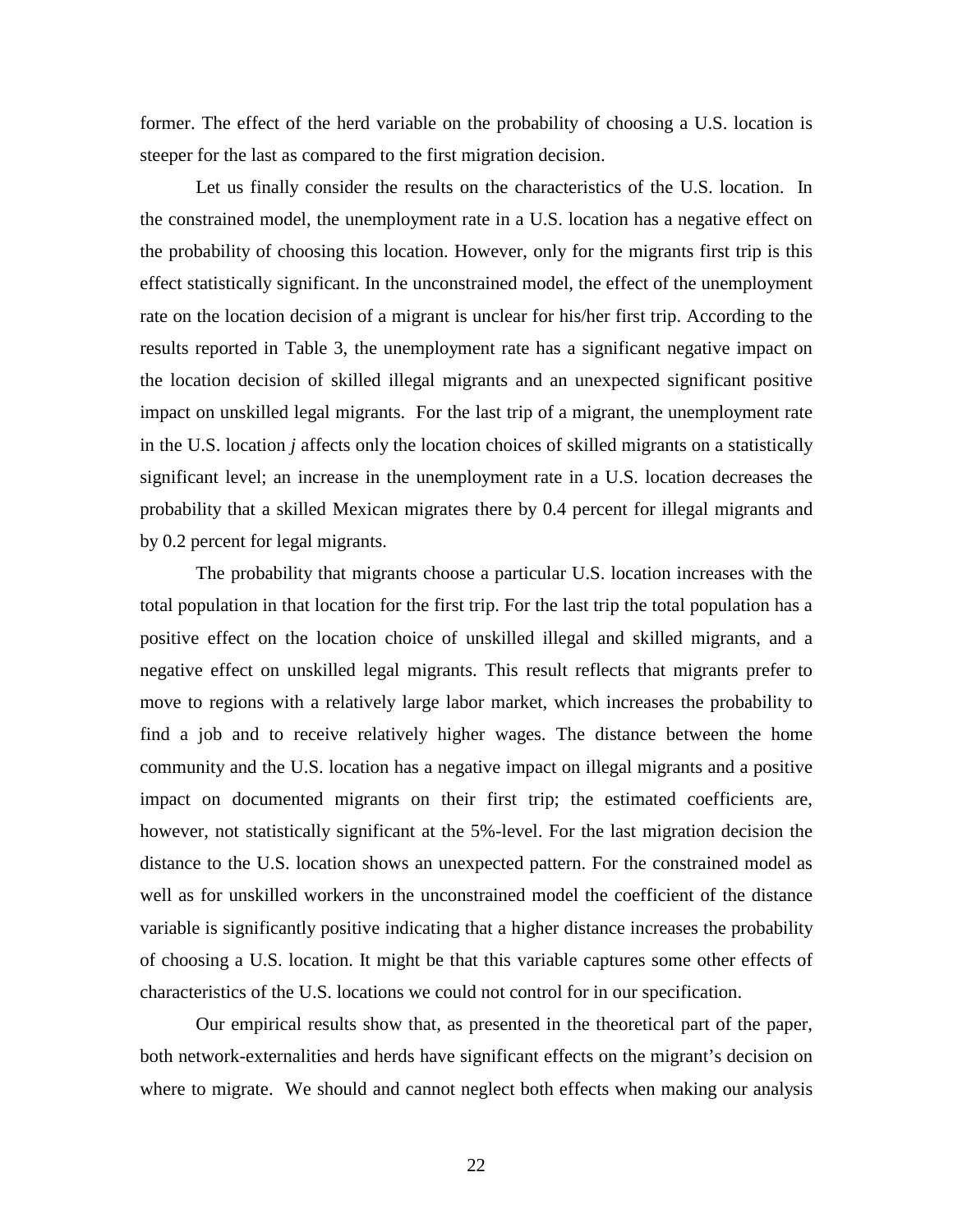of the choice of a location to choice. These results confirm and extend other results on the importance of networks in location choice (for example, Jaeger (2000), and Winters, de Janvry and Sadoulet (2001)). Moreover, the village network externality effect has an inverse U shape and not only a positive linear effect as many times presented in the analyses in the literature.

#### **5. CONCLUSION**

Immigrant clustering is an important phenomenon to study for a number of reasons. The process by which immigrants make their decisions of where to locate is one that is not clearly understood, though there is much research on the subject. The standard economic theory is the network story that argues that there are significant externalities, or "ethnic capital", of which immigrants wish to take advantage. They move to where members of their community had previously gone, planning to avail themselves of these externalities. The herd effects story argues something quite different, and minimizes the importance of externalities in the migration process. Herd behavior offers an information perspective on why emigrants from the same location make the same foreign relocation decision. To the extent we are able to distinguish between herd and network phenomena, we have important insights into understanding migrants' location choices. This can then influence policies of receiving countries, and well as host countries.

In our theoretical model we present a framework encompassing both network and herd effects. Herd behavior is conceptually different and distinguishable from migration that is motivated by network externalities. Network and herd effects reflect different types of information. Migrants might be motivated to choose a location in order to benefit from the network externalities it has to offer. However, as a result of herd behavior, the migrant may choose a location on the supposition that recent previous migrants had information that he does not have. Migrants may choose to follow the flow, which is to migrate to the location recent migrants have been observed to choose. There is also no reason why herd effects and network externalities should not be simultaneously present to influence emigration location decisions. Herds may be an explanation for the creation of the mass of immigrants that is sufficient to attract others to join and enjoy the positive externalities of the network. Informational cascades also help us understand why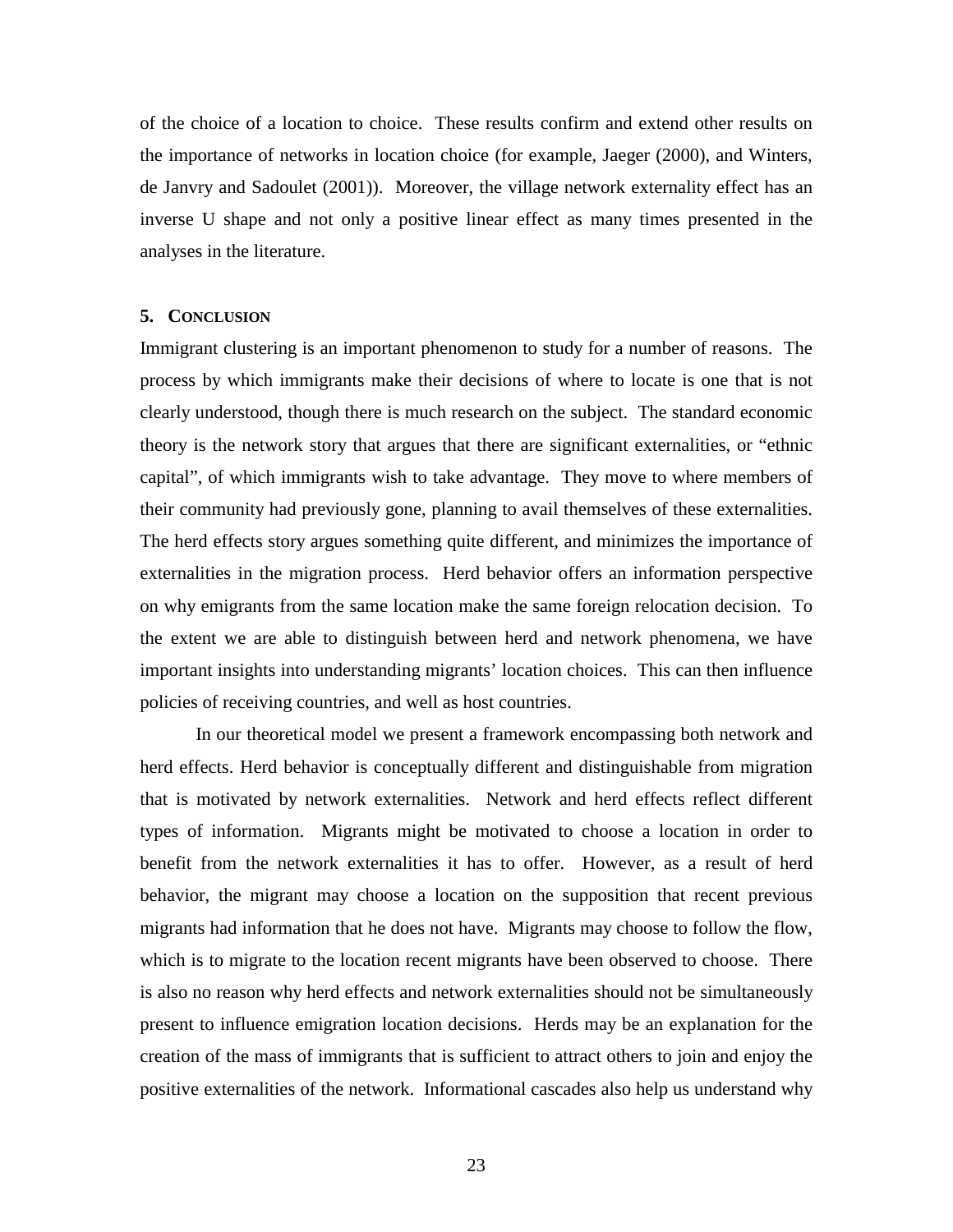we observe immigrants deciding to migrate to destinations where the negative externalities are stronger than the positive externalities of the network. The reason for this phenomenon is that individuals are uncertain regarding the effect of the network externalities and decide to follow the flow of migrants rather than the stock of immigrants. Finally, herd behavior enables us to understand how an individual makes a decision when there is more than one country that provides the immigrant with the same level of network externalities. Immigrants will decide to follow the flow (herd behavior) of immigrants.

We use data from the Mexican Migration Project to investigate the location decision of Mexican migrants in the U.S. We distinguish between two types of network effects, capturing general ethnic goods available in a U.S. location on the one hand, and origin village connections and the history of the migration experience of a village in different U.S. locations on the other hand. Using these two variables helps us to distinguish a generalized network effect from village-specific links. Herd effects are measured using the flow of migrants to a particular U.S. location during the year prior to the migration decision of an individual.

We show that both network externalities and herds have a significant effect on the migrant's location decision. Moreover, the significance and size of the effects vary according to the legal status of the migrant and whether the migrant is a "new" or a "repeat" migrant. The estimated network effects show an inverse U-shape pattern, not a linear positive effect as often presented in the literature. The results indicate that villagespecific links are relatively more important for the location decision of a migrant than the availability of ethnic goods. Furthermore, legal and skilled migrants appear to be less dependent on network externalities than illegal and unskilled migrants. Herd effects have significant positive effects on the location decision of a migrant. Our empirical estimations indicate, however, that there are no significant differences of these herd effects between different types of migrants.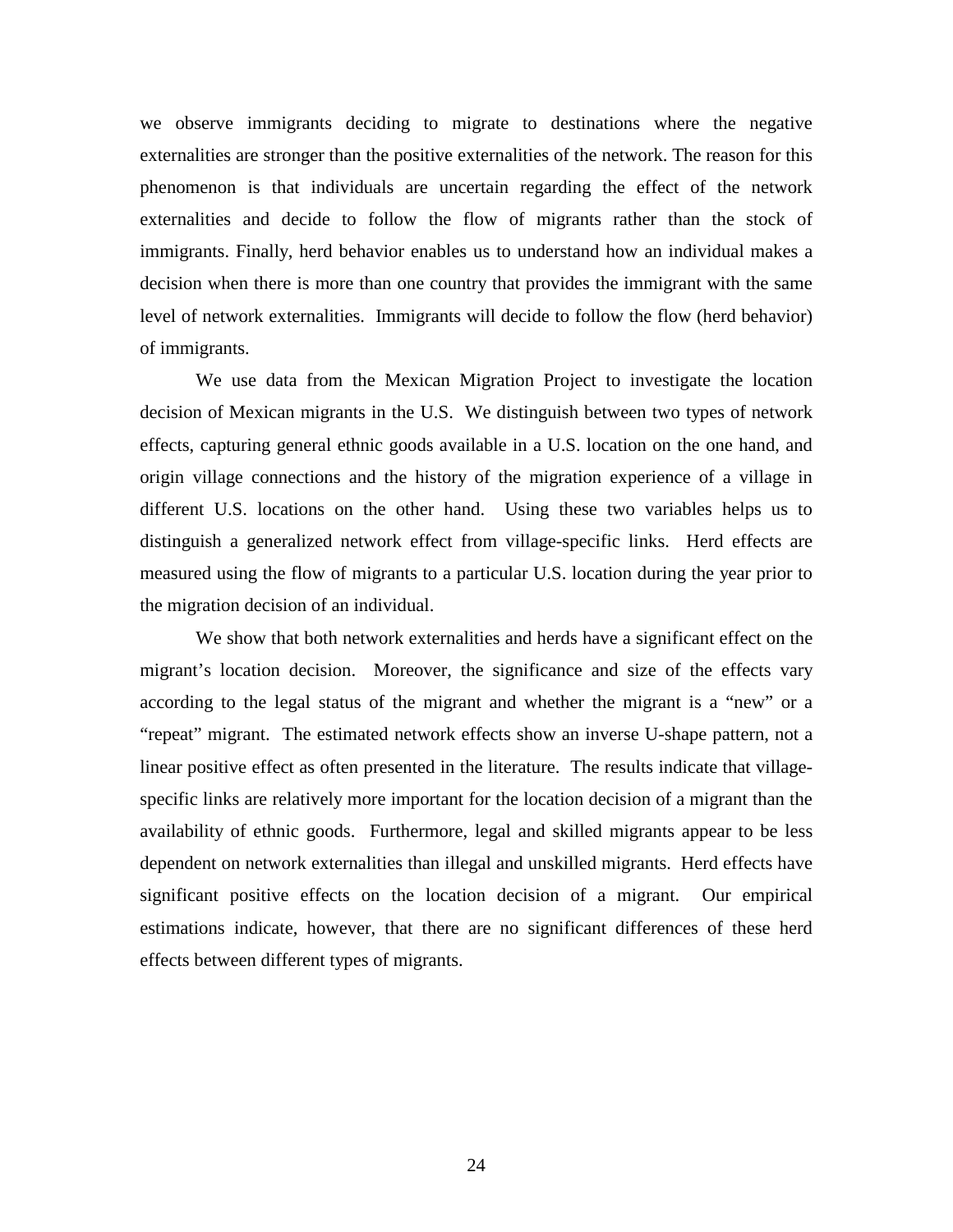#### **REFERENCES**

- Bauer, T. and I.N. Gang (1999): "Temporary Migrants from Egypt: How Long Do They Stay Abroad?," *IZA Discussion Paper No. 3*, Bonn: IZA.
- Bauer, T., M. Lofstrom and K. F. Zimmermann (2000): "Immigration Policy, Assimilation of Immigrants and Natives' Sentiments towards Immigrants: Evidence from 12 OECD-Countries," *Swedish Economic Policy Review,* Vol. 7(2), 11-53.
- Bartel, A.P. (1989): "Where Do the New U.S. Immigrants Live?," *Journal of Labor Economics*, 7(4), 371-391.
- Bustamante, J.A. (1998): "Some Thoughts on Perceptions and Policies," in *Migration between Mexico and the United States: Mexico—U.S. Binational Migration Study*. Mexican Ministry of Foreign Affairs and U.S. Commission on Immigration Reform.
- Donato, K.M., J. Durand, and D.S. Massey (1992): "Stemming the Tide? Assessing the Deterrent Effects of the Immigration Reform and Control Act," *Demography* 29(2), 139-157.
- Epstein, G.S. (2002): "Informational Cascades and Decision to Migrate," *IZA working paper 445.*
- Gang, I.N. and Rivera-Batiz, F.L. (1994): "Labor Market Effects of Immigration in the United States and Europe: Substitution vs. Complementarity," *Journal of Population Economics* 7, 157-175.
- Gang, I.N., Rivera-Batiz, F.L. and Yun M-S, (2002): "Economic Strain, Ethnic Concentration and Attitudes towards Foreigners in the European Union", mimeo.
- Jaeger, D.A. (2000): "Local Labor Markets, Admission Categories, and Immigrant Location Choice," http://fsweb.wm.edu/dajaeg/research/wp/immloc.pdf
- Massey, D.S., R. Alarcón, J. Durand, and H. Gonzáles (1987): *Return to Azlan: The Social Process of International Migration from Western Mexico*. Berkley and Los Angeles: University of California Press.
- Massey, D.S., L. Goldring, and J. Durand (1994): "Continuities in Transnational Migration: An Analysis of Nineteen Mexican Communities," *American Journal of Sociology*, 99, 1492-1533.
- Massey, D.S., and R. Zenteno (1999): "A Validation of the Ethnosurvey: The Case of Mexico-U.S. Migration," *International Migration Review*, 766-793.
- McFadden, D. (1974): "The Measurement of Urban Travel Demand," *Journal of Public Economics*, 3, 303-328.
- McFadden, D. (1984): "Econometric Analysis of Qualitative Choice Models," in Z. Griliches and M.D. Intriligator (eds.), *Handbook of Econometrics, Volume II*. Amsterdam: North-Holland.
- Munshi, Kaivan (2001): "Identification of Network Effects: Mexican Migrants in the U.S. Labor Market." Paper presented at NEUDC conference, Boston, MA.
- Winters, P., A. de Janvry, and E. Sadoulet (2001): "Family and Community Networks in Mexico-U.S. Migration," *Journal of Human Resources*, 36, 159-184.
- Zahnister, S.S. (1999): *Mexican Migration to the United States: the Role of Migration Networks and Human Capital Accumulation*. New York and London: Garland Publishing (Taylor and Francis Group).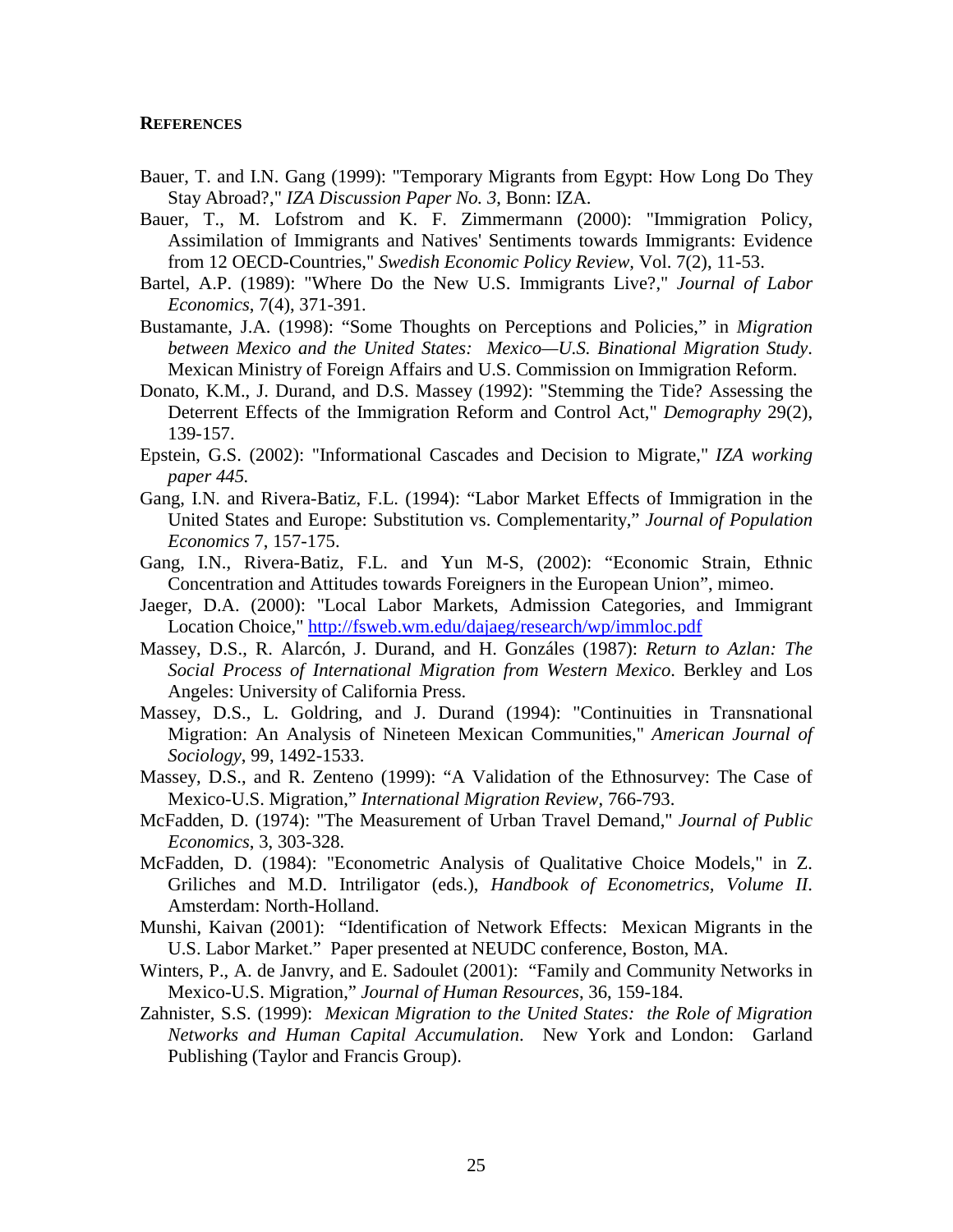|                 | Example 1 |      | Example 2 |     |
|-----------------|-----------|------|-----------|-----|
|                 | A         | B    | A         | B   |
| Network (stock) | 1000      | 1000 | 500       | 700 |
| Herd (flow)     | 100       | 300  | 100       | 100 |

# **Table 1: Examples of Stocks vs. Flows in Migration**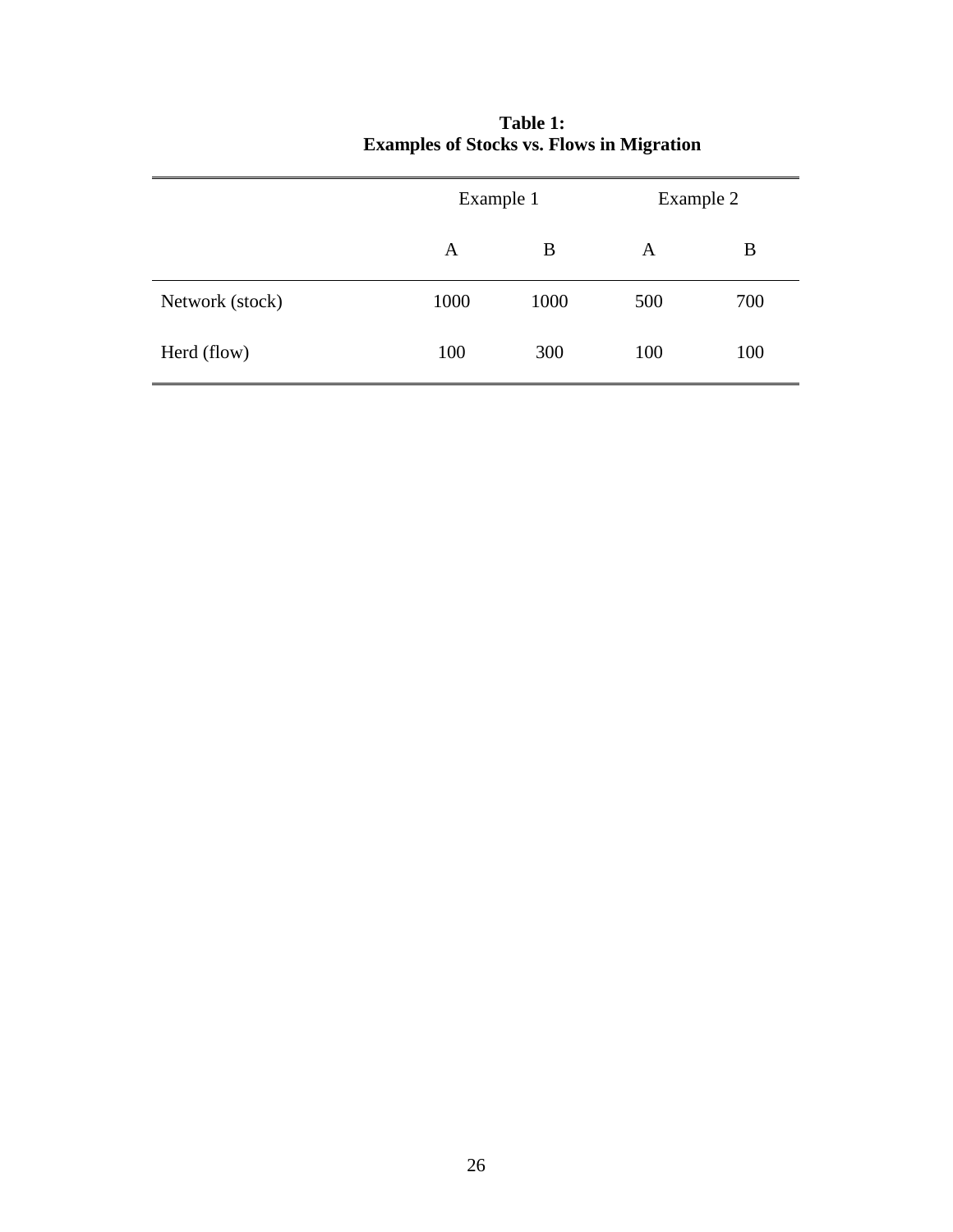|                                           |                | <b>First Migration</b> | <b>Last Migration</b> |
|-------------------------------------------|----------------|------------------------|-----------------------|
| Unemployment Rate (in %)                  |                | 7.103                  | 7.310                 |
|                                           |                | (3.309)                | (3.413)               |
| Total Population (in 100,000)             |                | 13.351                 | 14.066                |
|                                           |                | (18.867)               | (19.216)              |
| Miles                                     |                | 1459.956               | 1431.984              |
|                                           |                | (527.774)              | (510.941)             |
| Mexican Share of Population (in %)        |                | 5.511                  | 5.568                 |
|                                           |                | (6.476)                | (6.163)               |
| Village Migration Experience (in %)       |                | 1.986                  | 1.870                 |
|                                           |                | (7.622)                | (7.563)               |
| Herd $(in %)$                             |                | 0.878                  | 0.442                 |
|                                           |                | (46.054)               | (26.340)              |
| Unskilled Legal                           | (Observations) | 3784                   | 22908                 |
|                                           | (Individuals)  | 88                     | 498                   |
| Unskilled Illegal                         | (Observations) | 46268                  | 30360                 |
|                                           | (Individuals)  | 1076                   | 660                   |
| Skilled Legal                             | (Observations) | 5289                   | 11040                 |
|                                           | (Individuals)  | 123                    | 240                   |
| Skilled Illegal                           | (Observations) | 19436                  | 7498                  |
|                                           | (Individuals)  | 452                    | 163                   |
| Total                                     | (Observations) | 74777                  | 71806                 |
|                                           | (Individuals)  | 1739                   | 1561                  |
| Number of Mexican Villages                |                | 47                     | 47                    |
| Number of U.S. locations                  |                | 43                     | 46                    |
| Note: Standard deviations in parentheses. |                |                        |                       |

**Table 2: Descriptive Statistics, Means of U.S. Recipient Locations**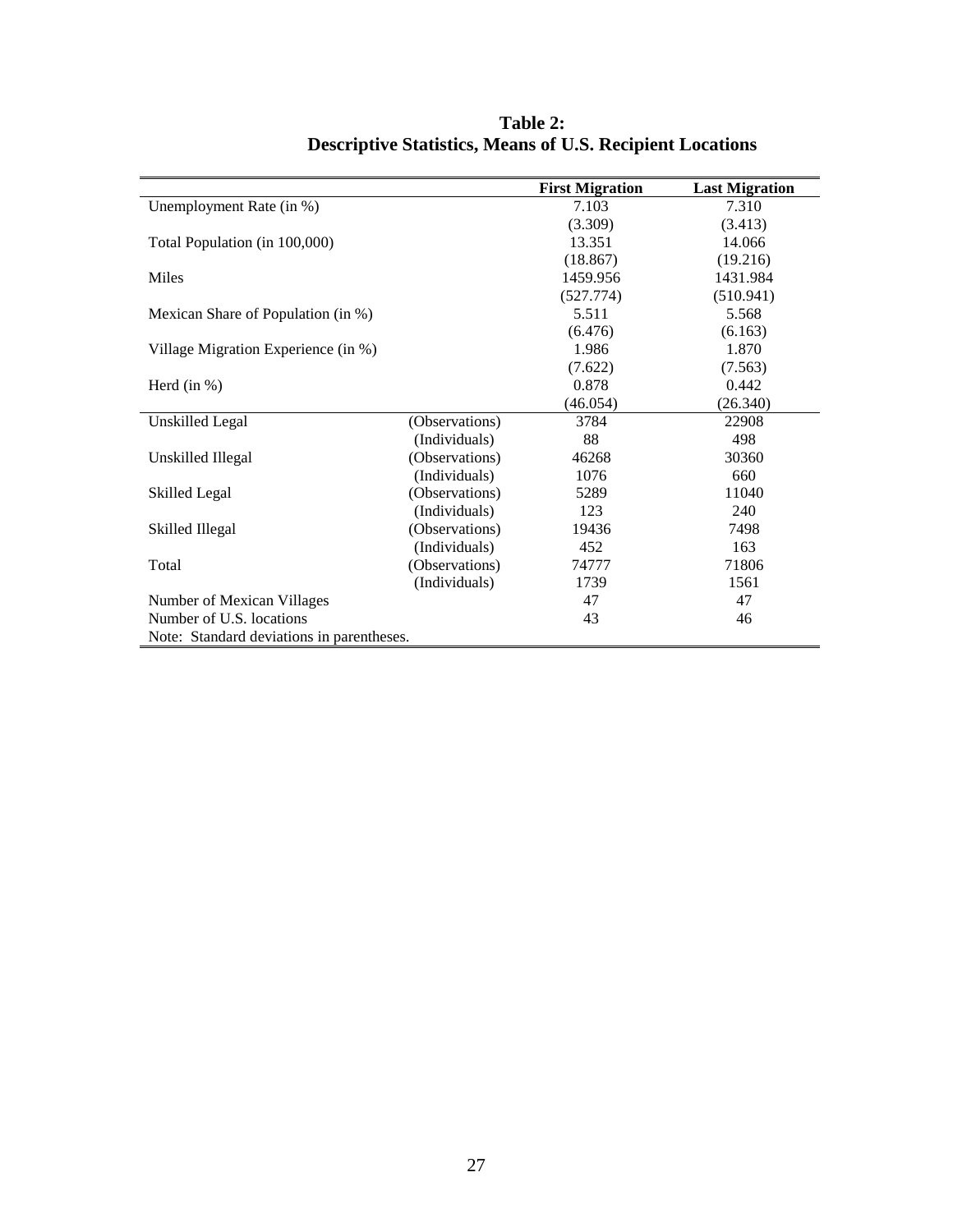|                                                                    | <b>Constrained</b>                |                        |                        | <b>Unconstrained</b>   |                        |
|--------------------------------------------------------------------|-----------------------------------|------------------------|------------------------|------------------------|------------------------|
|                                                                    |                                   |                        | <b>Unskilled</b>       |                        | <b>Skilled</b>         |
| Variables                                                          |                                   | <b>Illegal</b>         | Legal                  | <b>Illegal</b>         | Legal                  |
| Mexican Share of Population (in %)                                 | $0.154$ <sup>nh</sup>             | $0.126$ <sup>nh</sup>  | $0.210$ <sup>nh</sup>  | $0.280$ <sup>nh</sup>  | $0.262$ <sup>th</sup>  |
|                                                                    | (0.019)                           | (0.022)                | (0.083)                | (0.057)                | (0.099)                |
| Mexican Share of Population (in %) <sup>2</sup>                    | $-0.008$ <sup>hh</sup>            | $-0.006$ <sup>th</sup> | $-0.010$ <sup>th</sup> | $-0.017$ <sup>th</sup> | $-0.017$ <sup>th</sup> |
|                                                                    | (0.001)                           | (0.001)                | (0.004)                | (0.004)                | (0.006)                |
| Village Migration Experience (in %)                                | $0.110^{\text{h} \hat{\text{n}}}$ | $0.113$ <sup>th</sup>  | $0.122$ <sup>th</sup>  | $0.100$ <sup>th</sup>  | $0.137$ <sup>th</sup>  |
|                                                                    | (0.005)                           | (0.006)                | (0.025)                | (0.009)                | (0.019)                |
| Village Migration Experience (in %) <sup>2*</sup> 10 <sup>-2</sup> | $-0.087$ <sup>th</sup>            | $-0.092$ <sup>th</sup> | $-0.126$ <sup>th</sup> | $-0.070$ <sup>nn</sup> | $-0.130$ <sup>th</sup> |
|                                                                    | (0.006)                           | (0.008)                | (0.038)                | (0.011)                | (0.027)                |
| Herd                                                               | $0.233$ <sup>th</sup>             | $0.228$ <sup>hh</sup>  | $0.155$ <sup>th</sup>  | $0.295$ <sup>n</sup>   | $0.213$ <sup>n</sup>   |
|                                                                    | (0.025)                           | (0.030)                | (0.089)                | (0.056)                | (0.117)                |
| Unemployment Rate (in %)                                           | $-0.033$ <sup>n</sup>             | $-0.001$               | $0.087$ <sup>th</sup>  | $-0.177$ <sup>th</sup> | 0.053                  |
|                                                                    | (0.014)                           | (0.017)                | (0.065)                | (0.034)                | (0.057)                |
| Total Population (in 100,000)                                      | $0.012$ <sup>nh</sup>             | $0.009$ <sup>nh</sup>  | $0.021$ <sup>th</sup>  | $0.018$ <sup>nh</sup>  | $0.015$ <sup>th</sup>  |
|                                                                    | (0.001)                           | (0.002)                | (0.005)                | (0.003)                | (0.005)                |
| Miles (in $1,000$ )                                                | $-0.039$                          | $-0.026$               | 0.256                  | $-0.296$ <sup>n</sup>  | 0.148                  |
|                                                                    | (0.077)                           | (0.096)                | (0.370)                | (0.164)                | (0.313)                |
| Log-likelihood                                                     | $-4025.0$                         |                        |                        | $-3979.5$              |                        |
| Pseudo- $R^2$                                                      | 0.385                             |                        |                        | 0.392                  |                        |

# **Table 3: Conditional Logit Analysis of Mexican Migrants' Location Choices: First Migration**

 $\frac{1}{\text{Note:}}$ Note: Observations: 74,777. Standard errors in parentheses.  $\hat{n}$  : Statistically significant at least at 10% level.  $\hat{h}$  : Statistically significant at least at the 5% level.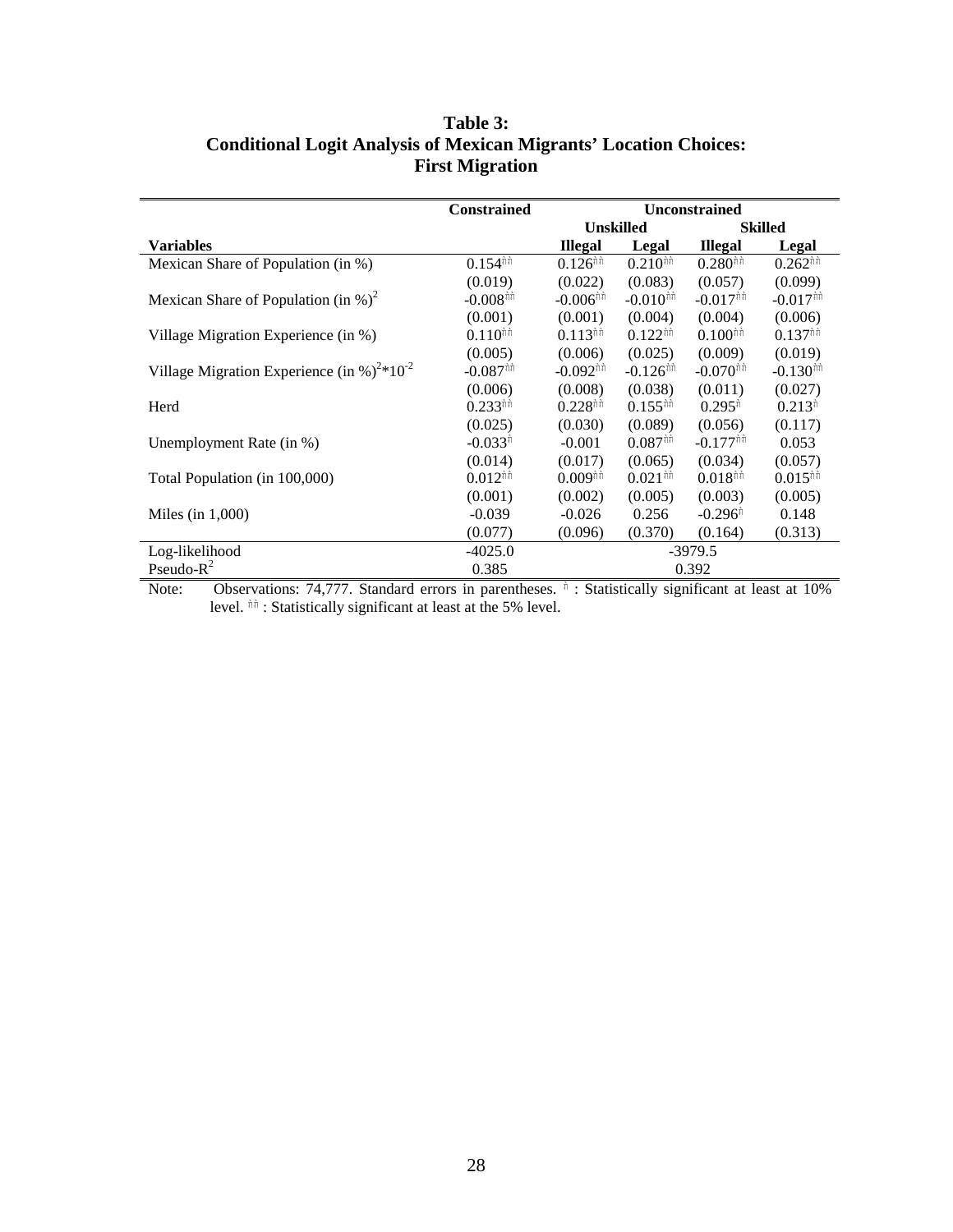|                                                                    | <b>Constrained</b>     | <b>Unconstrained</b>     |                        |                                            |                        |
|--------------------------------------------------------------------|------------------------|--------------------------|------------------------|--------------------------------------------|------------------------|
|                                                                    |                        | <b>Unskilled</b>         |                        |                                            | <b>Skilled</b>         |
| <b>Variables</b>                                                   |                        | <b>Illegal</b>           | Legal                  | <b>Illegal</b>                             | Legal                  |
| Mexican Share of Population (in %)                                 | $0.191$ <sup>th</sup>  | $0.120$ <sup>nn</sup>    | $0.248$ <sup>nh</sup>  | $0.322$ <sup><math>\text{min}</math></sup> | $0.378$ <sup>th</sup>  |
|                                                                    | (0.021)                | (0.029)                  | (0.044)                | (0.098)                                    | (0.079)                |
| Mexican Share of Population (in %) <sup>2</sup>                    | $-0.008$ <sup>th</sup> | $-0.005$ <sup>th</sup>   | $-0.011$ <sup>th</sup> | $-0.019$ <sup>nh</sup>                     | $-0.020$ <sup>th</sup> |
|                                                                    | (0.001)                | (0.001)                  | (0.002)                | (0.006)                                    | (0.005)                |
| Village Migration Experience (in %)                                | $0.150$ <sup>nn</sup>  | $0.129$ <sup>nn</sup>    | $0.209$ <sup>nh</sup>  | $0.095$ <sup>th</sup>                      | $0.134$ <sup>th</sup>  |
|                                                                    | (0.006)                | (0.009)                  | (0.010)                | (0.015)                                    | (0.014)                |
| Village Migration Experience (in %) <sup>2*</sup> 10 <sup>-2</sup> | $-0.135$ <sup>th</sup> | $-0.110$ <sup>th</sup>   | $-0.214$ <sup>nn</sup> | $-0.068$ <sup>nh</sup>                     | $-0.118$ <sup>nn</sup> |
|                                                                    | (0.008)                | (0.011)                  | (0.015)                | (0.020)                                    | (0.019)                |
| Herd                                                               | $0.380$ <sup>nh</sup>  | $0.357$ <sup>th th</sup> | $0.395$ <sup>th</sup>  | $0.451$ <sup>th</sup>                      | $0.438$ <sup>th</sup>  |
|                                                                    | (0.046)                | (0.063)                  | (0.091)                | (0.140)                                    | (0.146)                |
| Unemployment Rate (in %)                                           | $-0.024$               | $-0.002$                 | 0.005                  | $-0.188$ <sup>th</sup>                     | $-0.074$ <sup>n</sup>  |
|                                                                    | (0.015)                | (0.020)                  | (0.026)                | (0.063)                                    | (0.045)                |
| Total Population (in 100,000)                                      | $-0.0001$              | $0.004$ <sup>n</sup>     | $-0.011$ <sup>th</sup> | $0.023$ <sup>th</sup>                      | $0.009$ <sup>nh</sup>  |
|                                                                    | (0.001)                | (0.002)                  | (0.002)                | (0.004)                                    | (0.004)                |
| Miles (in $1,000$ )                                                | $0.329$ <sup>nh</sup>  | $0.220^n$                | $0.483$ <sup>th</sup>  | $-0.243$                                   | 0.386                  |
|                                                                    | (0.088)                | (0.125)                  | (0.174)                | (0.280)                                    | (0.242)                |
| Log-likelihood                                                     | $-3450.0$              |                          |                        | $-3375.8$                                  |                        |
| Pseudo- $R^2$                                                      | 0.423                  |                          |                        | 0.435                                      |                        |

# **Table 4: Conditional Logit Analysis of Mexican Migrants' Location Choices: Last Migration**

Note: Observations: 71,806. Standard errors in parentheses.  $\hat{n}$  : Statistically significant at least at 10% level. hh : Statistically significant at least at the 5% level.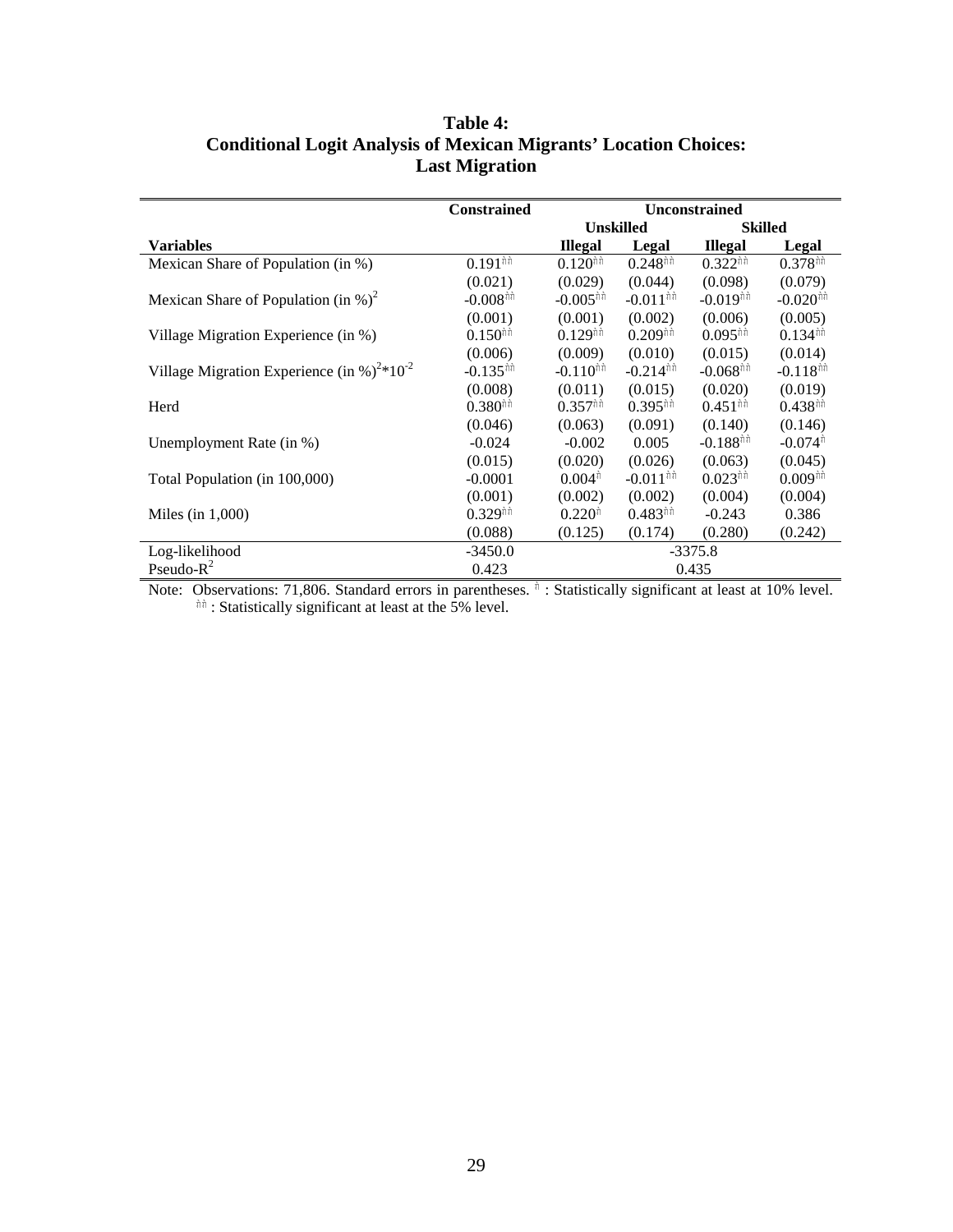# **Appendix A: Data description**

### *Total Population:*

Data for selected years between 1970 and 1995 were obtained from periodic Census publications, such as the CPS and County and City Yearbook. Data were obtained for the following years: 1970, 1974, 1976, 1977, 1980, 1984, 1986, 1987, 1990, and 1991. The population for the intercensual years was estimated by assuming an exponential growth function. To estimate the population between 1992-1995, the constant growth rate that prevailed between 1980 and 1991 was applied. Source: *Mexican Migration Project 52*.

### *Mexican Share of Population:*

This variable has been obtained from the U.S. Census Bureau for the censual years 1970, 1980 and 1990. A second-degree polynomial equation was estimated to these three data points to estimate the size of the Mexican foreign-population in each area during the inter-censual years. To estimate the Mexican foreign-born population in the years 1991- 1995, it has been assumed that the annual growth rate during this period is the same as the annualized constant growth rate in each area between 1980 and 1990. The size of the Mexican foreign-born population is divided by the *Total Population* in a U.S. location. Source: We are very grateful to Julie A. Phillips for making this variable available to us.

### *Unemployment Rate:*

The most recent information on the number unemployed and the size of the civilian labor force at the county level was obtained for the years 1974 and 1976-1996 from the Bureau of Labor Statistics, Local Area Unemployment Statistics Division. For the early 1970s, no information by county is available although information on unemployment for the censual years 1960 and 1970 is available. For the years 1971-1973, the assumption was made that unemployment rates in a county follow the same trends as that of the state. An estimate of the unemployment rate for 1975 was obtained by averaging the unemployment rates for 1974 and 1976. Source: *Mexican Migration Project 52.*

# *Migration Costs:*

We collected data on three measures of migration costs. For *Miles* and *Hours* we entered in the main town in the Mexican state in which the origin village is located and the main town in the U.S. location into *Mapquest* (www.mapquest.com) and into *Mapblast* (www.mapblast.com). For *Actual Costs* the data come from the *Mexican Migration Project 52.* Since the actual cost data was very sketchy, we decided not to use it. Trials with the *Hours* and the *Actual Costs* data yielded similar results to those when we used *Miles*.

### *Village Migration Experience and Herd:*

These variables were calculated as indicated in the text from the event history file. *Source: Mexican Migration Project 52*.

*Skilled vs. Unskilled, Legal vs. Illegal:*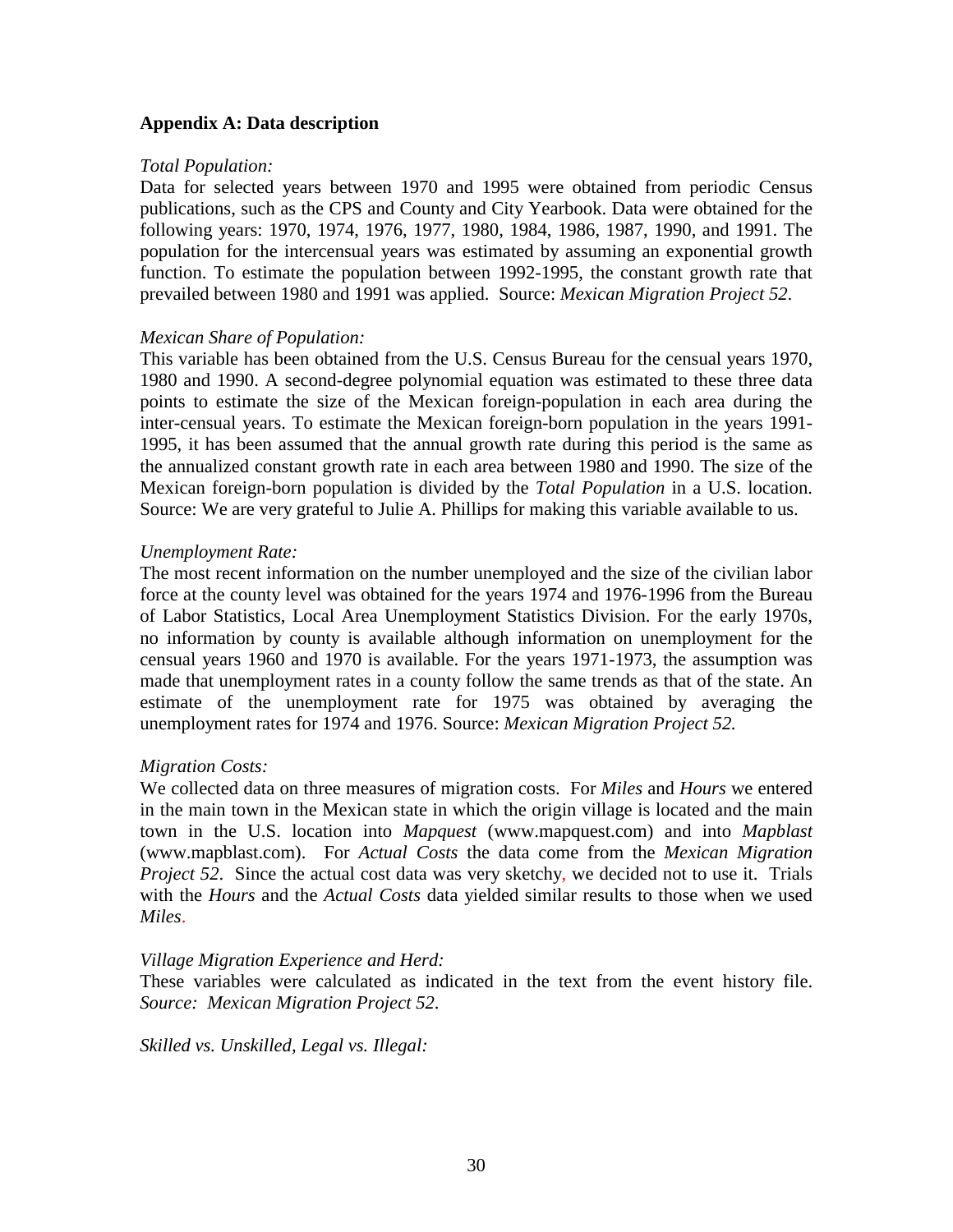All migrants with less than 7 years of schooling are considered to be unskilled, those with more than 6 years of schooling are considered to be skilled. Undocumented migrants are labeled illegal, documented migrants *legal*. Source*: Mexican Migration Project 52*.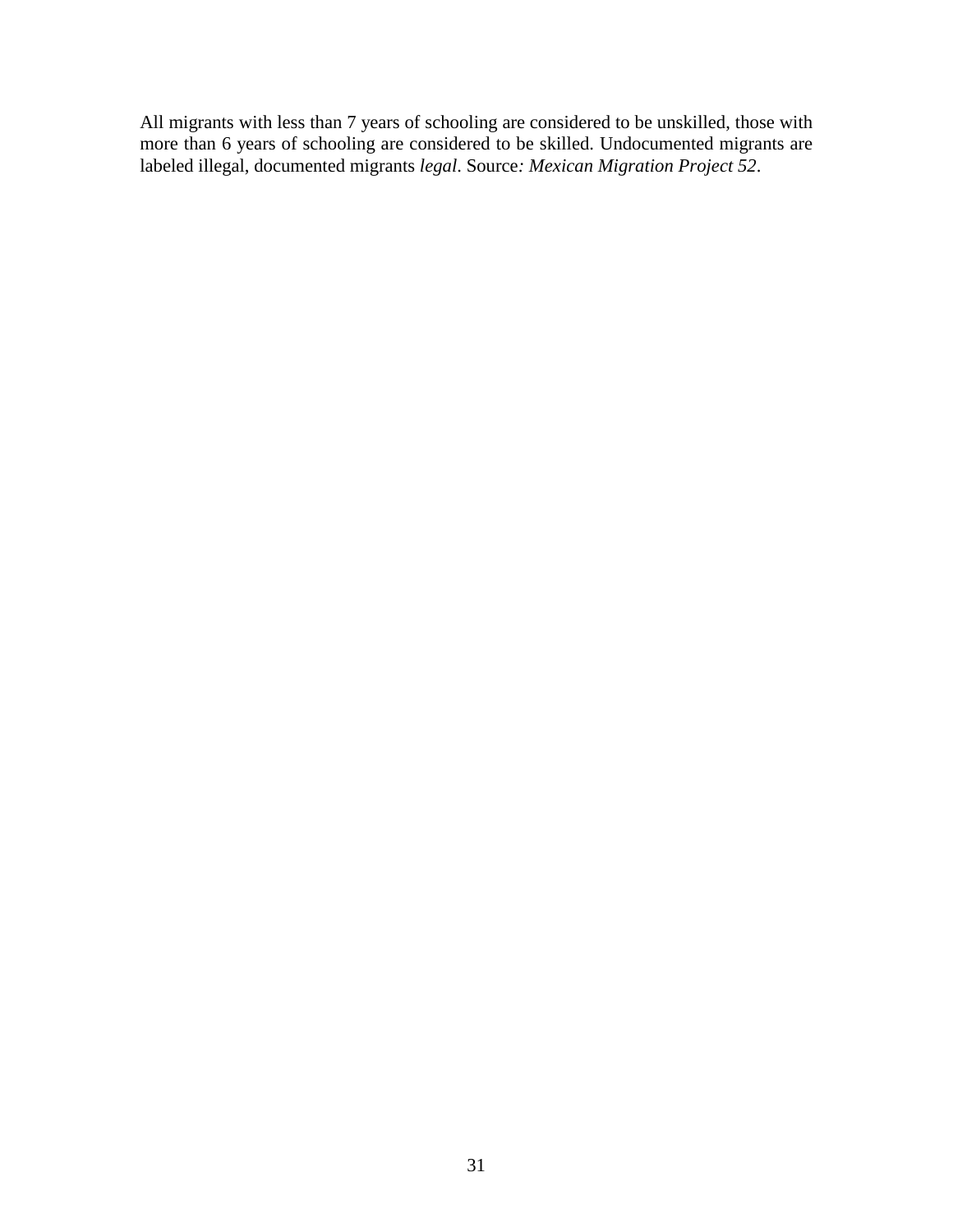| Appendix D. Descriptive Statistics by |                      |                                     |              | <b>U.S. Receiving County: FIFSt Migration</b>   |                                                  |  |  |
|---------------------------------------|----------------------|-------------------------------------|--------------|-------------------------------------------------|--------------------------------------------------|--|--|
|                                       | Unemployment<br>Rate | Total<br>Population<br>(in 100.000) | <b>Miles</b> | <b>Mexican Share of</b><br>Population<br>(in %) | Village<br><b>Migration Experience</b><br>(in %) |  |  |
| Imperial Valley, CA                   | 9.767                | 8.407                               | 1828.160     | 8.137                                           | 1.703                                            |  |  |
|                                       | (2.491)              | (2.603)                             | (160.834)    | (1.533)                                         | (5.863)                                          |  |  |
| Lower San Joaquin, CA                 | 9.573                | 4.278                               | 1828.160     | 6.201                                           | 0.532                                            |  |  |
|                                       | (2.267)              | (0.812)                             | (160.834)    | (1.059)                                         | (1.421)                                          |  |  |
| Middle San Joaquin, CA                | 10.217               | 5.328                               | 1828.160     | 7.957                                           | 2.496                                            |  |  |
|                                       | (2.192)              | (0.857)                             | (160.834)    | (1.773)                                         | (3.548)                                          |  |  |
| Upper San Joaquin, CA                 | 11.752               | 7.940                               | 1828.160     | 5.687                                           | 3.731                                            |  |  |
|                                       | (2.183)              | (1.558)                             | (160.834)    | (1.148)                                         | (8.151)                                          |  |  |
| Salinas-Monterey-Santa Cruz, CA       | 7.538                | 10.260                              | 1996.099     | 7.474                                           | 2.934                                            |  |  |
|                                       | (2.031)              | (1.676)                             | (160.467)    | (0.513)                                         | (4.492)                                          |  |  |
| Sacramento Valley, CA                 | 7.632                | 16.661                              | 1996.099     | 3.134                                           | 2.377                                            |  |  |
|                                       | (2.162)              | (3.029)                             | (160.467)    | (0.534)                                         | (3.661)                                          |  |  |
| Ventura-Oxnard-Simi, CA               | 7.213                | 5.356                               | 1608.970     | 7.465                                           | 1.875                                            |  |  |
|                                       | (1.314)              | (0.957)                             | (160.619)    | (0.858)                                         | (3.747)                                          |  |  |
| Santa Barbara, CA                     | 6.056                | 3.121                               | 1608.970     | 5.937                                           | 1.320                                            |  |  |
|                                       | (0.944)              | (0.352)                             | (160.619)    | (2.144)                                         | (2.899)                                          |  |  |
| Napa-Sonoma, CA                       | 6.392                | 4.005                               | 1996.099     | 2.256                                           | 0.893                                            |  |  |
|                                       | (1.899)              | (0.676)                             | (160.467)    | (1.050)                                         | (2.686)                                          |  |  |
| Los Angeles County, CA                | 6.866                | 77.237                              | 1608.970     | 10.041                                          | 29.241                                           |  |  |
|                                       | (1.283)              | (7.279)                             | (160.619)    | (2.079)                                         | (24.917)                                         |  |  |
| Orange County, CA                     | 4.856                | 19.621                              | 1608.970     | 5.638                                           | 4.932                                            |  |  |
|                                       | (1.127)              | (2.995)                             | (160.619)    | (2.391)                                         | (9.727)                                          |  |  |
| San Francisco Urban Area, CA          | 5.586                | 33.490                              | 1996.099     | 2.099                                           | 1.206                                            |  |  |
|                                       | (1.710)              | (2.163)                             | (160.467)    | (0.465)                                         | (3.185)                                          |  |  |
| San Jose Urban Area, CA               | 5.646                | 13.021                              | 1996.099     | 3.713                                           | 2.595                                            |  |  |
|                                       | (0.966)              | (1.345)                             | (160.467)    | (0.921)                                         | (6.343)                                          |  |  |
| Riverside-San Bernardino, CA          | 7.241                | 17.184                              | 1608.970     | 4.952                                           | 0.856                                            |  |  |
|                                       | (2.315)              | (5.212)                             | (160.619)    | (1.701)                                         | (1.689)                                          |  |  |
| San Diego County, CA                  | 6.533                | 19.309                              | 1608.970     | 5.490                                           | 5.184                                            |  |  |
|                                       | (1.488)              | (3.758)                             | (160.619)    | (1.374)                                         | (12.782)                                         |  |  |
| Rio Vista, CA                         | 7.515                | 2.478                               | 1996.099     | 1.737                                           | 0.067                                            |  |  |
|                                       | (1.397)              | (0.594)                             | (160.467)    | (0.245)                                         | (0.314)                                          |  |  |
| Abilene, TX                           | 4.694                | 1.125                               | 940.678      | 1.351                                           | 0.181                                            |  |  |
|                                       | (1.995)              | (0.089)                             | (149.496)    | (0.458)                                         | (0.882)                                          |  |  |
| Austin, TX                            | 4.307                | 6.984                               | 940.678      | 1.674                                           | 0.209                                            |  |  |
|                                       | (1.418)              | (1.505)                             | (149.496)    | (0.575)                                         | (0.989)                                          |  |  |
| Beaumont-Port Arthur, TX              | 8.069                | 3.671                               | 940.678      | 0.561                                           | 0.091                                            |  |  |
|                                       | (3.559)              | (0.136)                             | (149.496)    | (0.102)                                         | (0.581)                                          |  |  |
| Brownsville, TX                       | 11.093               | 2.125                               | 621.961      | 21.255                                          | 1.313                                            |  |  |
|                                       | (2.788)              | (0.440)                             | (134.766)    | (5.922)                                         | (2.760)                                          |  |  |
| Bryan-College, TX                     | 3.807                | 0.957                               | 940.678      | 1.421                                           | 0.026                                            |  |  |
|                                       | (1.155)              | (0.236)                             | (149.496)    | (0.482)                                         | (0.141)                                          |  |  |
| Corpus Christi, TX                    | 7.032                | 3.290                               | 621.961      | 4.124                                           | 0.380                                            |  |  |
|                                       | (2.548)              | (0.288)                             | (134.766)    | (2.181)                                         | (1.852)                                          |  |  |

# **Appendix B: Descriptive Statistics by U.S. Receiving County: First Migration**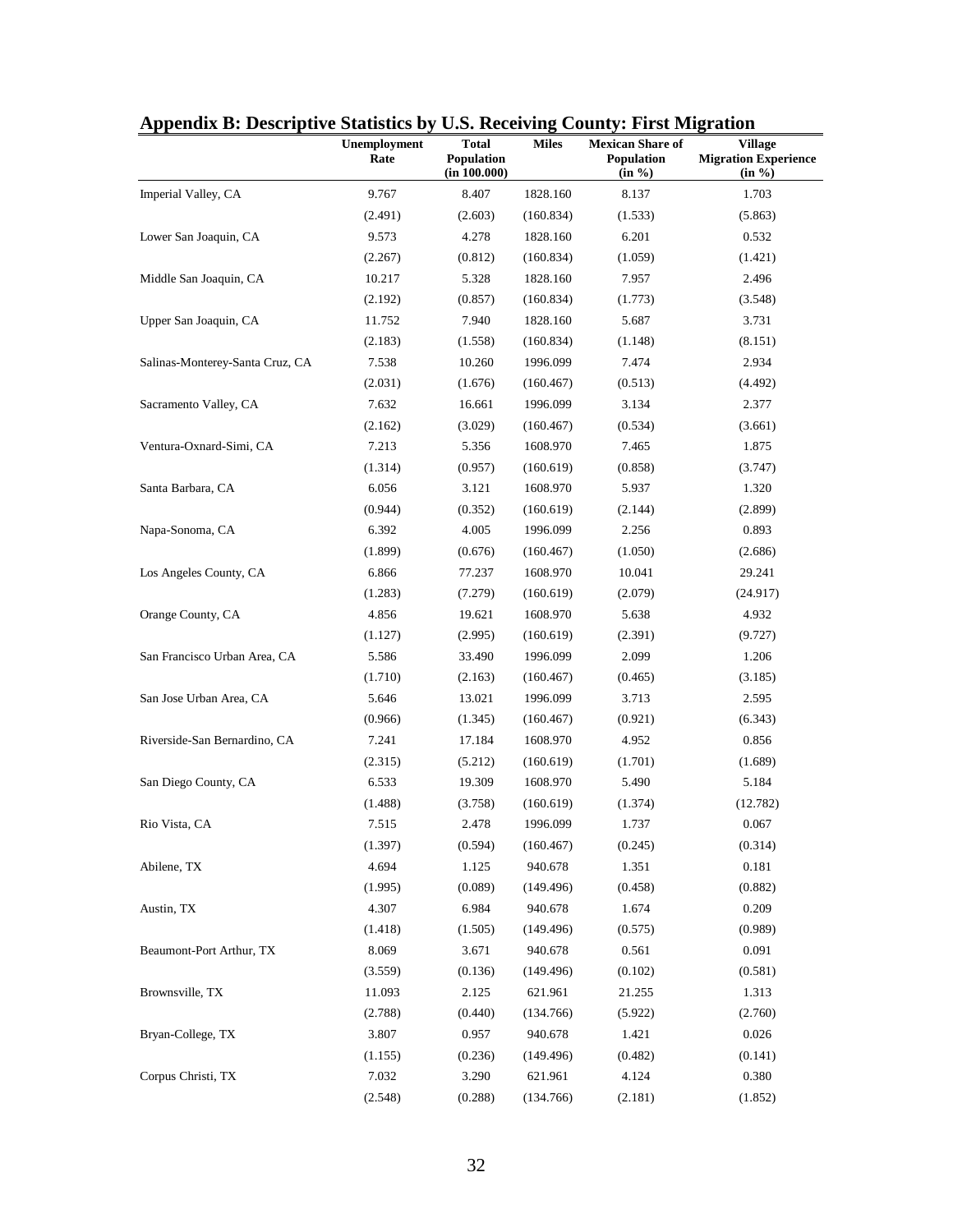| <b>Appendix B: continued</b>                                   |         |          |           |         |          |
|----------------------------------------------------------------|---------|----------|-----------|---------|----------|
| Dallas-Ft.Worth, TX                                            | 4.366   | 31.542   | 940.678   | 2.216   | 2.705    |
|                                                                | (1.370) | (5.828)  | (149.496) | (1.028) | (6.872)  |
| El Paso, TX                                                    | 9.263   | 4.906    | 1036.457  | 20.713  | 0.074    |
|                                                                | (2.087) | (0.794)  | (154.082) | (3.998) | (0.224)  |
| Galveston, TX                                                  | 6.904   | 1.997    | 940.678   | 1.835   | 0.128    |
|                                                                | (3.031) | (0.165)  | (149.496) | (0.668) | (1.079)  |
| Houston, TX                                                    | 5.317   | 30.412   | 940.678   | 3.791   | 3.782    |
|                                                                | (2.430) | (5.510)  | (149.496) | (0.969) | (8.975)  |
| Laredo, TX                                                     | 16.013  | 1.448    | 621.961   | 24.189  | 0.037    |
|                                                                | (4.430) | (0.330)  | (134.766) | (6.569) | (0.234)  |
| McAllen, TX                                                    | 14.252  | 2.946    | 621.961   | 22.815  | 1.030    |
|                                                                | (4.765) | (0.743)  | (134.766) | (6.316) | (2.370)  |
| Odessa-Midland, TX                                             | 5.230   | 2.052    | 1036.457  | 3.399   | 0.125    |
|                                                                | (2.748) | (0.340)  | (154.082) | (0.319) | (0.669)  |
| San Antonio, TX                                                | 5.668   | 11.520   | 940.678   | 6.203   | 1.369    |
|                                                                | (1.621) | (1.486)  | (149.496) | (2.580) | (3.491)  |
| Victoria, TX                                                   | 5.259   | 1.722    | 940.678   | 1.458   | 0.300    |
|                                                                | (1.577) | (0.148)  | (149.496) | (0.623) | (1.123)  |
| Chicago, IL                                                    | 6.398   | 73.705   | 2033.580  | 2.461   | 9.197    |
|                                                                | (1.896) | (1.345)  | (149.848) | (0.766) | (17.617) |
| Las Cruces, NM                                                 | 7.715   | 1.029    | 1298.042  | 11.449  | 0.080    |
|                                                                | (1.030) | (0.237)  | (152.066) | (2.955) | (0.315)  |
| Tucson, AZ                                                     | 5.462   | 5.320    | 1238.160  | 4.378   | 0.153    |
|                                                                | (1.437) | (1.003)  | (160.834) | (1.437) | (0.816)  |
| Phoenix, AZ                                                    | 5.401   | 15.676   | 1238.160  | 2.592   | 0.762    |
|                                                                | (1.368) | (3.832)  | (160.834) | (0.836) | (2.612)  |
| Denver-Boulder, CO                                             | 5.240   | 7.615    | 1605.164  | 1.328   | 0.240    |
|                                                                | (1.468) | (2.462)  | (144.481) | (0.438) | (0.616)  |
| Reno, NV                                                       | 5.629   | 1.923    | 1524.070  | 1.550   | 0.263    |
|                                                                | (1.230) | (0.444)  | (160.925) | (1.557) | (1.770)  |
| Las Vegas, NV                                                  | 6.909   | 5.533    | 1524.070  | 1.421   | 0.365    |
|                                                                | (1.672) | (1.822)  | (160.925) | (0.606) | (1.173)  |
| Omaha, NE                                                      | 4.398   | 1.766    | 1687.938  | 6.046   | 0.095    |
|                                                                | (1.133) | (1.787)  | (149.981) | (7.250) | (0.347)  |
| New York City, NY                                              | 7.246   | 73.383   | 2596.999  | 0.205   | 0.375    |
|                                                                | (2.371) | (2.263)  | (129.604) | (0.188) | (1.413)  |
| Washington D.C., WA                                            | 7.344   | 6.581    | 2386.269  | 0.085   | 0.059    |
|                                                                | (1.922) | (0.489)  | (132.258) | (0.033) | (0.296)  |
| Miami, FL                                                      | 6.954   | 16.210   | 1926.681  | 0.324   | 0.066    |
|                                                                | (1.849) | (2.128)  | (132.039) | (0.121) | (0.293)  |
| Atlanta, GA                                                    | 5.073   | 10.963   | 1749.061  | 0.208   | 0.042    |
|                                                                | (1.586) | (0.681)  | (132.803) | (0.282) | (0.315)  |
| Total                                                          | 7.103   | 13.351   | 1459.956  | 5.511   | 1.986    |
|                                                                | (3.309) | (18.867) | (527.774) | (6.476) | (7.622)  |
| Observations per U.S. county: 1739; Total observations: 74777. |         |          |           |         |          |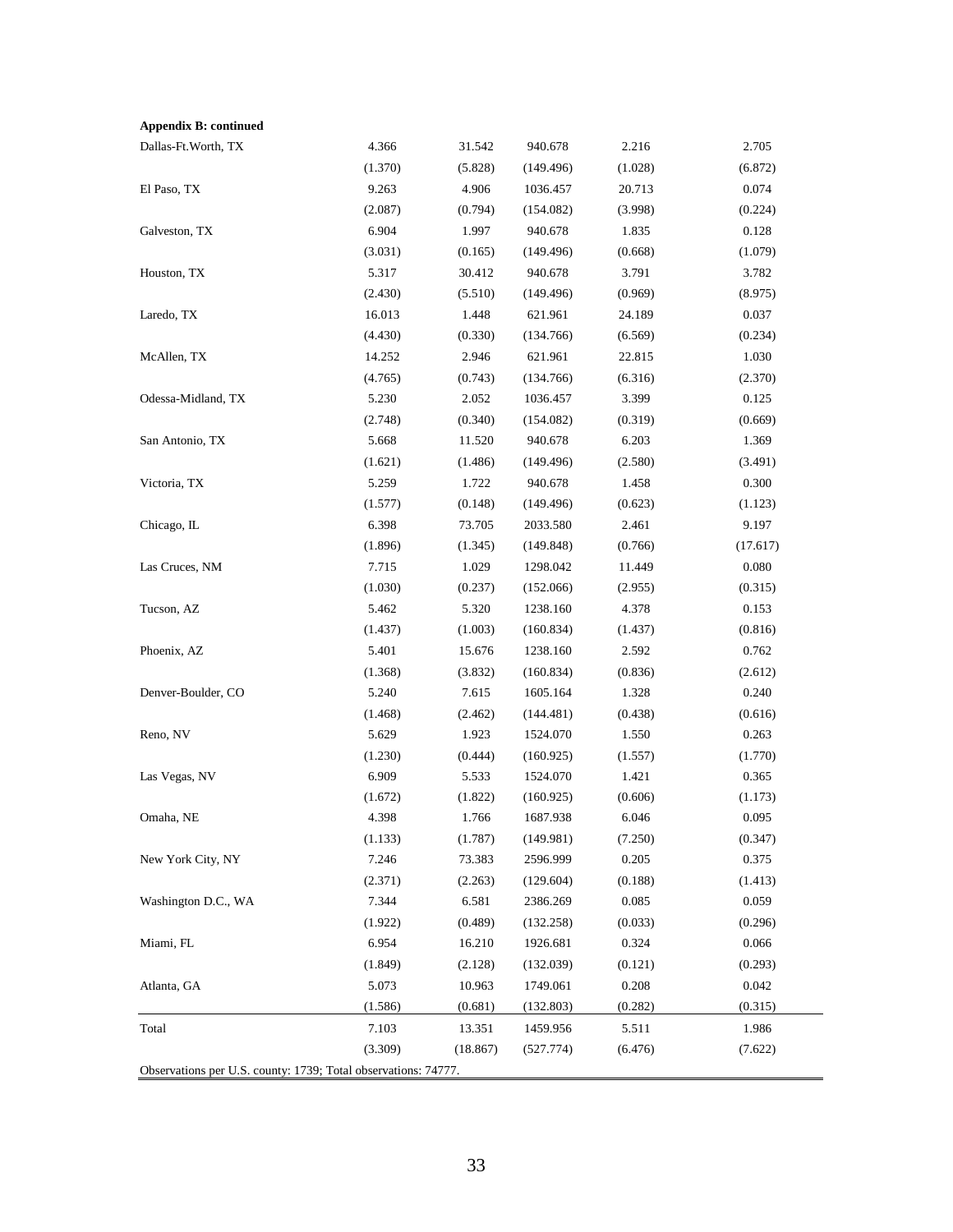|                                  | Unemployment | <b>Total</b> | <b>Miles</b> | <b>Mexican Share of</b> | <b>Village</b>              |
|----------------------------------|--------------|--------------|--------------|-------------------------|-----------------------------|
|                                  | Rate         | Population   |              | Population              | <b>Migration Experience</b> |
|                                  |              | (in 100.000) |              | (in %)                  | (in %)                      |
| Imperial Valley, CA              | 10.019       | 10.887       | 1805.511     | 9.201                   | 1.463                       |
|                                  | (2.265)      | (3.172)      | (128.499)    | (1.665)                 | (5.367)                     |
| Lower San Joaquin, CA            | 10.889       | 4.991        | 1805.511     | 7.142                   | 0.625                       |
|                                  | (2.350)      | (0.870)      | (128.499)    | (1.391)                 | (1.179)                     |
| Middle San Joaquin, CA           | 11.381       | 6.092        | 1805.511     | 9.139                   | 2.618                       |
|                                  | (2.165)      | (0.940)      | (128.499)    | (2.066)                 | (3.107)                     |
| Upper San Joaquin, CA            | 12.188       | 9.324        | 1805.511     | 6.776                   | 4.410                       |
|                                  | (2.032)      | (1.689)      | (128.499)    | (1.479)                 | (10.385)                    |
| Salinas-Monterrey-Santa Cruz, CA | 7.774        | 11.598       | 1973.522     | 7.932                   | 2.798                       |
|                                  | (1.684)      | (1.591)      | (128.294)    | (0.689)                 | (4.014)                     |
| Sacramento Valley, CA            | 7.802        | 19.363       | 1973.522     | 3.429                   | 2.095                       |
|                                  | (1.773)      | (3.299)      | (128.294)    | (0.575)                 | (2.715)                     |
| Ventura-Oxnard-Simi, CA          | 6.951        | 6.126        | 1586.325     | 8.177                   | 2.670                       |
|                                  | (1.375)      | (0.914)      | (128.400)    | (1.111)                 | (5.449)                     |
| Santa Barbara, CA                | 5.831        | 3.436        | 1586.325     | 7.992                   | 1.890                       |
|                                  | (1.094)      | (0.386)      | (128.400)    | (2.866)                 | (3.975)                     |
| Napa-Sonoma, CA                  | 5.901        | 4.563        | 1973.522     | 3.264                   | 1.463                       |
|                                  | (1.557)      | (0.668)      | (128.294)    | (1.340)                 | (4.713)                     |
| Los Angeles County, CA           | 6.949        | 83.756       | 1586.325     | 11.916                  | 30.545                      |
|                                  | (1.596)      | (7.899)      | (128.400)    | (2.315)                 | (24.412)                    |
| Orange County, CA                | 4.602        | 22.118       | 1586.325     | 7.887                   | 4.562                       |
|                                  | (1.251)      | (2.998)      | (128.400)    | (2.882)                 | (8.758)                     |
| San Francisco Urban Area, CA     | 5.233        | 35.446       | 1973.522     | 2.539                   | 1.175                       |
|                                  | (1.348)      | (2.393)      | (128.294)    | (0.623)                 | (2.580)                     |
| San Jose Urban Area, CA          | 5.300        | 14.100       | 1973.522     | 4.421                   | 2.213                       |
|                                  | (1.077)      | (1.289)      | (128.294)    | (1.173)                 | (6.033)                     |
| Riverside-San Bernardino, CA     | 7.476        | 22.107       | 1586.325     | 6.448                   | 0.920                       |
|                                  | (2.032)      | (6.221)      | (128.400)    | (2.143)                 | (1.453)                     |
| San Diego County, CA             | 5.977        | 22.546       | 1586.325     | 6.794                   | 5.801                       |
|                                  | (1.454)      | (3.890)      | (128.400)    | (1.690)                 | (15.218)                    |
| Rio Vista, CA                    | 7.018        | 3.014        | 1973.522     | 1.930                   | 0.087                       |
|                                  | (1.393)      | (0.657)      | (128.294)    | (0.299)                 | (0.328)                     |
| Abilene, TX                      | 5.543        | 1.174        | 918.260      | 1.731                   | 0.252                       |
|                                  | (1.642)      | (0.068)      | (133.864)    | (0.635)                 | (1.200)                     |
| Amarillo, TX                     | 4.847        | 1.847        | 1157.821     | 1.616                   | 0.107                       |
|                                  | (1.194)      | (0.146)      | (134.139)    | (0.886)                 | (0.521)                     |
| Austin, TX                       | 4.752        | 8.237        | 918.260      | 2.098                   | 0.177                       |
|                                  | (1.248)      | (1.510)      | (133.864)    | (0.721)                 | (1.066)                     |
| Beaumont-Port Arthur, TX         | 9.060        | 3.682        | 918.260      | 0.588                   | 0.097                       |
|                                  | (2.799)      | (0.100)      | (133.864)    | (0.093)                 | (0.601)                     |
| Brownsville, TX                  | 12.328       | 2.451        | 604.505      | 20.797                  | 0.794                       |
|                                  | (2.155)      | (0.390)      | (126.000)    | (4.099)                 | (1.978)                     |
| Bryan-College, TX                | 4.071        | 1.121        | 918.260      | 1.817                   | 0.020                       |
|                                  | (1.094)      | (0.201)      | (133.864)    | (0.650)                 | (0.082)                     |
| Corpus Christi, TX               | 8.169        | 3.465        | 604.505      | 3.613                   | 0.223                       |
|                                  | (2.152)      | (0.229)      | (126.000)    | (1.414)                 | (1.188)                     |

# **Appendix C: Descriptive Statistics by U.S. Receiving County: Last Migration**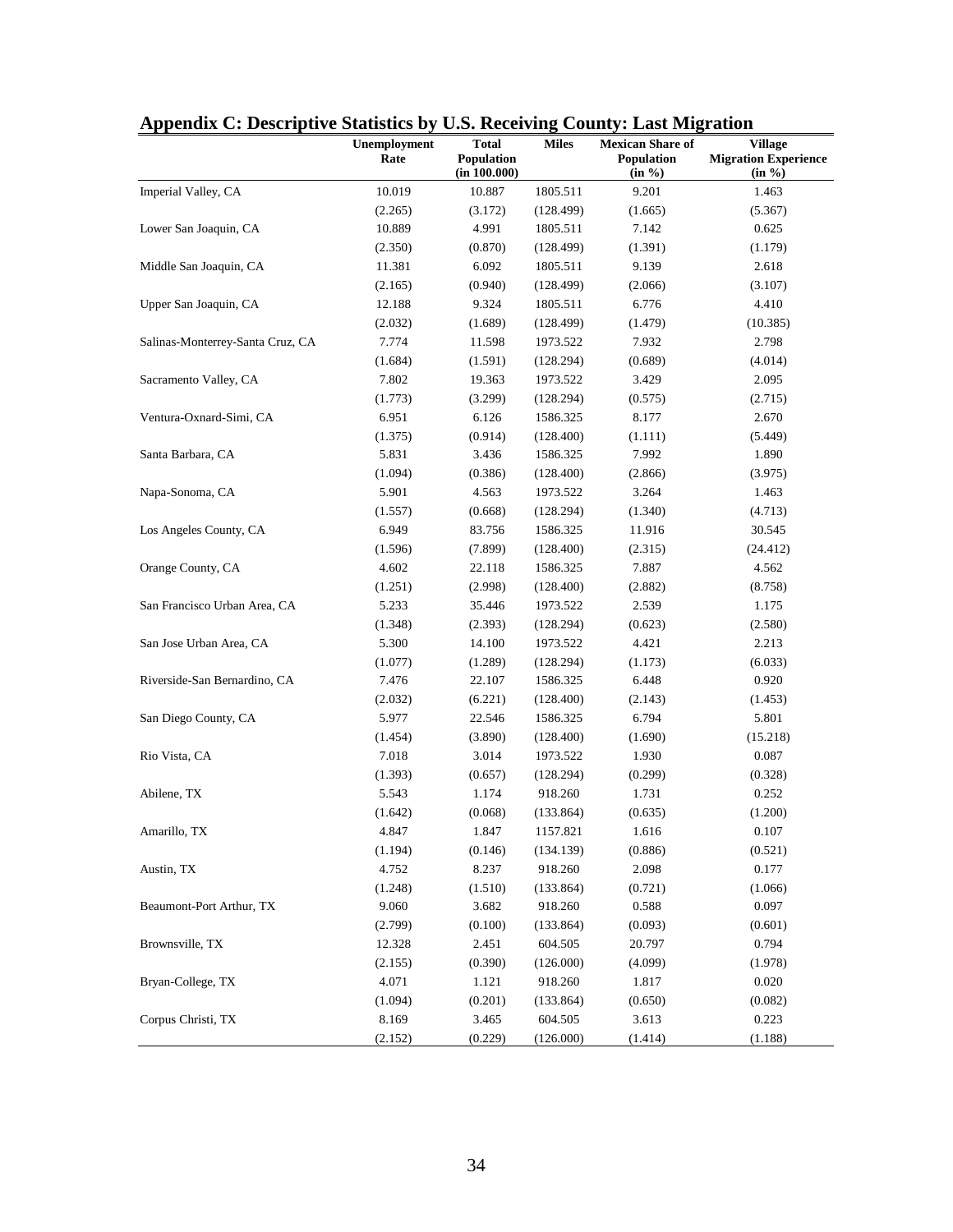| <b>Appendix C: continued</b>                                   |         |          |           |         |          |
|----------------------------------------------------------------|---------|----------|-----------|---------|----------|
| Dallas-Ft.Worth, TX                                            | 5.114   | 36.443   | 918.260   | 3.214   | 3.142    |
|                                                                | (1.164) | (5.902)  | (133.864) | (1.324) | (8.955)  |
| El Paso, TX                                                    | 10.156  | 5.551    | 1012.657  | 20.871  | 0.059    |
|                                                                | (1.460) | (0.772)  | (133.075) | (2.936) | (0.153)  |
| Galveston, TX                                                  | 7.803   | 2.117    | 918.260   | 1.705   | 0.160    |
|                                                                | (2.234) | (0.150)  | (133.864) | (0.430) | (1.345)  |
| Houston, TX                                                    | 6.120   | 34.397   | 918.260   | 4.741   | 3.309    |
|                                                                | (1.939) | (4.840)  | (133.864) | (1.258) | (8.157)  |
| Laredo, TX                                                     | 16.912  | 1.721    | 604.505   | 24.742  | 0.024    |
|                                                                | (3.217) | (0.331)  | (126.000) | (4.995) | (0.138)  |
| McAllen, TX                                                    | 17.086  | 3.533    | 604.505   | 22.232  | 0.579    |
|                                                                | (3.884) | (0.701)  | (126.000) | (4.306) | (1.445)  |
| Odessa-Midland, TX                                             | 6.289   | 2.229    | 1012.657  | 3.531   | 0.048    |
|                                                                | (2.363) | (0.259)  | (133.075) | (0.360) | (0.332)  |
| San Angelo, TX                                                 | 5.015   | 1.395    | 1012.657  | 4.359   | 0.111    |
|                                                                | (1.137) | (0.105)  | (133.075) | (0.760) | (0.472)  |
| San Antonio, TX                                                | 6.147   | 12.716   | 918.260   | 5.716   | 0.815    |
|                                                                | (1.364) | (1.427)  | (133.864) | (1.677) | (2.190)  |
| Victoria, TX                                                   | 5.897   | 1.831    | 918.260   | 2.055   | 0.252    |
|                                                                | (1.338) | (0.131)  | (133.864) | (0.875) | (1.174)  |
| Chicago, IL                                                    | 6.521   | 74.754   | 2011.131  | 3.163   | 8.350    |
|                                                                | (1.456) | (1.295)  | (134.142) | (0.873) | (16.917) |
| Tucson, AZ                                                     | 5.030   | 6.102    | 1215.511  | 4.733   | 0.111    |
|                                                                | (1.246) | (0.934)  | (128.499) | (1.250) | (0.551)  |
| Phoenix, AZ                                                    | 5.084   | 18.915   | 1215.511  | 3.198   | 0.402    |
|                                                                | (1.110) | (3.869)  | (128.499) | (1.038) | (1.352)  |
| Denver-Boulder, CO                                             | 5.456   | 8.437    | 1583.517  | 1.680   | 0.211    |
|                                                                | (1.098) | (3.109)  | (127.860) | (0.695) | (0.422)  |
| Pueblo, CO                                                     | 8.673   | 1.244    | 1583.517  | 0.857   | 0.158    |
|                                                                | (2.370) | (0.017)  | (127.860) | (0.410) | (1.058)  |
| Reno, NV                                                       | 5.403   | 2.289    | 1501.444  | 3.058   | 0.368    |
|                                                                | (1.006) | (0.438)  | (128.591) | (2.160) | (2.306)  |
| Las Vegas, NV                                                  | 6.426   | 7.201    | 1501.444  | 1.976   | 0.251    |
|                                                                | (1.501) | (2.100)  | (128.591) | (0.718) | (0.934)  |
| St. Louis, MO                                                  | 5.614   | 14.196   | 1549.915  | 0.069   | 0.063    |
|                                                                | (1.324) | (0.434)  | (134.021) | (0.017) | (0.210)  |
| Omaha, NE                                                      | 3.992   | 1.551    | 1665.505  | 5.543   | 0.157    |
|                                                                | (1.168) | (1.679)  | (134.353) | (6.134) | (0.460)  |
| New York City, NY                                              | 7.469   | 73.164   | 2578.455  | 0.390   | 0.265    |
|                                                                | (2.047) | (1.464)  | (120.590) | (0.266) | (1.148)  |
| Washington D.C., WA                                            | 7.281   | 6.264    | 2367.655  | 0.114   | 0.053    |
|                                                                | (1.733) | (0.393)  | (123.929) | (0.034) | (0.256)  |
| Miami, FL                                                      | 7.307   | 17.999   | 1908.071  | 0.436   | 0.056    |
|                                                                | (1.630) | (2.156)  | (123.611) | (0.142) | (0.194)  |
| Atlanta, GA                                                    | 5.388   | 11.564   | 1730.293  | 0.484   | 0.068    |
|                                                                | (1.075) | (0.725)  | (124.443) | (0.460) | 0.404)   |
| Total                                                          | 7.310   | 14.066   | 1431.984  | 5.568   | 1.870    |
|                                                                | (3.413) | (19.216) | (510.941) | (6.163) | (7.563)  |
| Observations per U.S. county: 1561; Total observations: 71806. |         |          |           |         |          |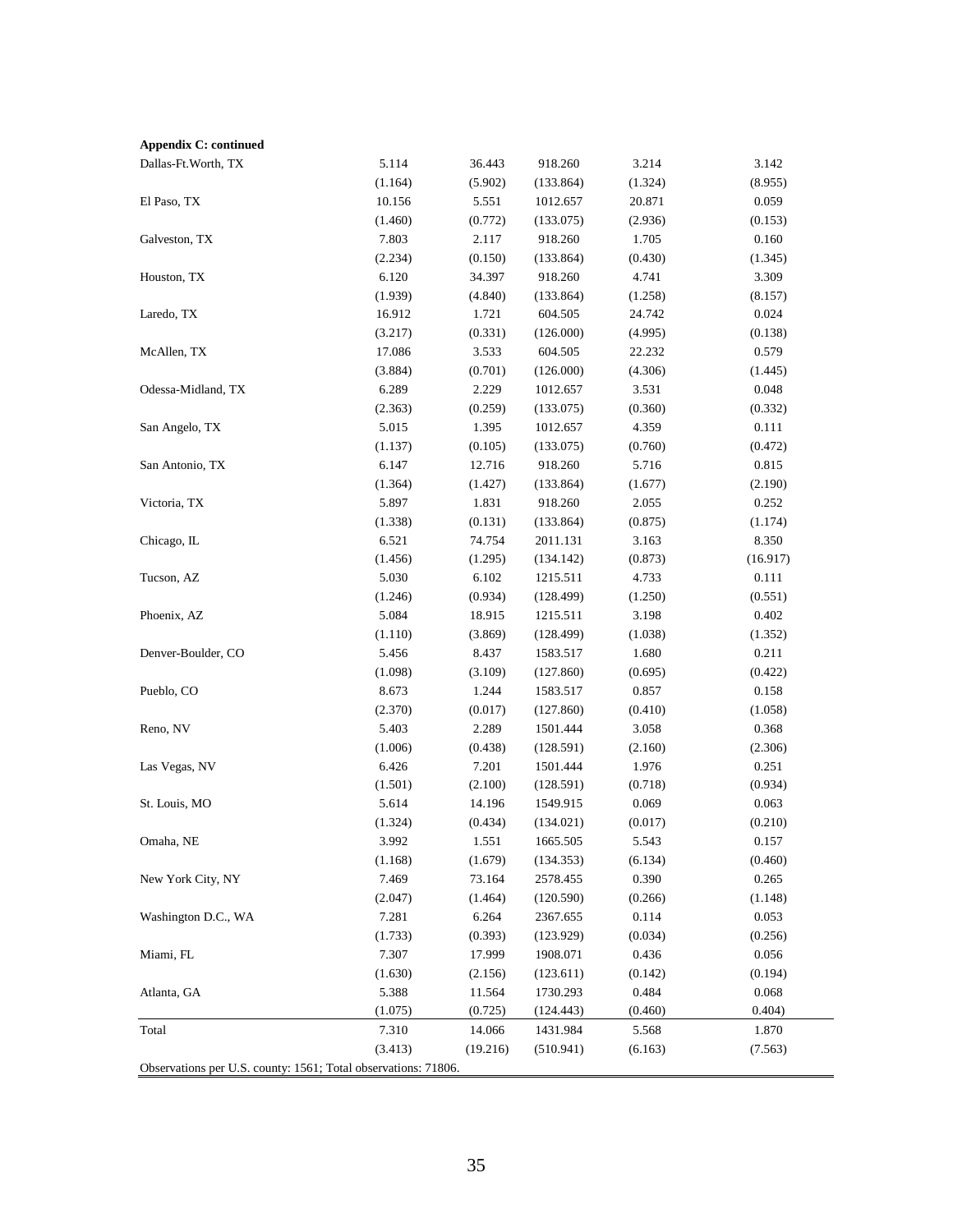

 *Number of Immigrants*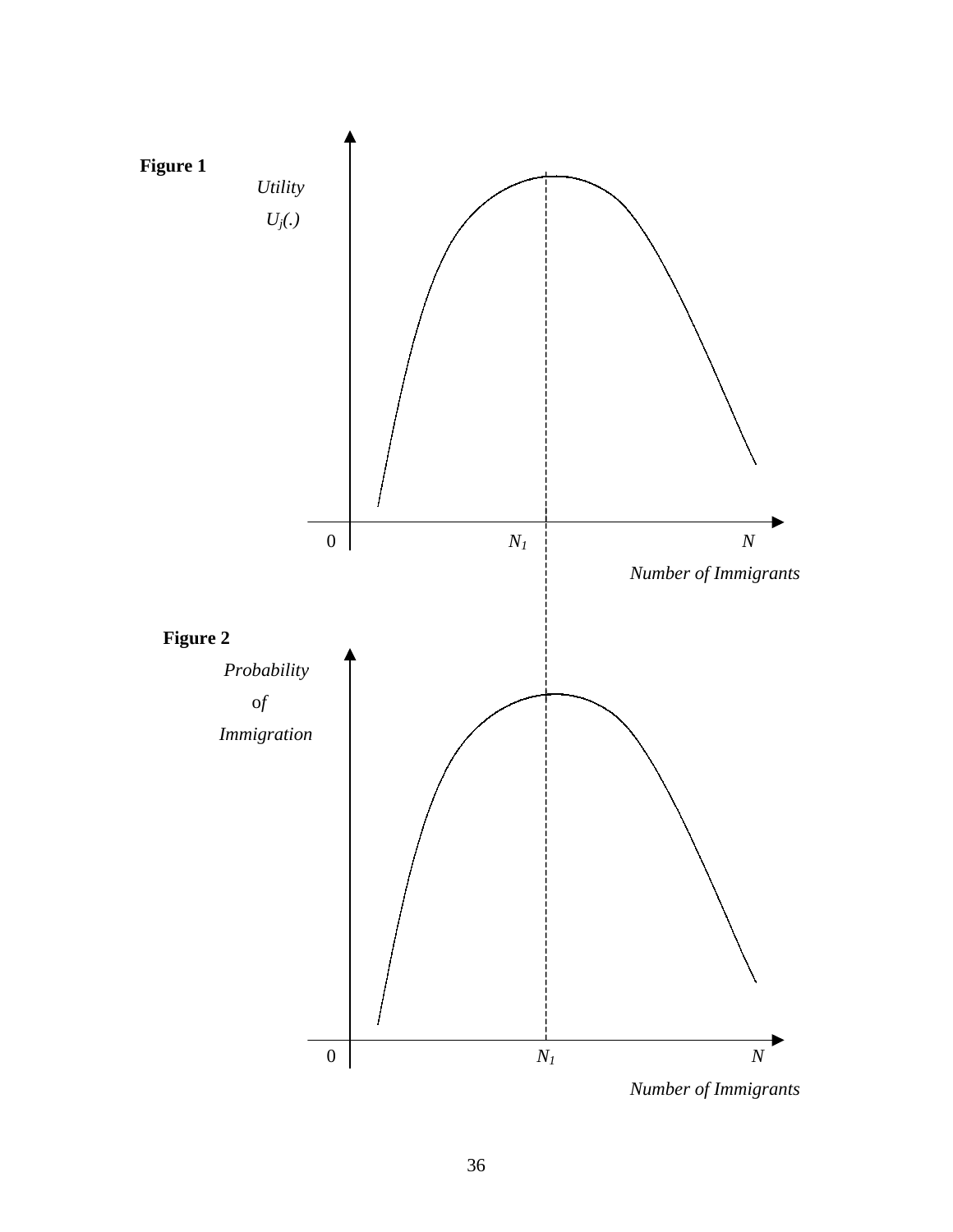**Figure 3** 



 *Number of Immigrants*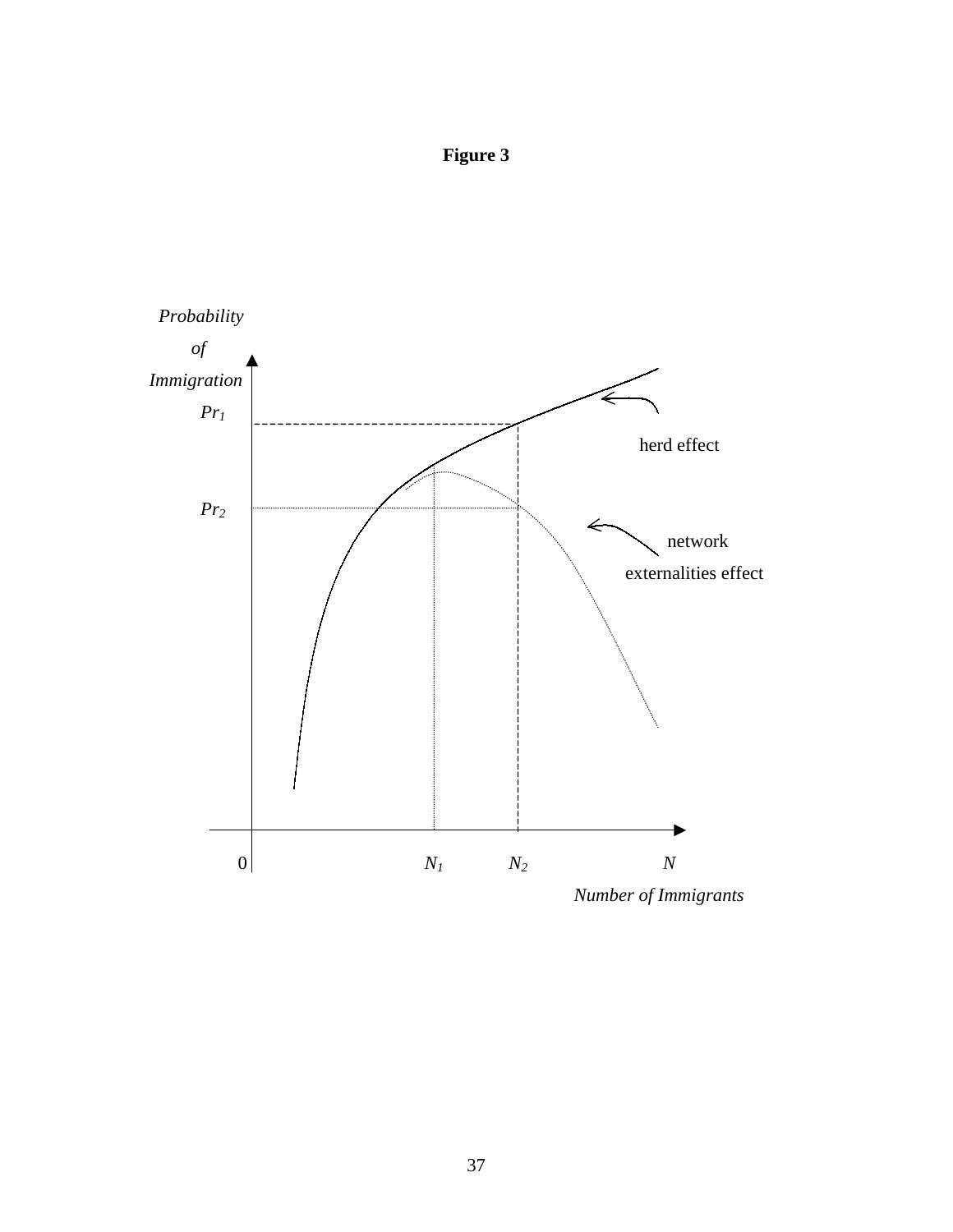

**Figure 4: Concentration of Mexican Migrants in the U.S.**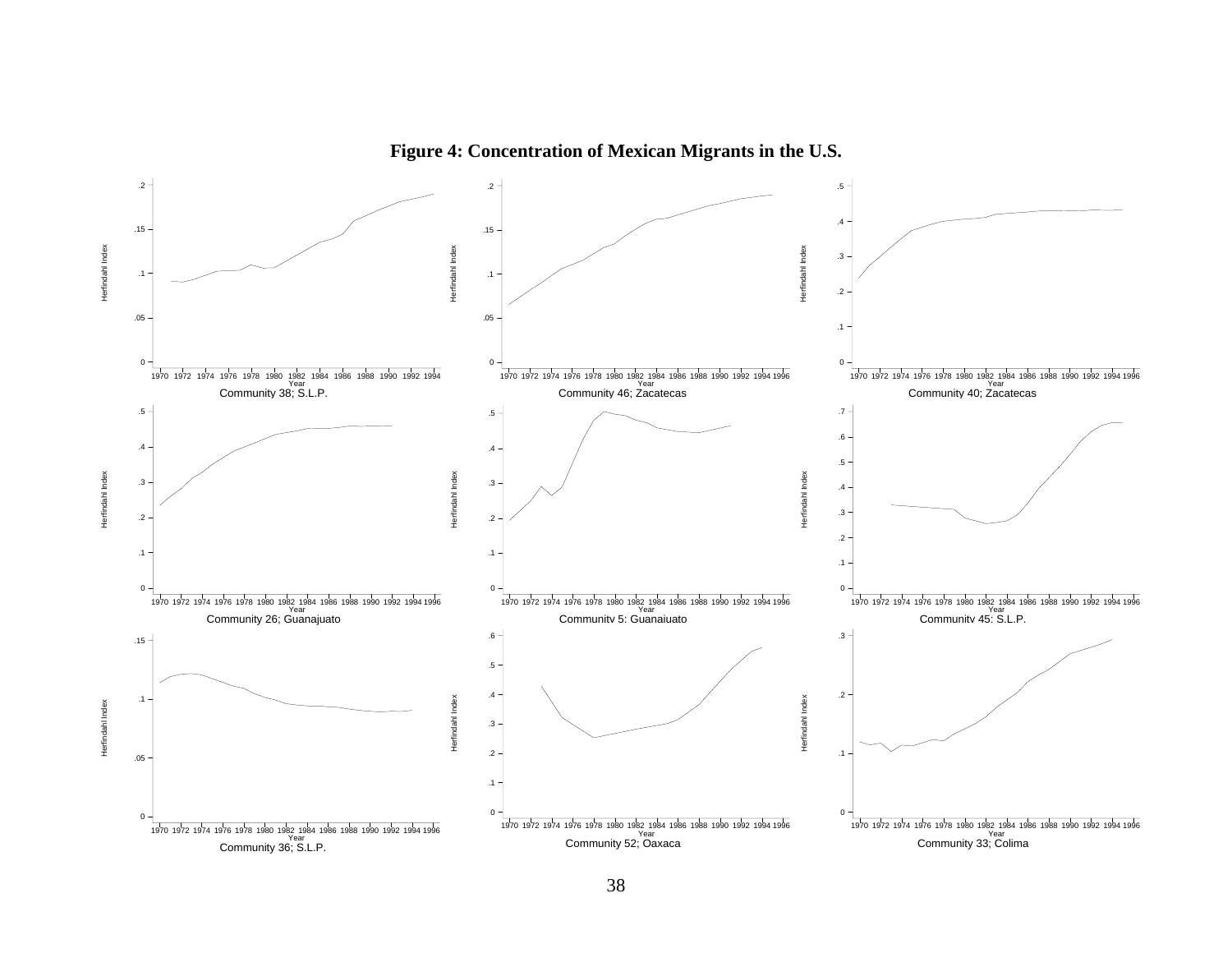

**Figure 5: Mexican Share of Population in Selected U.S. Locations**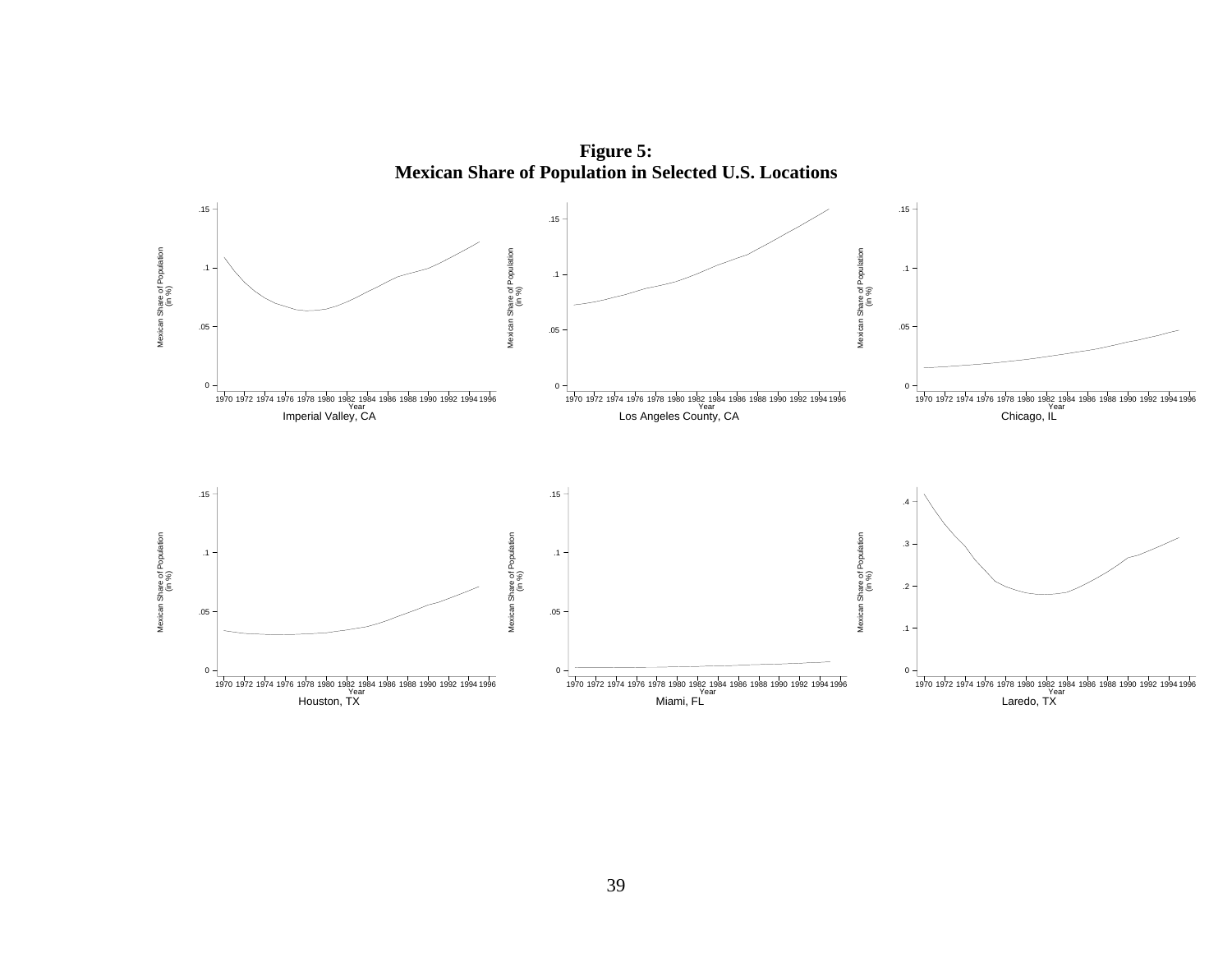**Figure 6: Simulated Effects of Network and Herds: First Migration - Constrained Model**